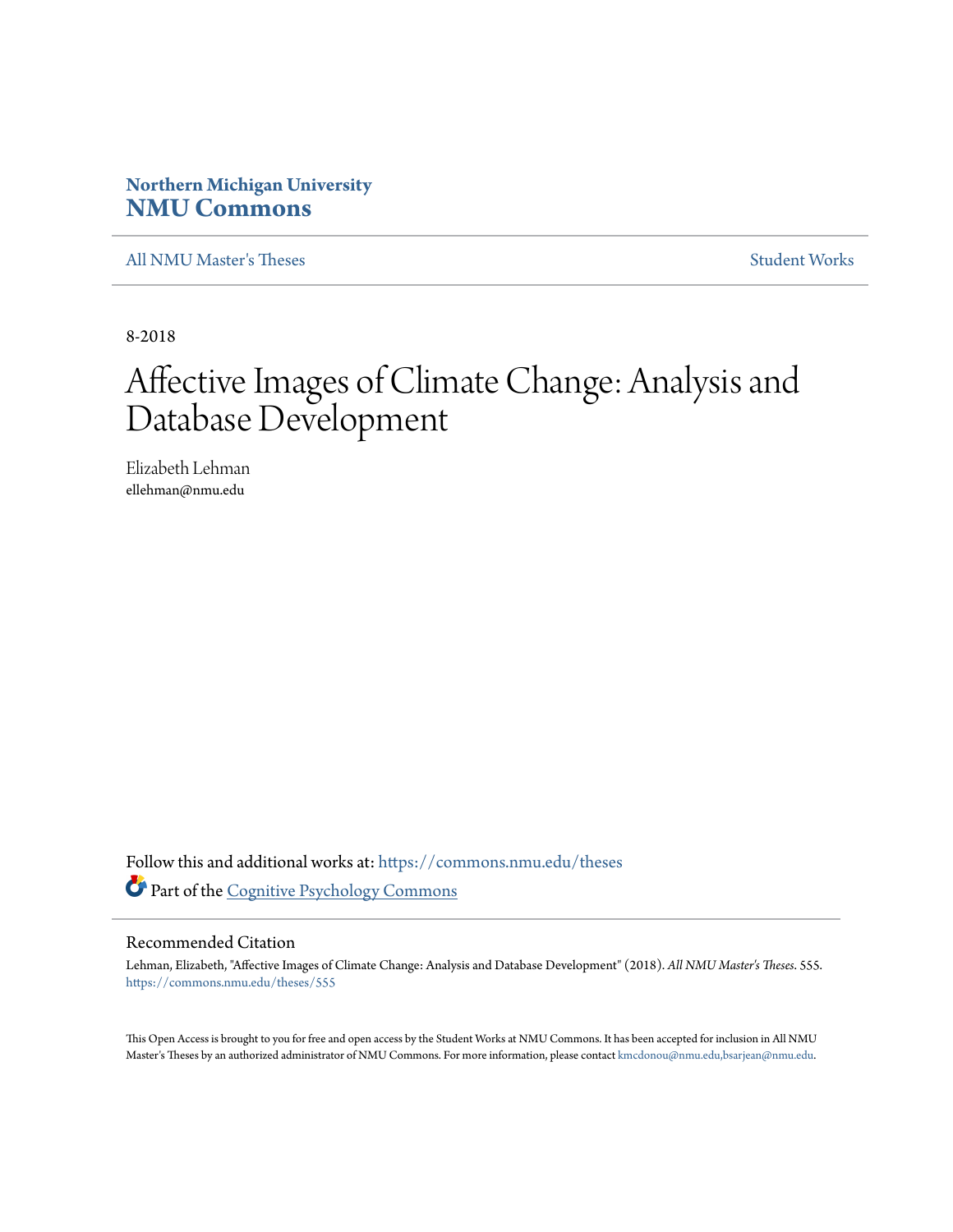## AFFECTIVE IMAGES OF CLIMATE CHANGE: ANALYSIS AND DATABASE DEVELOPMENT

By

Elizabeth R. Lehman

### THESIS

Submitted to Northern Michigan University In partial fulfillment of the requirements For the degree of

#### MASTER OF SCIENCE

Office of Graduate Education and Research

August 2018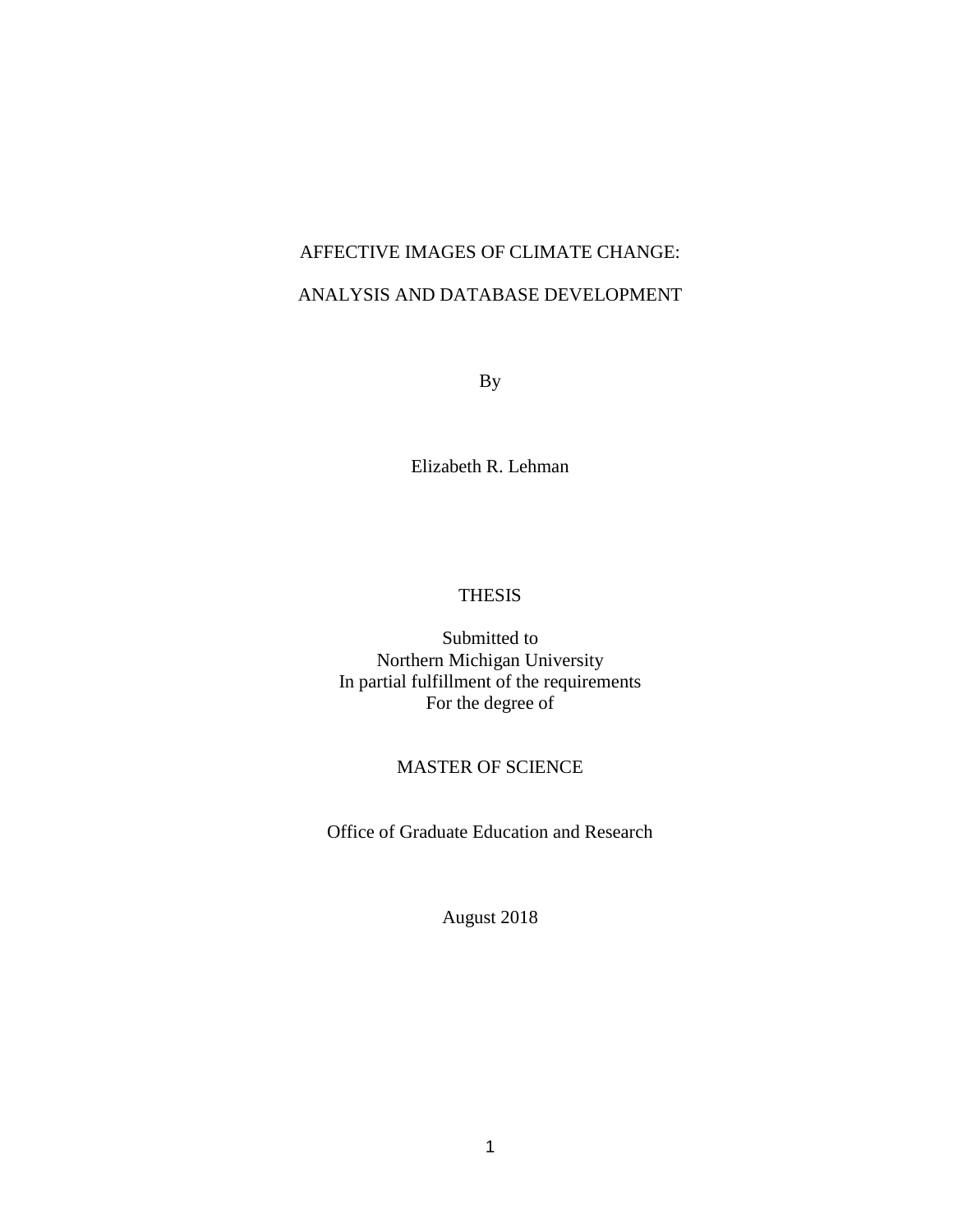#### **ABSTRACT**

#### AFFECTIVE IMAGES OF CLIMATE CHANGE: ANALYSIS AND DATABASE DEVELOPMENT

By

#### Elizabeth R. Lehman

Although climate change has become an increasingly popular topic in both research and the public-eye, there is little standardization of the images used to represent it. The differences in expert and non-expert climate imagery is also problematic. This study aims to resolve both of these issues: first by analyzing participants' ratings of 320 images on their relevance to climate change as well as emotional arousal and valence; then by compiling these images and their affective characteristics into a database for use in future climate-related research. Participants' environmental attitudes were surveyed to investigate the relationship between attitudes and image ratings. High-arousal, low-valence images tended to be rated as most relevant to climate change, and participants with higher environmental interest tended to rate all images as more relevant to climate change. We also found that image themes of climaterelevant images in this study were similar to those found in other climate imagery studies e.g. ice floes, industrial smog, and natural disaster outcomes—implying that non-experts consistently find that this type of imagery best represents climate change.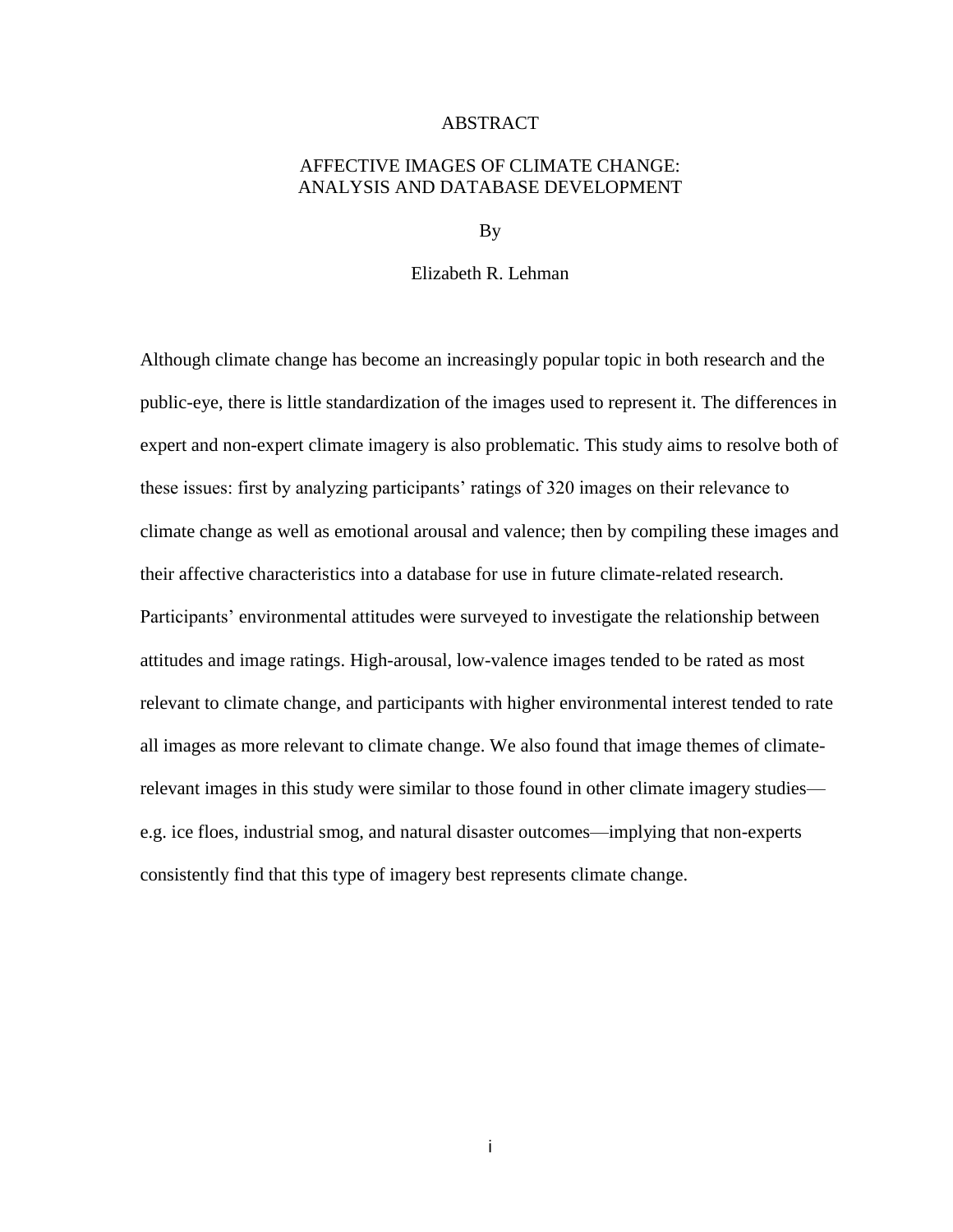Copyright by

## Elizabeth R. Lehman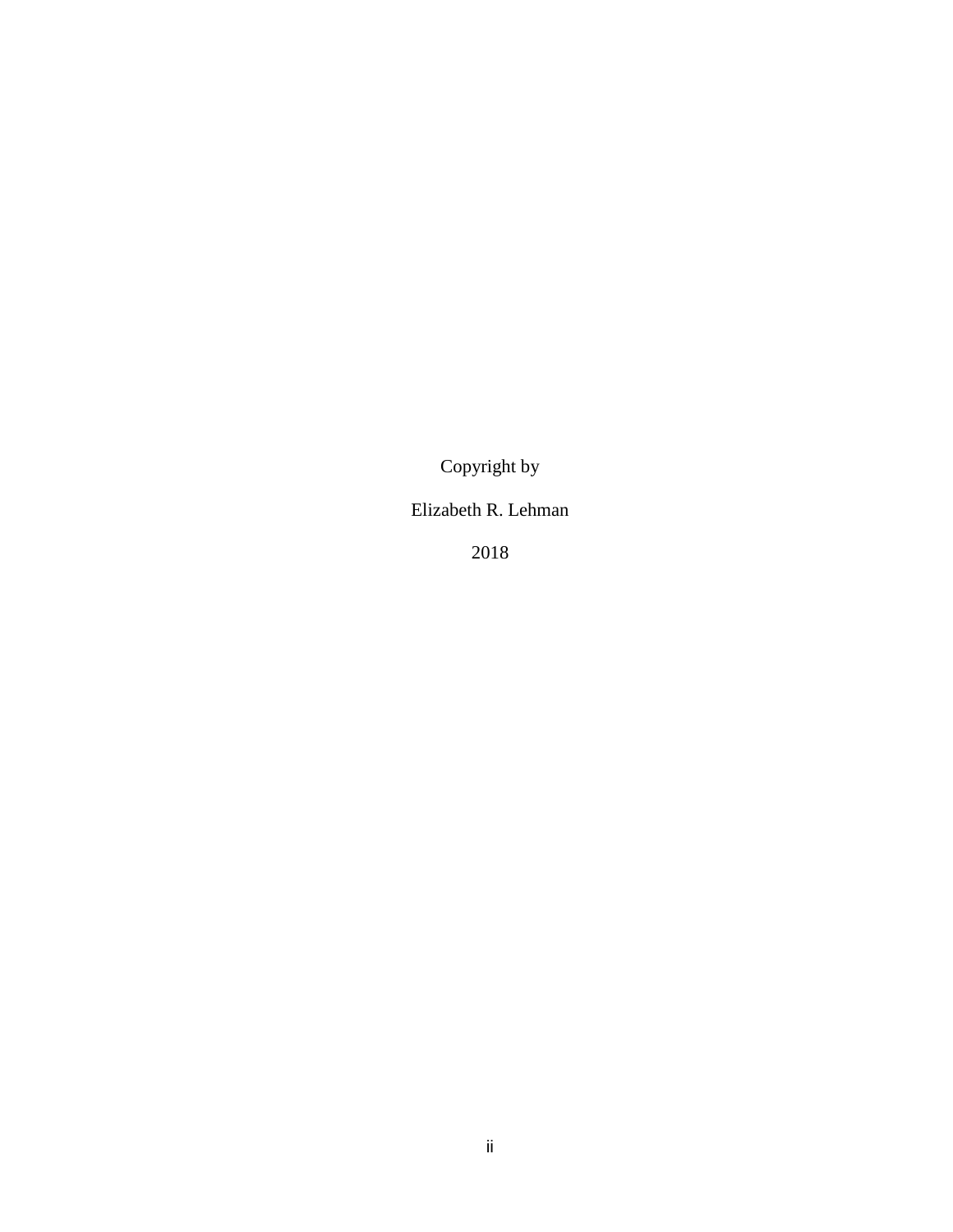To Mom and Dad, for understanding. To my Marquette family, for support. To Kedzie, for everything.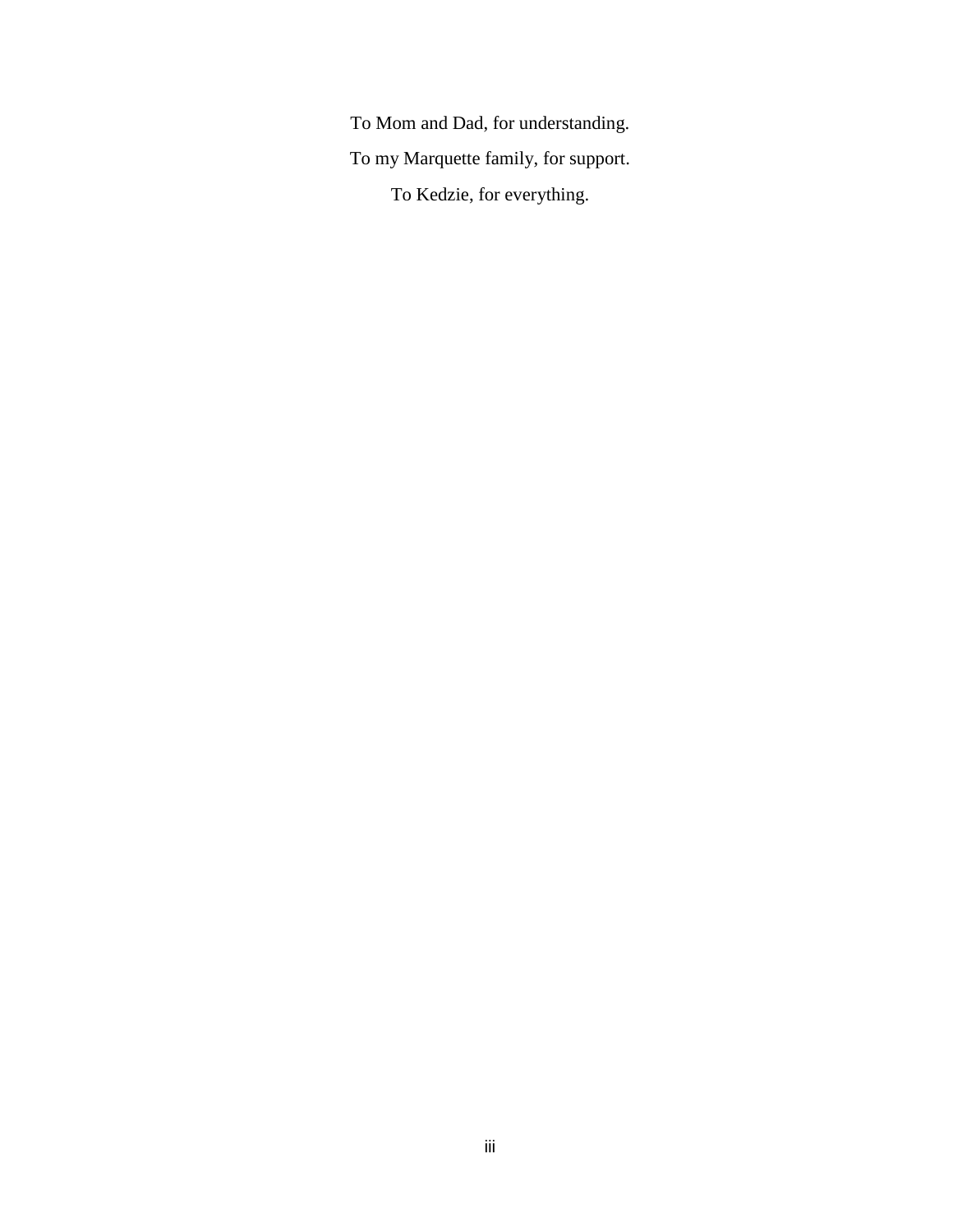## TABLE OF CONTENTS

| <b>Environmental Attitudes and the New Ecological Paradigm Scale  3</b> |  |
|-------------------------------------------------------------------------|--|
|                                                                         |  |
|                                                                         |  |
|                                                                         |  |
|                                                                         |  |
|                                                                         |  |
|                                                                         |  |
|                                                                         |  |
|                                                                         |  |
|                                                                         |  |
|                                                                         |  |
|                                                                         |  |
|                                                                         |  |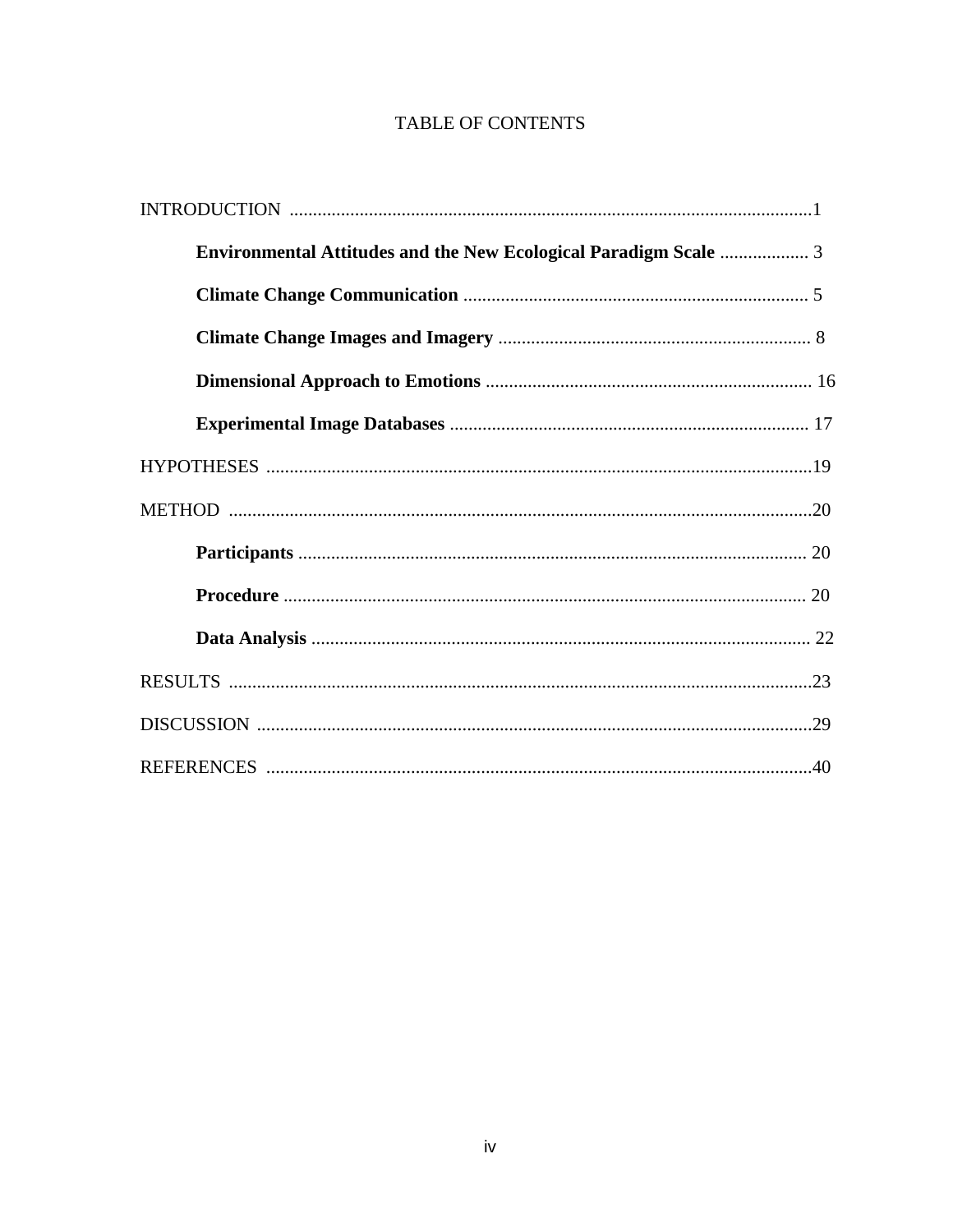#### INTRODUCTION

Climate change is a growing field of research, the subject of heated political debate, and an area of interest among the public. The Intergovernmental Panel on Climate Change (IPCC) has determined that the average surface temperature of the Earth has increased 0.85°C from 1880 to 2012 due to human causes, and predicts that from 2016 to 2035 the temperature will increase an additional 0.9°C—1.3°C (Burkett et al., 2014). For reference, during the previous warming period between glacial cycles 120,000 years ago, the Earth's surface temperature never rose more than 2°C higher than its more recent pre-industrial temperature (Burkett et al., 2014). This extreme increase over a short span of time is expected to have consequences. Globally, IPCC scientists are currently predicting that human health will be—and in many areas, already is—negatively impacted by the effects of climate change: for example, extreme heat waves, forest fires, and flooding greatly increase the risk of injury and illness, in addition to diminished crops caused by such disasters leading to an increase in malnutrition (Smith et al., 2014). In North America alone, IPCC scientists are reporting that anthropogenic changes in climate have led to an increase in severe hot weather and variable precipitation, based on which they are predicting ill effects on crops and water resources (Romero-Lankao, et al., 2014).

And yet, in August of 2017, the United States gave notice to the United Nations that it would begin the process of withdrawing "as soon as it is eligible to do so" from the Paris Agreement (C.N.464.2017.TREATIES-XXVII.7.d), an agreement through the United Nations Framework Convention on Climate Change for countries involved to limit their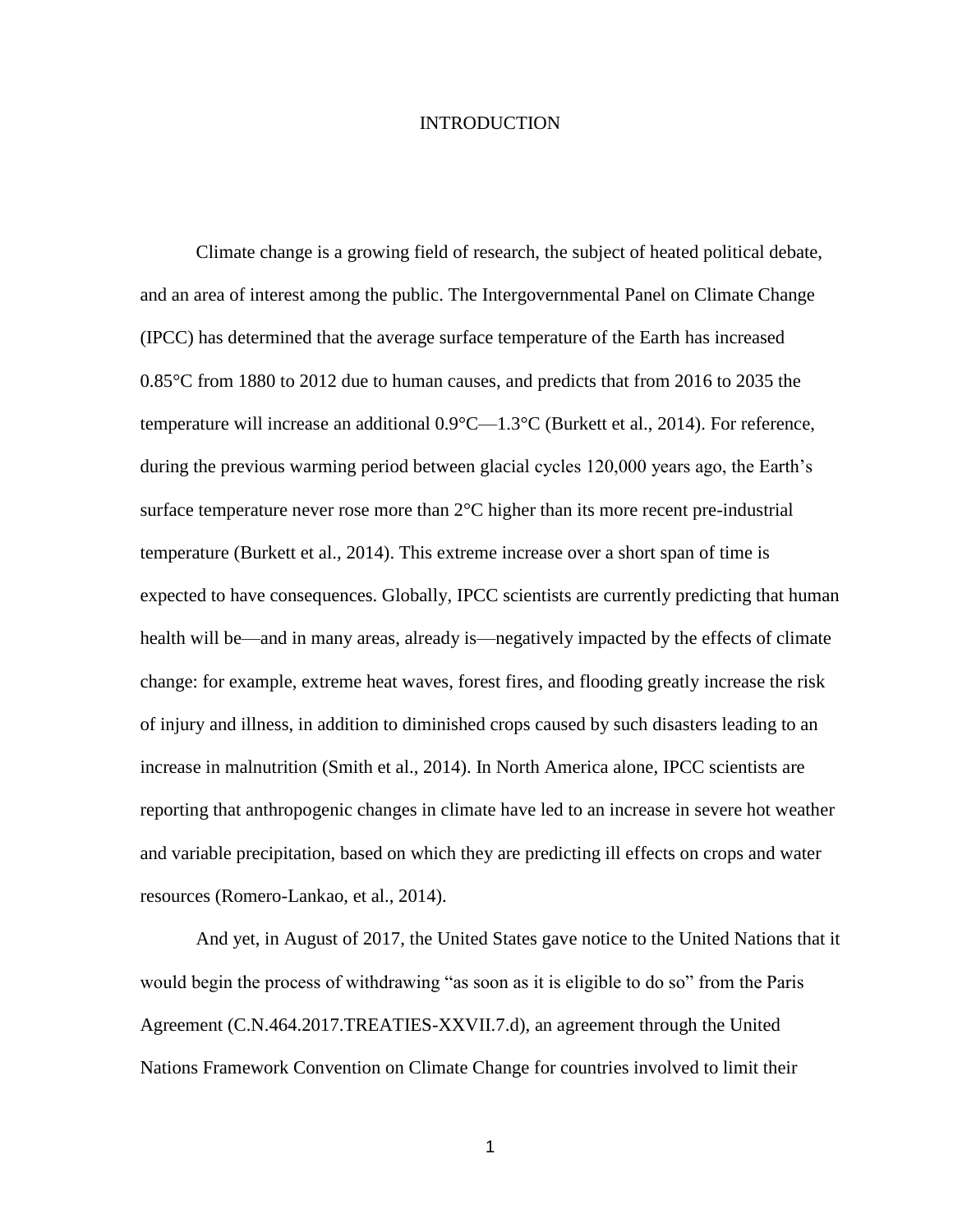greenhouse gas emissions and develop adaptations to the impacts of climate change while also attempting to limit the global average temperature from rising any more (United Nations, 2016). Clearly, there is disconnection between experts and non-experts of climate change and how they communicate with one another on the topic.

Using images is a useful way to explore this gap in communication, as visual imagery has commonly been used to supplement the communication of scientific ideas between experts and non-experts (Nicholson-Cole, 2005; Trumbo, 1999). Images have the ability to quickly impart complex, powerful messages into memorable visual content (Nicholson-Cole, 2005; Trumbo, 1999), making them more accessible to non-experts and more relatable to their own experiences and opinions than traditional methods of presenting scientific data, such as journal articles and statistics. Since these direct scientific sources are often limited in availability to the public, individuals' main source for knowledge on climate change appears to be mass media, particularly television and newspapers (Nicholson-Cole, 2005; Sundblad, Biel, & Gärling, 2009; Wilson, 2000).

As television and newspapers are visual in nature, the imagery accompanying stories on climate change is particularly important, as it can be powerfully emotional, as well as potentially altering viewers' interpretation of the information and its importance (DiFrancesco  $\&$  Young, 2011). These images in the media also likely influences individuals' mental representations of climate change, from image themes to the general affective qualities of those images. These representations can then in turn influence individuals' opinions on climate change and their preferences on policies directly dealing with climate change. For example, Leiserowitz (2006) has found that negative emotional images predicted greater perception of global warming's risk, and that these negative climate images (such as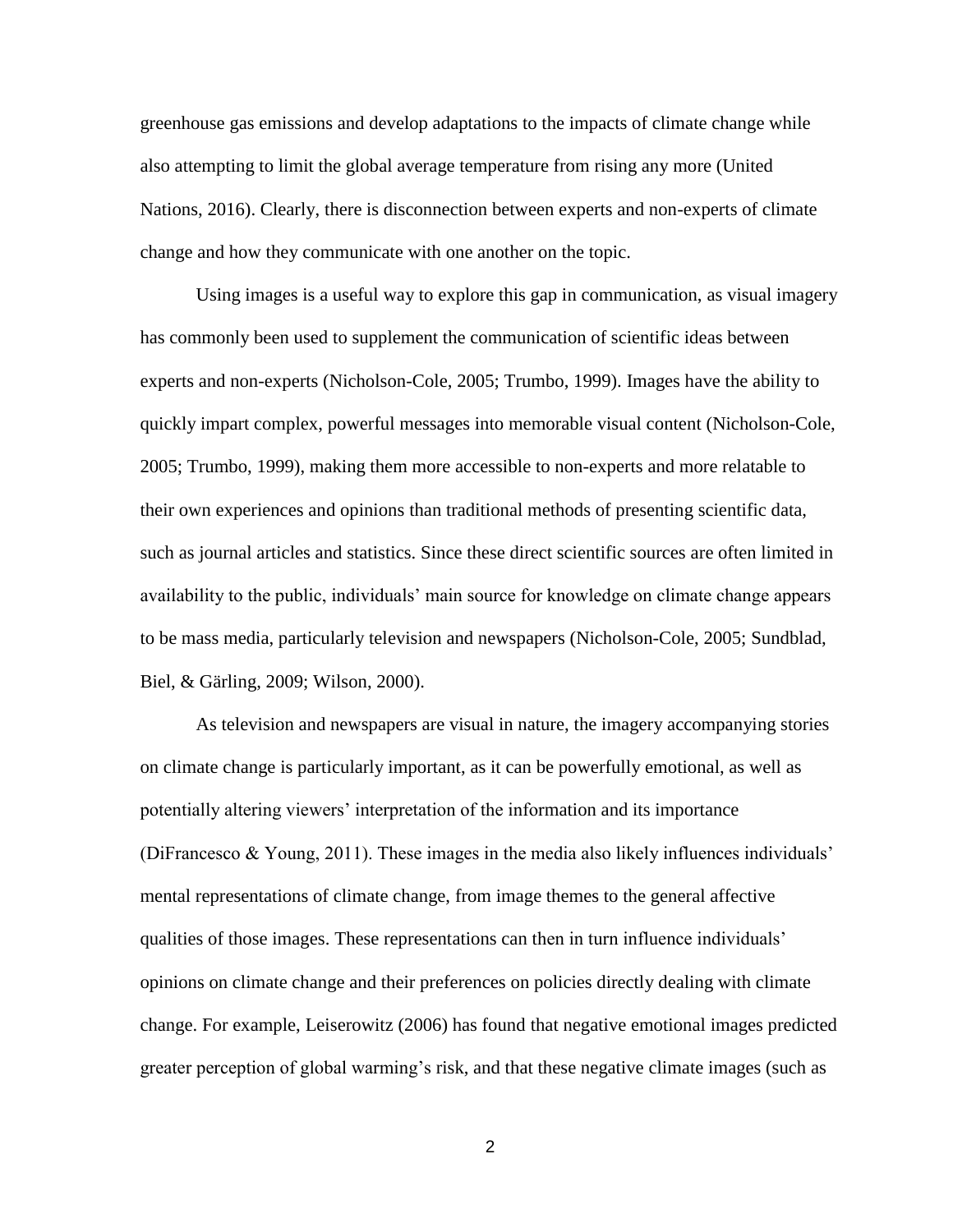dried out landscapes) predicted greater support for American climate policies (such as nationally reducing greenhouse gas emissions and increased taxes on fuel-inefficient vehicles).

As these policies are voted on by the general, non-expert public, investigating what kind of imagery they find relevant to climate change and how that is related to their environmental views is greatly important to ensure that climate messages are being communicated efficiently between experts and non-experts and not misinterpreted, particularly in a culture where visual images are so prevalent in all forms of media and communication (e.g. Gamson, Croteau, & Hoynes, 1992). Because of this, we have chosen to assess non-experts' judgements on the emotional characteristics and relevance to climate change of potential climate imagery, as well as collecting participants' environmental views.

This study aims to develop a large database of affective images, free to be used in climate change research, all based on ratings done by non-experts. These images will have varying levels of relevance to climate change, arousal, and valence, which can be used for experimental stimuli of differing levels for any future studies. These variables will be determined through ratings done by individuals with varying levels of interest in the environment and ecological issues, in order to get the most objective measure of the images and be most effective in use with non-expert audiences.

#### **Environmental Attitudes and the New Ecological Paradigm Scale**

Environmental attitudes among the American public have fluctuated throughout the years (Chong, 2014). According to Gallup polls, opinions on prioritizing the environment over energy production have bounced from the majority to the minority to a recent high of 59%, with a similar trend in opinions on giving priority to protecting the environment at the risk of limiting economic growth (Newport, 2017). At the same time, the public's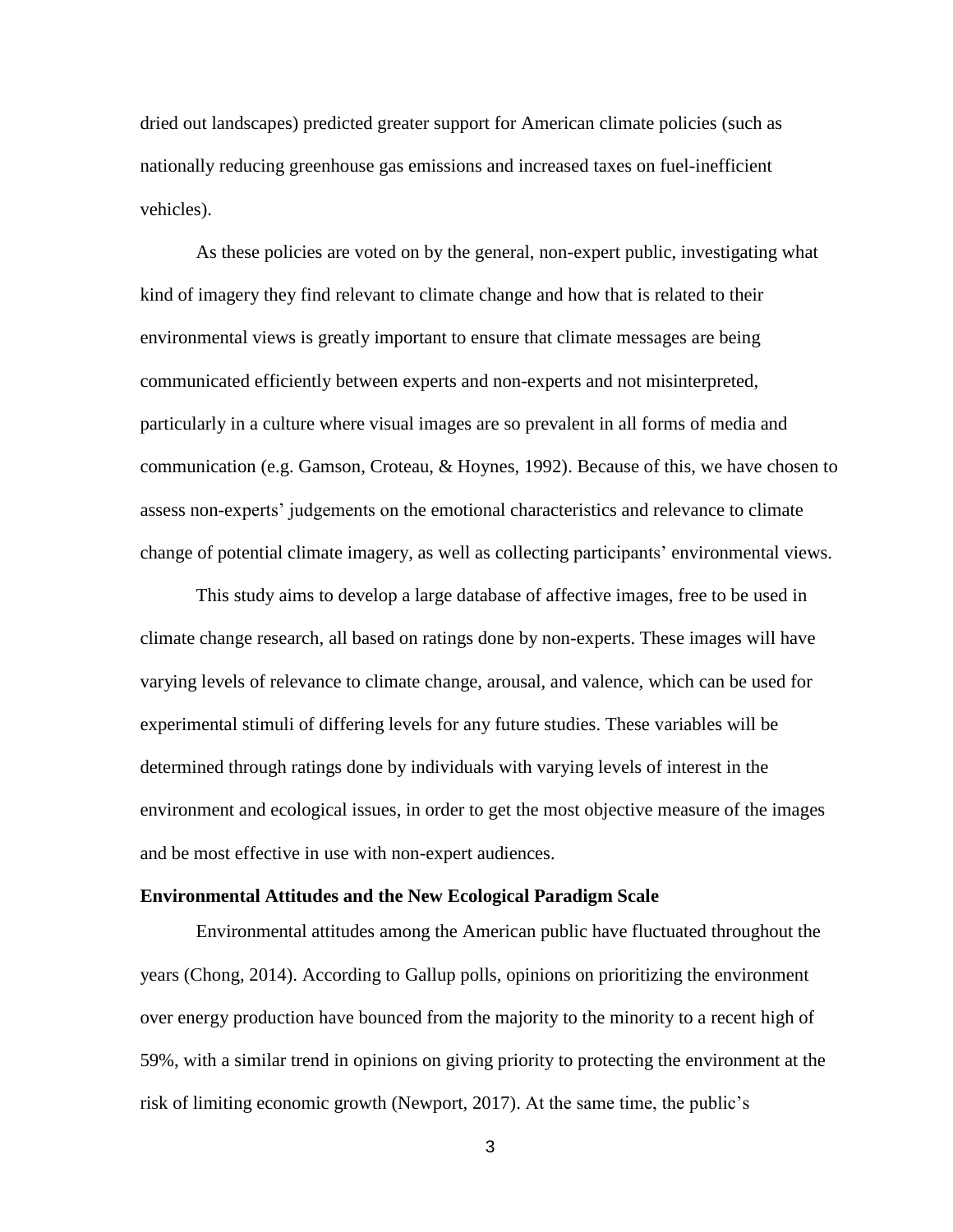environmental attitudes have been found to have a direct, positive relationship with states' adoption of environmental policy based on two nationwide samples (Brace, Butler, Arceneaux, & Johnson, 2002; Johnson, Brace, & Arceneaux, 2005) and predictive of other factors which have direct relationships to environmental policy support (Dietz, Dan, & Shwom, 2007). This support for policy is "a key resource for the environmental movement," (Dietz, Dan, & Shwom, 2007) so it is vital to understand individuals' environmental attitudes that shape and inform this support.

For example, individuals' environmental concern has been shown to be a significant positive predictor of self-reported pro-environmental behavior and participation among environmentalists and the general public (Olli, Grendstad, & Wollebaek; Steel, 1996), as well as being correlated with higher likelihood of participating in a "green" electricity program (Clark, Kotchen, & Moore, 2003) and purchasing environmentally friendly products (Kim  $\&$ Choi, 2005). High environmental concern has also been found to drastically reduce time discounting in response to hypothetical environmental dilemmas, and to be positively correlated with cooperation through personal sacrifice of real-world rewards to benefit environmental causes (Kortenkamp & Moore, 2006).

Environmental concern and attitude was measured in all of the abovementioned studies using The New Ecological Paradigm Scale (Dunlap, Van Liere, Mertig, & Jones, 2000), through 15 items covering what the authors consider the five facets of an ecological worldview: "the reality of limits to growth, antianthropocentrism, the fragility of nature's balance, rejection of exemptionalism, and the possibility of an ecocrisis" (Dunlap et al., 2000). The questionnaire items prompt respondents to agree or disagree with statements that support "the dominant social paradigm"—the attitude that human beings should dominate the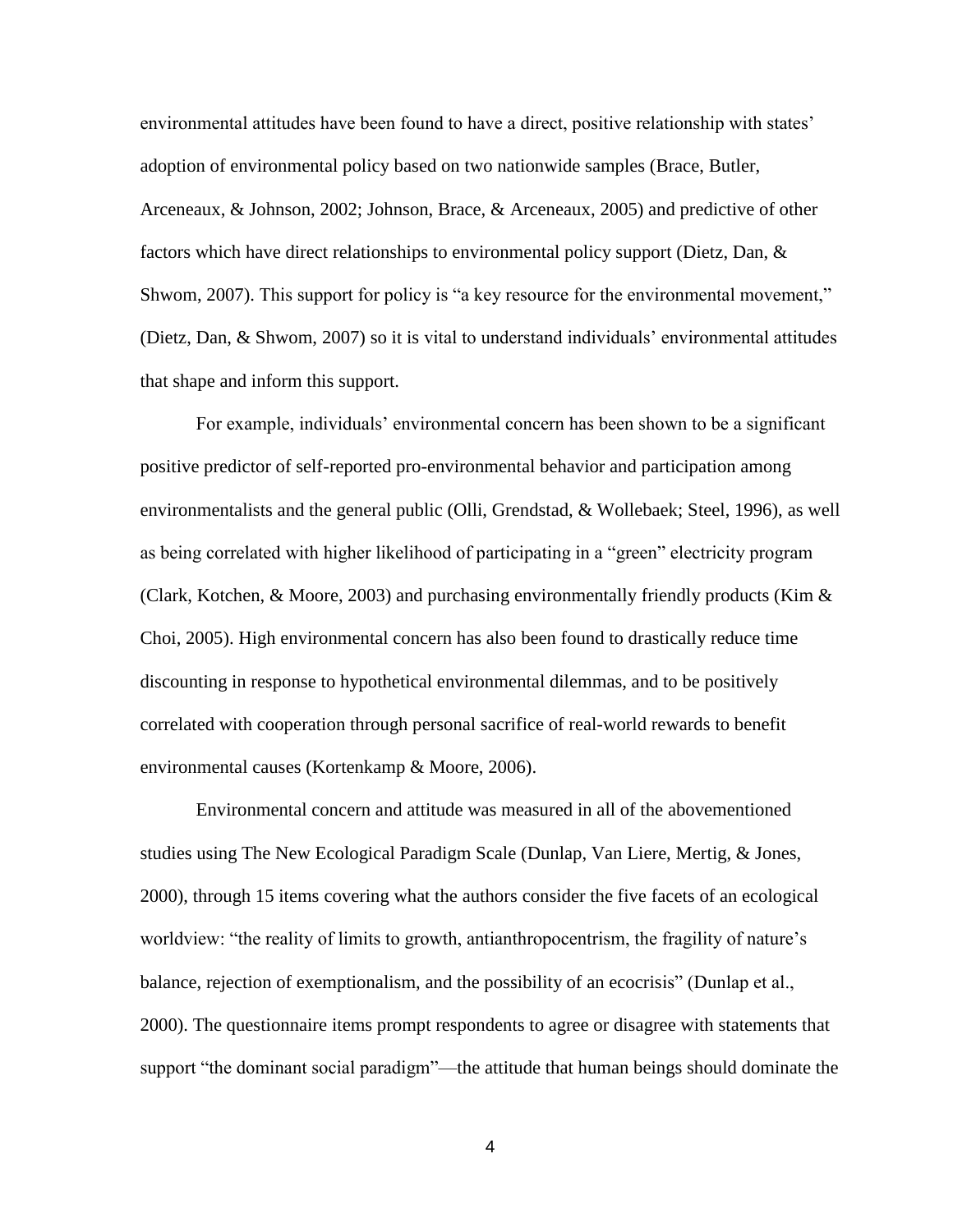environment, which has the ability to bounce back from abuse—or the "new ecological paradigm"—the attitude that the environment is delicate and that human industry is harming it (Dunlap et al., 2000).

The New Ecological Paradigm (NEP) Scale was chosen for use in this study due to its widespread use in environmental research, both within the United States and internationally (see Dunlap, 2008), and its recommendation as being a standardized measure of environmental attitudes (Hawcroft & Milfont, 2010). We also have chosen to measure individuals' environmental attitudes rather than belief in climate change directly, in anticipation of a wider variety in responses as environmental attitudes more broadly encompass specific environmental issues like climate change (Dietz, Dan, & Shwom, 2007).

#### **Climate Change Communication**

Current literature on the communication of climate change calls for these messages to be shaped according to the audience (Leiserowitz, 2006), appealing to what they find meaningful (Nerlich, Koteyko, & Brown, 2010). As the scientific view that recent climate change is anthropogenic has become more definite, the goal of communication has shifted from proving that the climate is changing to convincing the public to make behavioral changes that will lessen the impacts (Nerlich, Koteyko, & Brown, 2010). For example, studies in multiple locations have explored the perceived barriers to engaging in pro-climate behavior, such as feeling the government should "take the lead" or that the monetary cost of these behavior changes is too high (Lorenzoni, Nicholson-Cole, & Whitmarsh, 2007). Other recent studies have found success in increasing individuals' intentions to act in pro-climate ways by framing uncertain, negative consequences of climate change as avoidable (Morton, Rabinovich, & Marshall, 2011), and an increase in reported engagement with and interest in climate change when its risks and effects were specifically focused on individuals' localities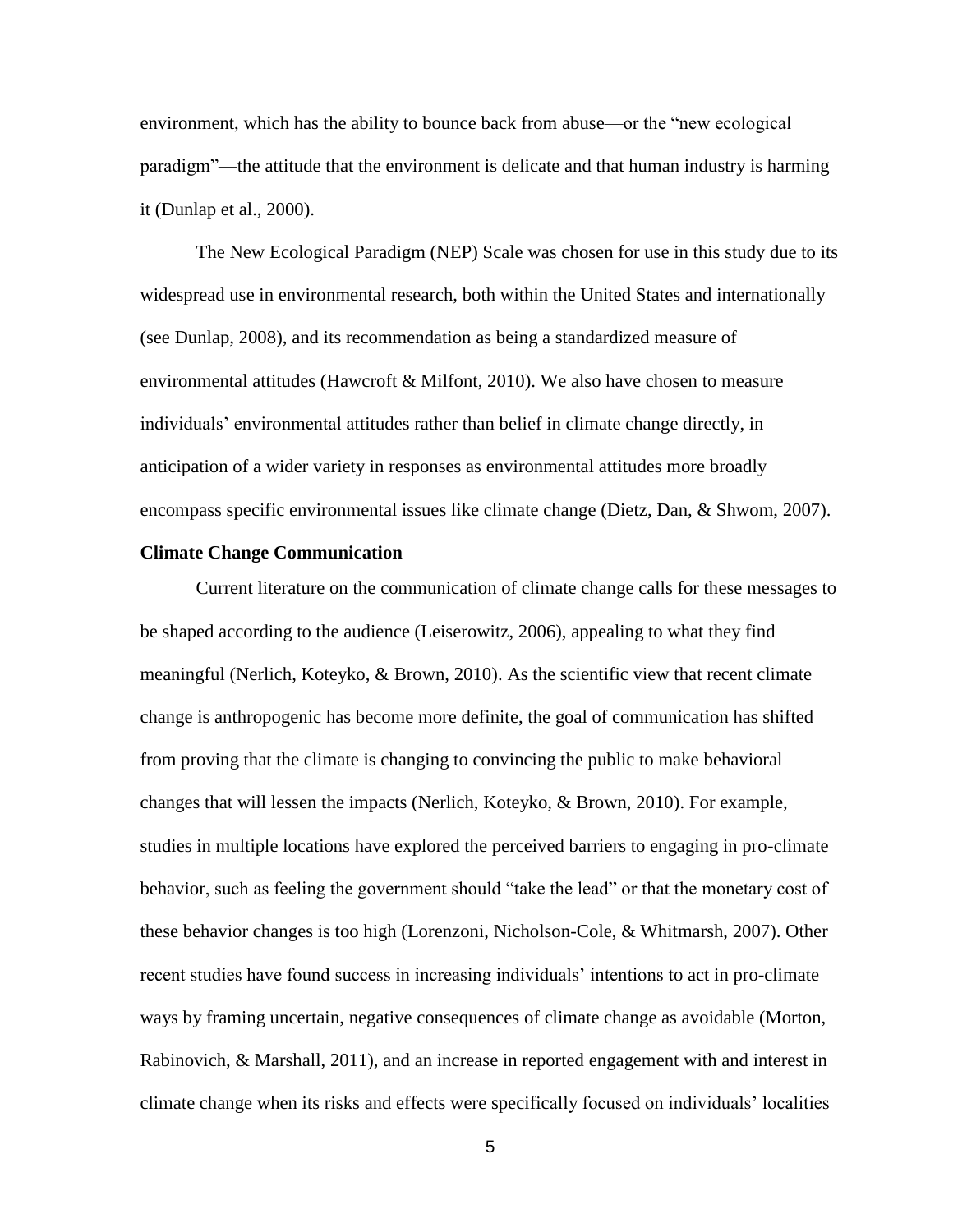as opposed to globally (Scannell & Gifford, 2013). However, given the sizable population of individuals who do *not* find climate change important personally (33% of a nationally representative sample; Leiserowitz, Maibach, Roser-Renouf, Rosenthal, Cutler, & Kotcher, 2017), these suggestions for change may not be reaching a wider, non-expert audience.

Previous research on the communication of climate change has found that the language used can create confusion rather than state the facts—scientific language and colloquial language often use the same words with different meanings, leading to misinterpretations by the public (Nerlich, Koteyko, & Brown, 2010). For example, the word "enhance": scientifically it is used to mean increasing in intensity, while colloquially it means to improve—the phrase "enhanced greenhouse effect" can imply a negative consequence by experts, but be interpreted by non-experts as a success (Nerlich, Koteyko, & Brown, 2010).

Similarly, the fact that climate change is not immediately observable is an obstacle in fully understanding the risks and realities of climate change. Greenhouse gases, for example, are invisible, and the projected consequences of climate change are "not distributed evenly," with the chance to occur anywhere in the world (Weber  $\&$  Stern, 2011). A review of perceived consequences of climate change has shown that in multiple studies, people believe the negative effects of climate change will be greatest "globally" and specifically in areas far from their own country (McDonald, Chai, & Newell, 2015). Given that the IPCC relays its impacts as "future projections" and "predictions" (Burket et al., 2014; Romero-Lankao et al., 2014; Smith et al., 2014) and the difficulty in "confidently" estimating the probability of climate-related disasters (Weber & Stern, 2011) the consequences of climate change can seem ambivalent or unsure to non-experts. Many people report feeling less concerned about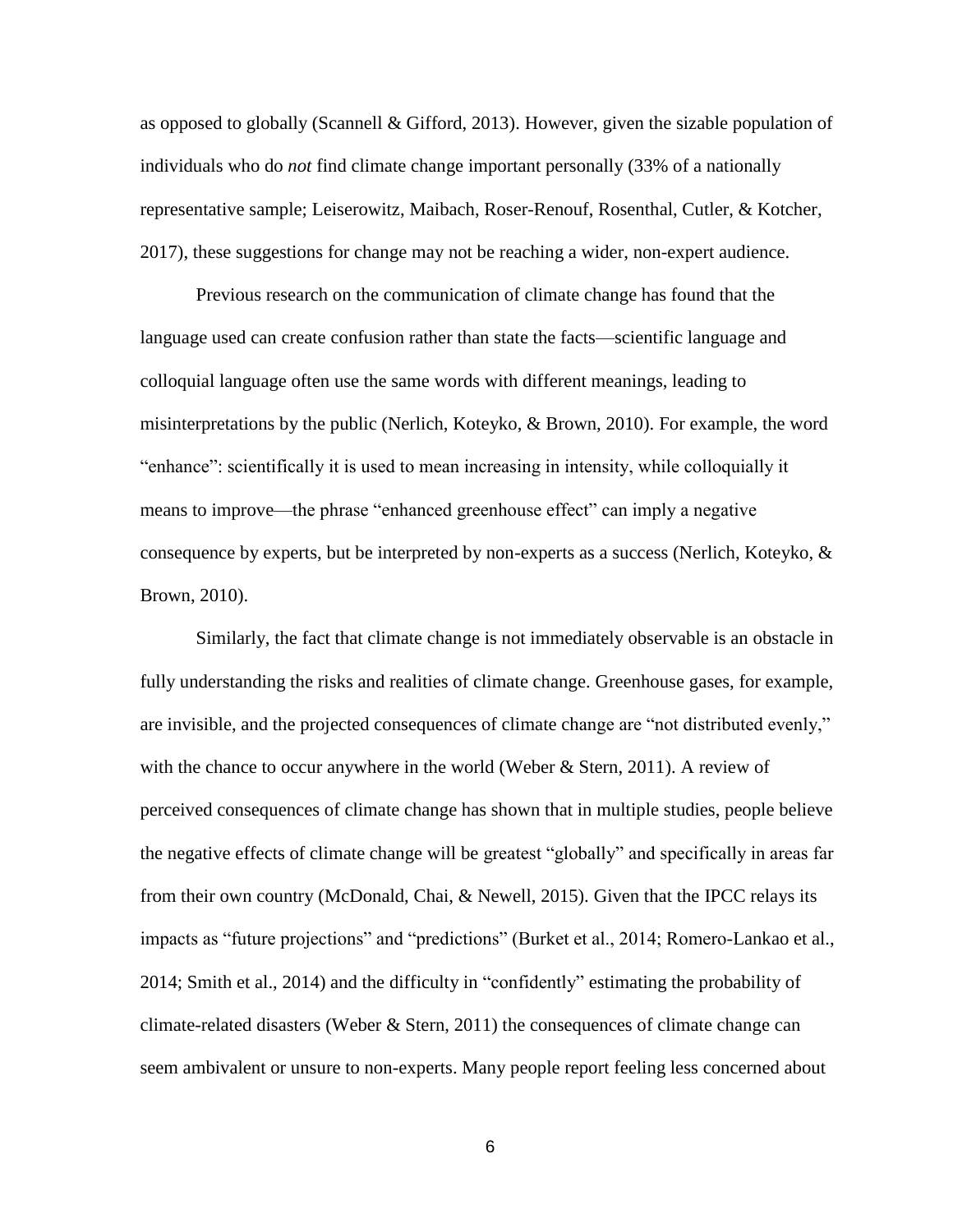climate change recently and that its consequences may be exaggerated, or that the most severe consequences will not occur for another 40 years (McDonald, Chai, & Newell, 2015). This spatial, hypothetical, and temporal distance (McDonald, Chai, & Newell, 2015) may widen the gap in communication and thus the potential for climate action.

Due to these language concerns and the fact that there is no singular "smoking gun" causing climate change, individual opinions are more likely based on values and emotions than on scientific evidence and data (McKie & Galloway, 2007). Add in the confusion with other environmental issues (such as ozone depletion, see Leiserowitz, 2006), and it seems that climate change has turned "from a purely scientific phenomenon into a cultural one" (Nerlich, Koteyko, & Brown, 2010). Because of this, it is recommended that academics in the field explore non-expert perceptions of climate change in order to improve methods of engagement on an emotional level of the topic (Nerlich, Koteyko, & Brown, 2010). Instead of a "one-way" dialogue, climate change communication should be a two-way conversation between experts and non-experts, in order to understand both what experts are trying to convey and what non-experts are perceiving about climate change (Nerlich, Koteyko, & Brown, 2010). This "bottom-up" rather than "top-down" approach acknowledges that nonexperts' opinions are not based solely on knowledge or lack of knowledge, but involve heuristics, experiences, and importantly, emotions (Ockwell, Whitmarsh, & O'Neill, 2009). In order to communicate the most effectively with an audience, engagement should be pursued in three factors: the audience's understanding, emotions, and behavior (Ockwell, Whitmarsh, & O'Neill, 2009).

We also aim to attend to this relationship between expert knowledge and "lay knowledge" (Nerlich, Koteyko, & Brown, 2010), particularly through the use of images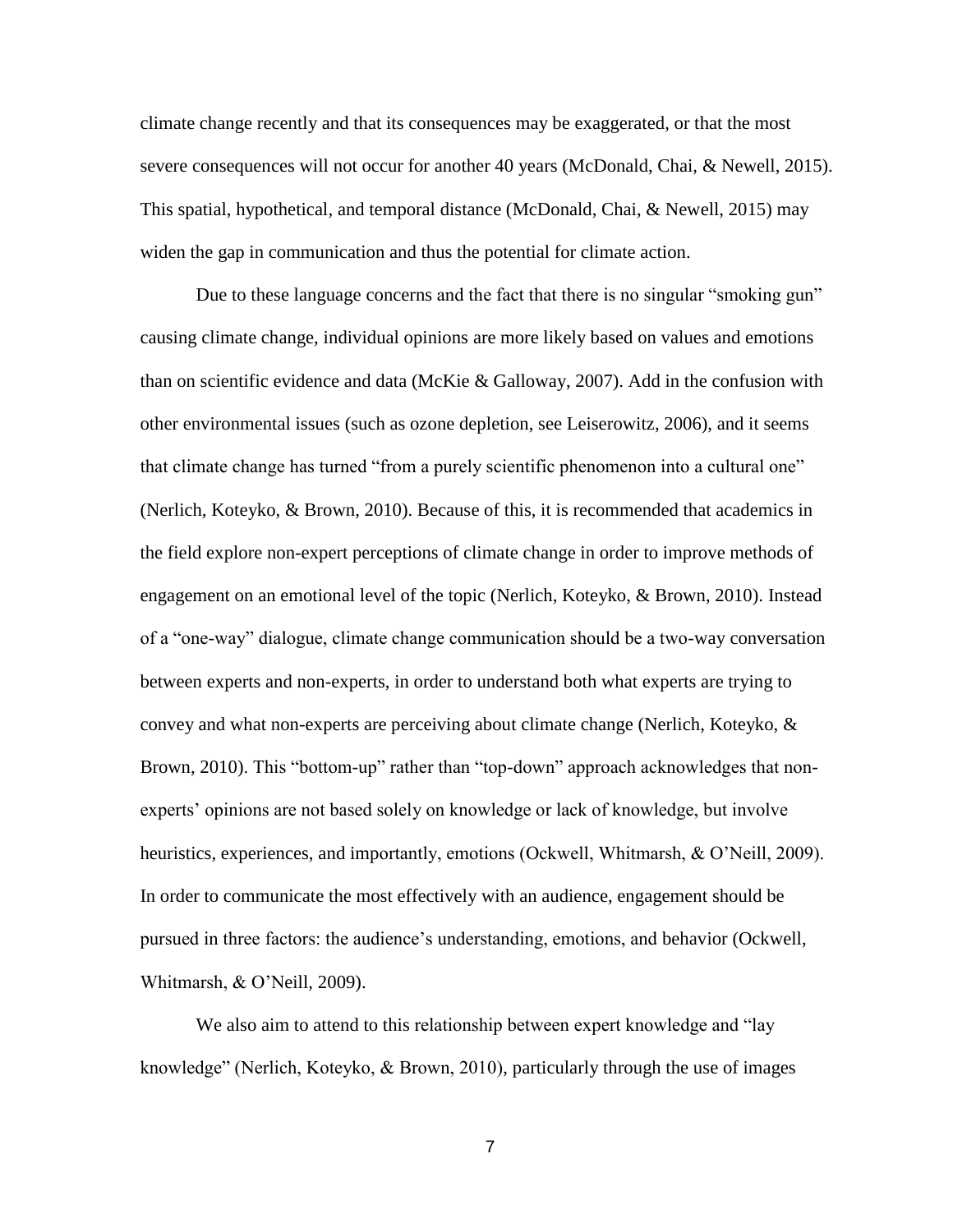accompanying climate change messages. By having average individuals—especially with varying levels of interest in climate change and the environment—determine the relevance, arousal, and valence of the images used, our research will explore how non-experts view climate change and the images used to represent it. The variables chosen for this study attend to our participants' understanding by determining relevance to climate change of the images and participants' emotions by determining the arousal and valence of the images, while participants' behaviors are attended to by their surveyed attitudes toward the environment. In doing this, our results will be more suited for use in research with other non-experts, less prone to misinterpretation or confusion regarding why certain images are used in climaterelated messages, and attend to individual differences in environmental attitudes.

#### **Climate Change Images and Imagery**

Previous studies on climate change imagery have produced primarily qualitative data based on participants' self-reports. Studies wherein participants were asked to spontaneously report their mental representations of climate change primarily elicited images of melting glaciers, polar bears, and destruction (Leiserowitz, 2006; Nicholson-Cole, 2005; O'Neill & Nicholson-Cole, 2009). For example, one individual responded that their mental image of climate change involved "ice bergs, and glaciers shrinking and snow disappearing" (O'Neill & Nicholson-Cole, 2009), while other individuals have reported visualizing "melting polar ice caps" and "upset ecological balance" (Leiserowitz, 2006). This seems to support the findings that climate change and its consequences are perceived to occur and be more severe in distant locations (McDonald, Chai, & Newell, 2015), as glaciers and polar bears are hardly common in the United States and United Kingdom where these interviews took place. Because these results are subjective, even when the imagery produced by participants can be categorized into common themes and subject matter (e.g., Leiserowitz, 2006; O'Neill &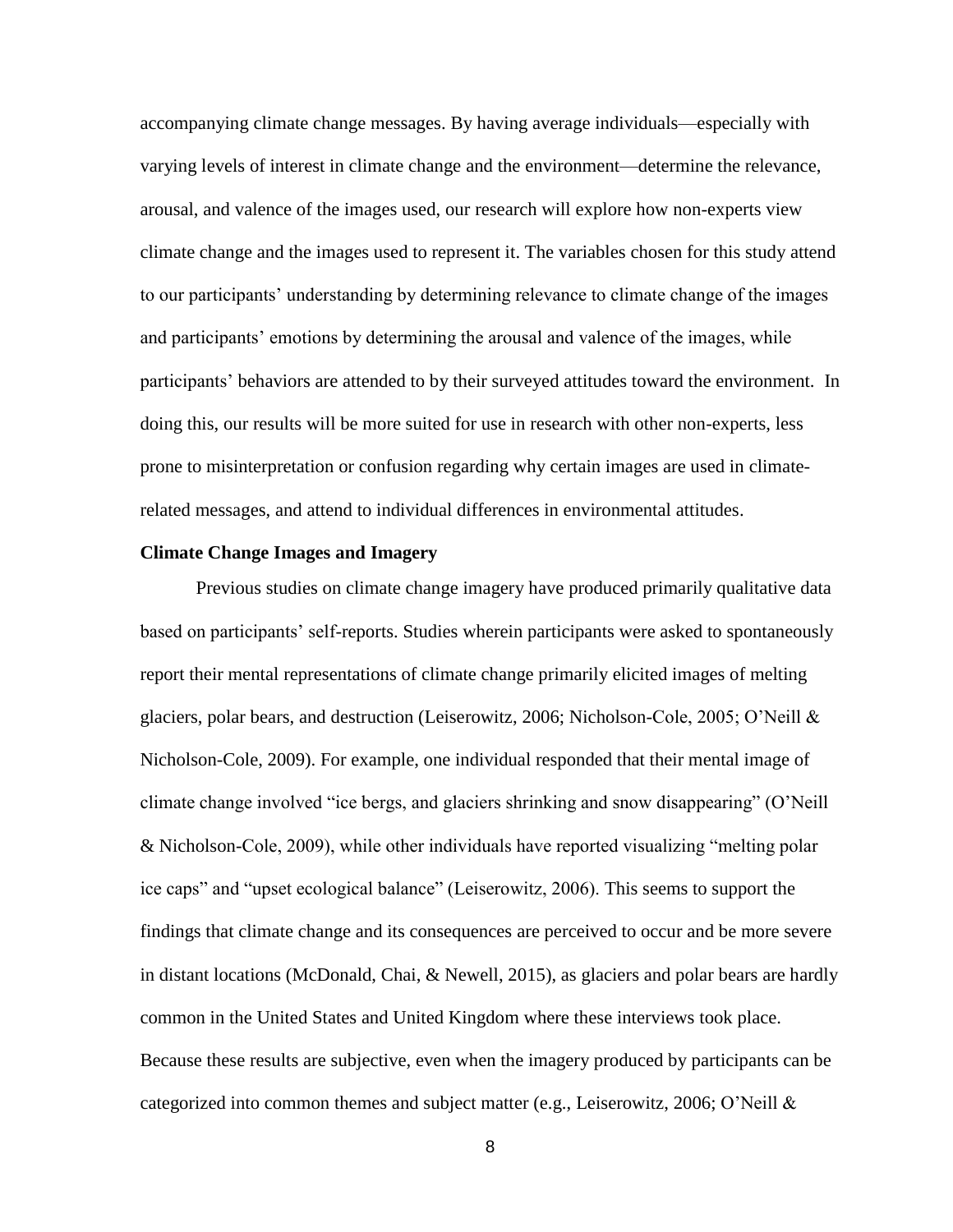Nicholson-Cole, 2009), the imagery was still not consistent across participants, making it difficult to directly compare the impact of different types of climate change imagery.

In Leiserowitz's (2006) study, participants were asked what they first imagined when hearing the phrase "global warming;" participants were also asked the valence of their individual imagery. So, while the average valence of each category of imagery was recorded (Leiserowitz, 2006), these ratings are coming only from one person per image, rather than every participant rating every potential image. There is, then, still an obstacle in comparing individuals' salient mental images of climate change, and the valence of those images, as they are both completely subjective to the individual participants with no relation to the other responses gathered in the study and there is no way to "re-use" those specific images again.

Participants in this study were also asked about the strength of their positive or negative feelings toward global warming as well as surveyed on their risk perception of climate change in many different facets, such as likelihood of local or global impacts and the severity of those impacts (Leiserowitz, 2006). Negative feelings toward global warming and skeptical imagery associated with global warming elicited from the interview were found to be the two most powerful predictors of global warming risk perception, as well as being the two most powerful predictors of national environmental policy preference (Leiserowitz, 2006). From this, it is obvious that individuals' attitudes toward global warming directly impact their reported support or opposition to proposed pro-environmental policies, although the impacts of these attitudes on the imagery individuals associated with global warming is less clear. Any relationships between participants' positive or negative feelings toward global warming and type of imagery generated were not reported, and the direction of "naysayers" feelings toward global warming cannot easily be inferred due to the wording of the question,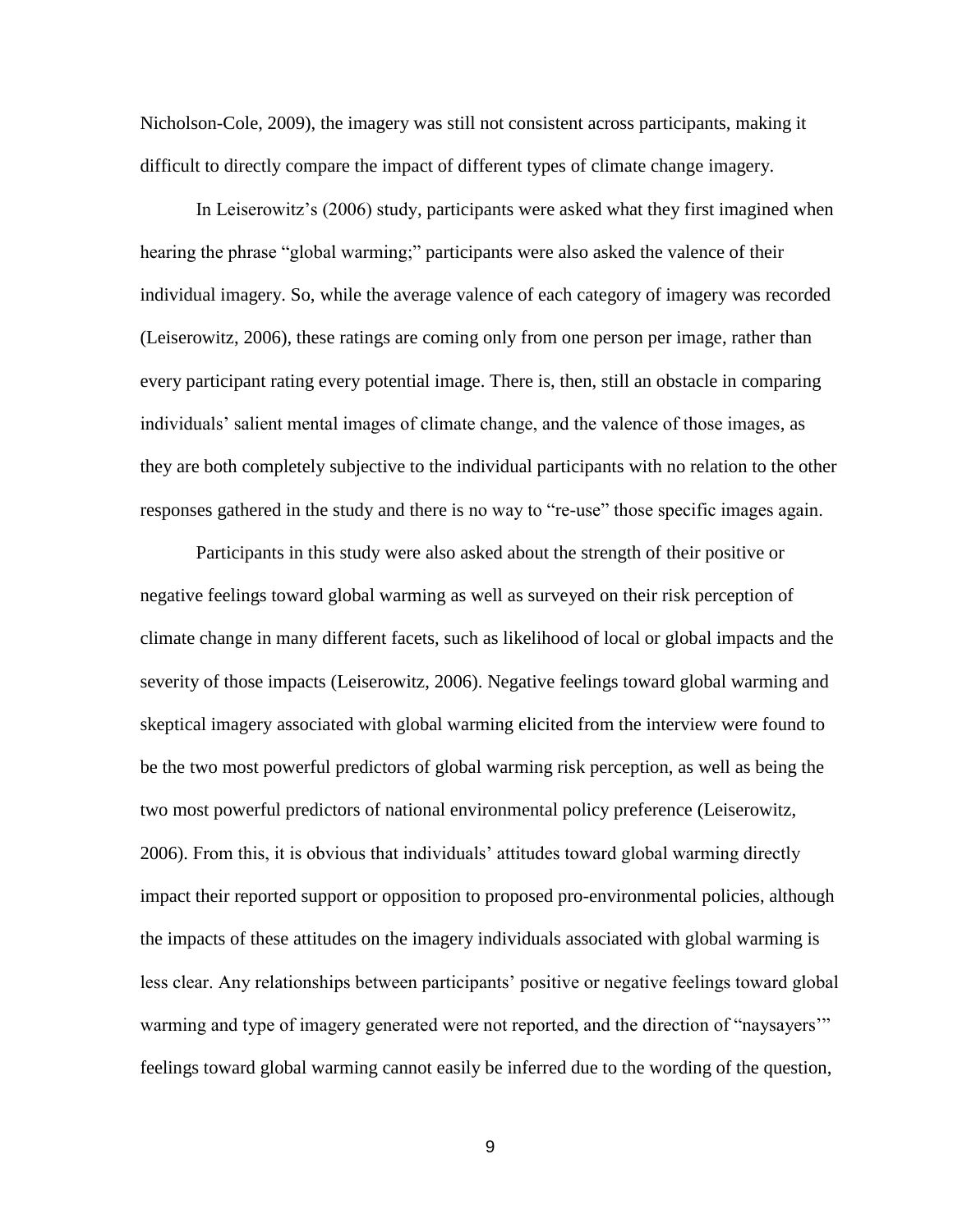"Do you have any negative/positive feelings about global warming?" (Leiserowitz, 2006) Naysayers may have associated negative feelings due to finding global warming "overblown" as a topic (Leiserowtiz, 2006) just as alarmists may have associated negative feelings due to fear.

Other studies have been conducted where all participants were given the same climate-related images by researchers in order to determine their salience and promotion of self-efficacy regarding climate change (e.g. O'Neill, Boykoff, Niemeyer, & Day, 2012; O'Neill & Hulme, 2009; O'Neill & Nicholson-Cole, 2009). In O'Neill and Nicholson-Cole's 2009 study, participants of various ages and social backgrounds were given 32 printed images representing climate change chosen based on description or use by experts such as the IPCC and local environmental organizations and asked to sort them twice: first according to how important the images made climate change seem to them personally, and then according to how the images made them feel they were personally able to do something about climate change (O'Neill & Nicholson-Cole, 2009).

The results of this task showed that participants still found dramatic images of climate change impacts—such as dried up lakes and famine—to be most salient, despite feeling that it was difficult to make any images seem "personally important" due to the spatial and temporal distance of climate change impacts, such as the perceived lack of adverse impacts locally and currently (O'Neill & Nicholson-Cole, 2009). Conversely, these fearful images were also sorted by participants as making them feel *least* able to contribute to stopping climate change, with more "personally empowering" images such as those of low energy light bulbs and bicyclists ranking the highest on self-efficacy—despite these images being ranked lowest in salience to climate change (O'Neill & Nicholson-Cole, 2009). However, the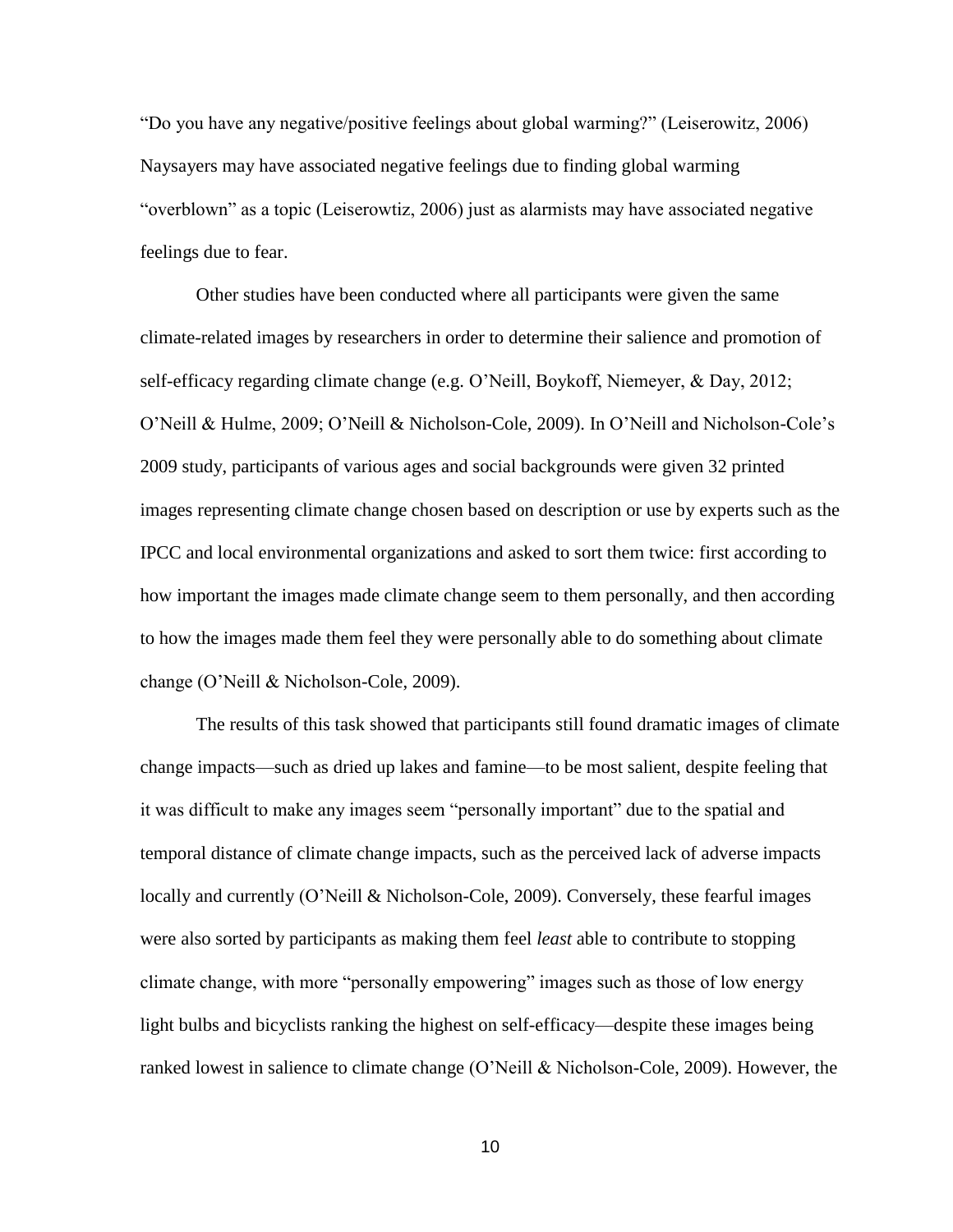affective qualities of these images were not directly measured in this study; an image being "fearful" was determined by the experimenters, based on participants' subjective reactions to the subject matter of the images (O'Neill & Nicholson-Cole, 2009).

A second study on individuals' personal preferences for climate change "icons" was also conducted, gathering the imagery that local participants and participants from an online climate change forum found to be "tangible entities which will be impacted by climate change, which the viewer considers worthy of respect, and to which the viewer can relate to and feel empathy for" (O'Neill & Nicholson-Cole, 2009). This was expounded upon in a further study, using three of the icons chosen from the non-experts in this initial phase and three commonly used icons from expert publications: the non-expert icons were a local wetland, the city of London, and polar bears; the expert icons were the West Antarctic Ice Sheet, ocean acidification, and thermohaline circulation (O'Neill & Hulme, 2009).

These six icons were then presented to participants as images on sheets detailing how specific climate change impacts might impact those icons, and participants' completed surveys on their impressions of and engagement with climate change both before and after viewing the icons and scenarios (O'Neill & Hulme, 2009). From these surveys, participants found climate change to be a more serious threat (particularly locally) after participating in the workshop than before, had a slight increase in willingness to read information on climate change that they may come across, and more frequently disagreed that climate change is overhyped or a real problem (O'Neill & Hulme, 2009). Notably, participants reported that the non-expert icons were easier to understand and more interesting than the expert icons, which seemed "too impersonal" and did not "tell a story" (O'Neill & Hulme, 2009). The non-expert icons of the wetlands and London were rated to be most relevant to climate change locally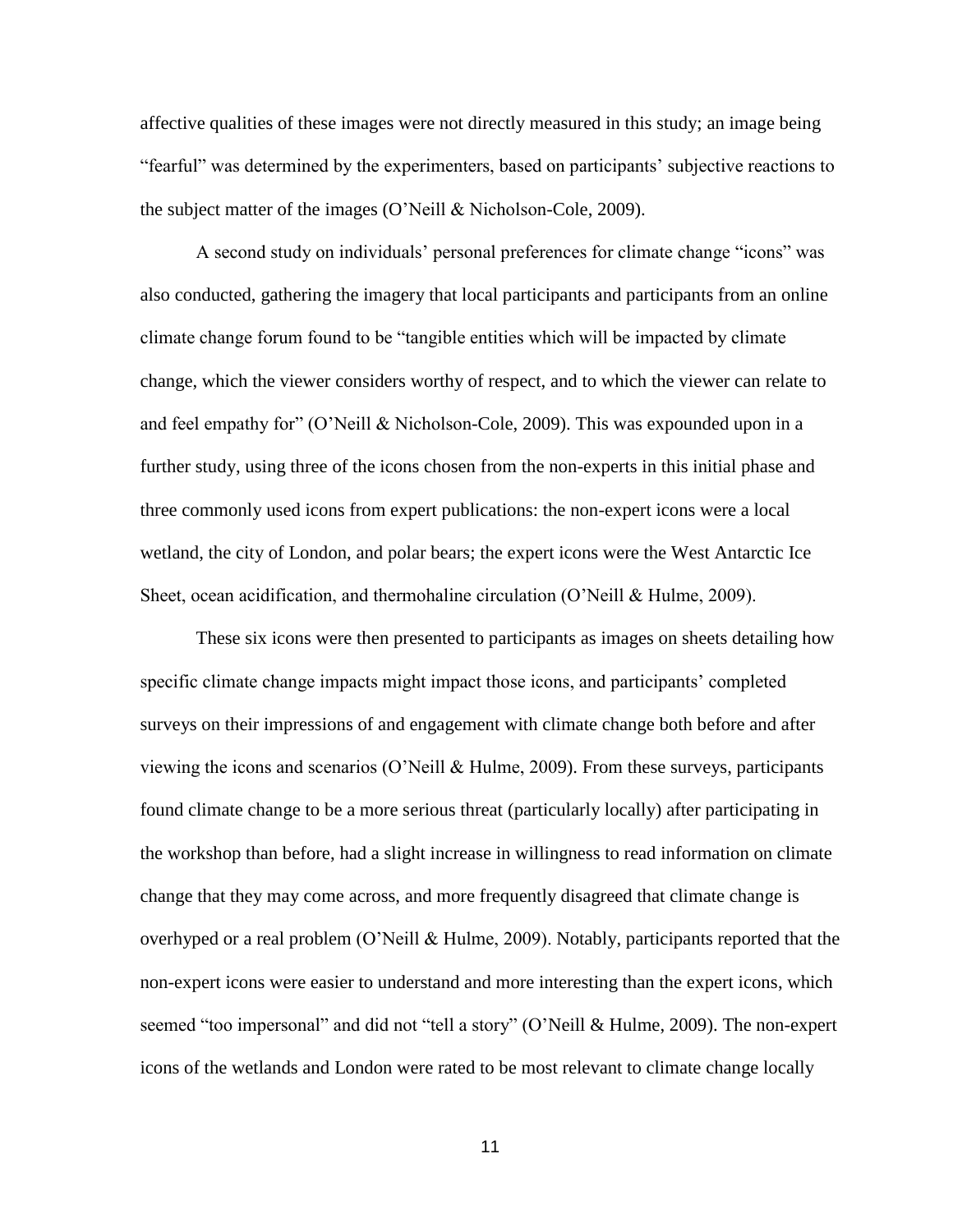and the expert icons were rated to be most relevant to climate change to others, while the non-expert polar bear icon was rated to be the least relevant overall—yet, uniquely, also the icon participants were most drawn to (O'Neill & Hulme, 2009). This shows support to the importance of non-expert knowledge, as the non-expert audience found the icons generated by other non-experts to be more understandable and relatable than the icons and imagery commonly found in expert publications. This type of method ensures that the target audience of these messages of climate change are understood and specifically targeted in ways that they will find meaningful, as previously suggested (e.g. Leiserowitz, 2006; Nerlich, Koteyko, & Brown, 2010).

Participants' attitudes toward and interest in climate change were measured before and after in this study, as previously reviewed (O'Neill & Hulme, 2009), but it was not reported in this study if there were any effects of attitude on icon preference or engagement. It was found that individuals with no scientific education were more likely to be "most drawn" to a non-expert icon and "least drawn" to an expert icon, while those with sciencerelated degrees were more likely to be "most drawn" to expert icons (though still not as much as non-expert icons; O'Neill & Hulme, 2009). Similarly, while the non-expert local wetland icon was the most popular icon overall, it was the "least drawn to" of 40% of the 16-24 year old participants, suggesting that local imagery might be less salient to young people (O'Neill & Hulme, 2009). However, while higher education and youth have been correlated with proenvironmental attitudes (Dunlap et al., 2000; Hawcroft & Milfont, 2010), there are no direct relationships to be found between individuals' environmental or climate change attitudes and preference for climate icons.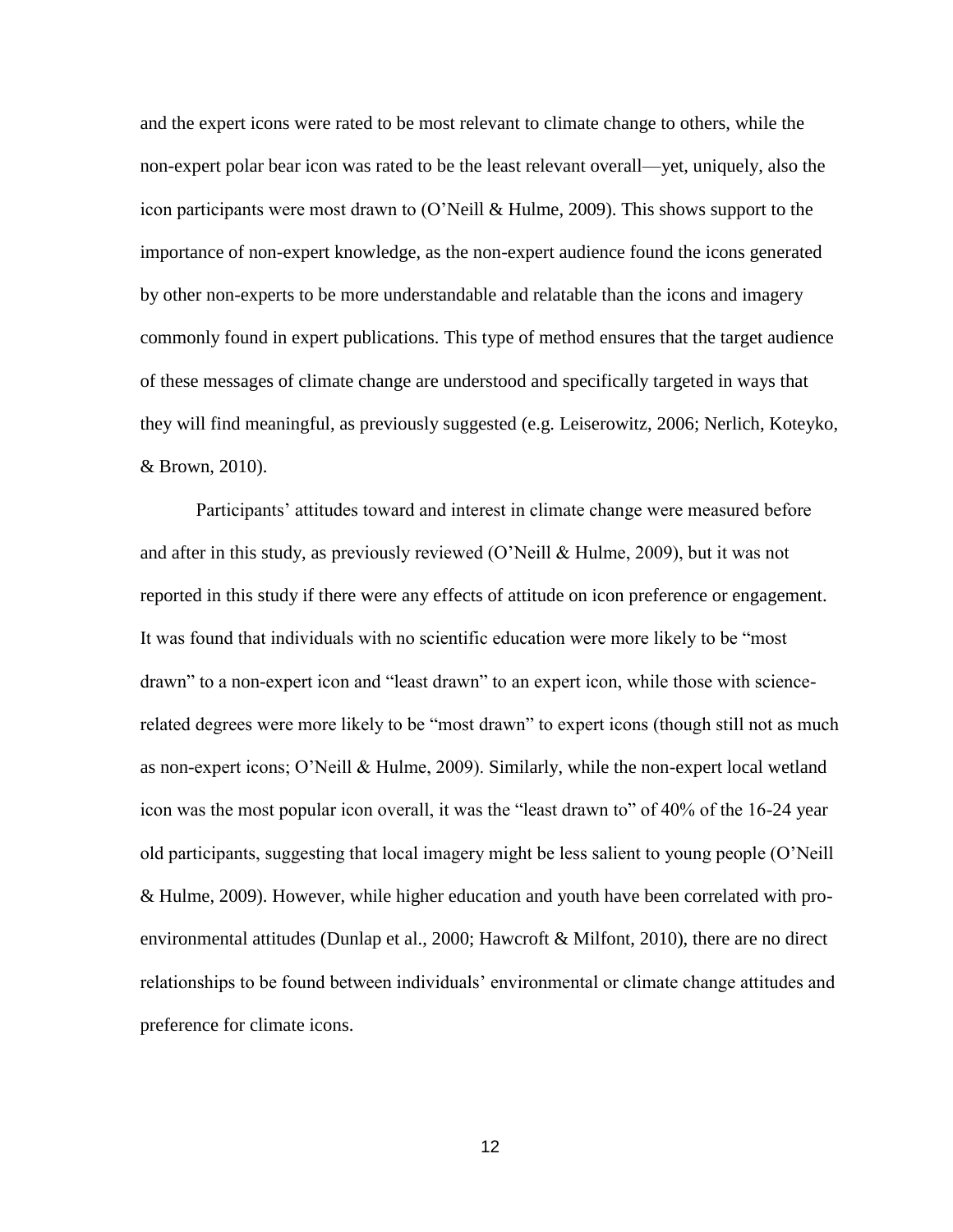There are similarities to the findings of both of these studies—individuals are more likely to determine that fearful images of the impacts of climate change make climate change seem most important, but also find them less personally relatable or empowering than smallscale solution-based imagery (O'Neill & Nicholson-Cole, 2009); individuals are more likely to find scientific, global icons more relevant to climate change for other people than personally relevant familiar, local icons (O'Neill & Hulme, 2009). These results seem to show that engagement with climate change can be improved through the use of relatable local imagery, to counteract the perceived distance of climate change impacts.

What these studies' results suggest *should* be done to communicate climate change through imagery is not necessarily the same as what is *actually* being done; several other studies, then, have investigated what images newspapers use online to visually represent climate change. A review of the digital versions of Canada's two prominent national newspapers was conducted, gathering the images attached to articles about climate change, global warming, and greenhouse gas emissions during the year  $2008$  (DiFrancesco & Young, 2011). Images of people were the most popular, representing 66% of the images gathered, with political figures, citizens, and business or industry figures being the predominant subcategories (DiFrancesco & Young, 2011). Images broadly depicting nature represented 42% of the images, primarily urban and natural landscapes, with the final 29% of images being related to industry and technology (DiFrancesco & Young, 2011).

Particularly interesting is the relative absence of polar bears and ice imagery which represented 3% and 5% of total images respectively, despite being locally relevant to climate change in Canada (DiFrancesco & Young, 2011). While these image themes are extremely common representations of climate change in countries where melting ice and polar bears are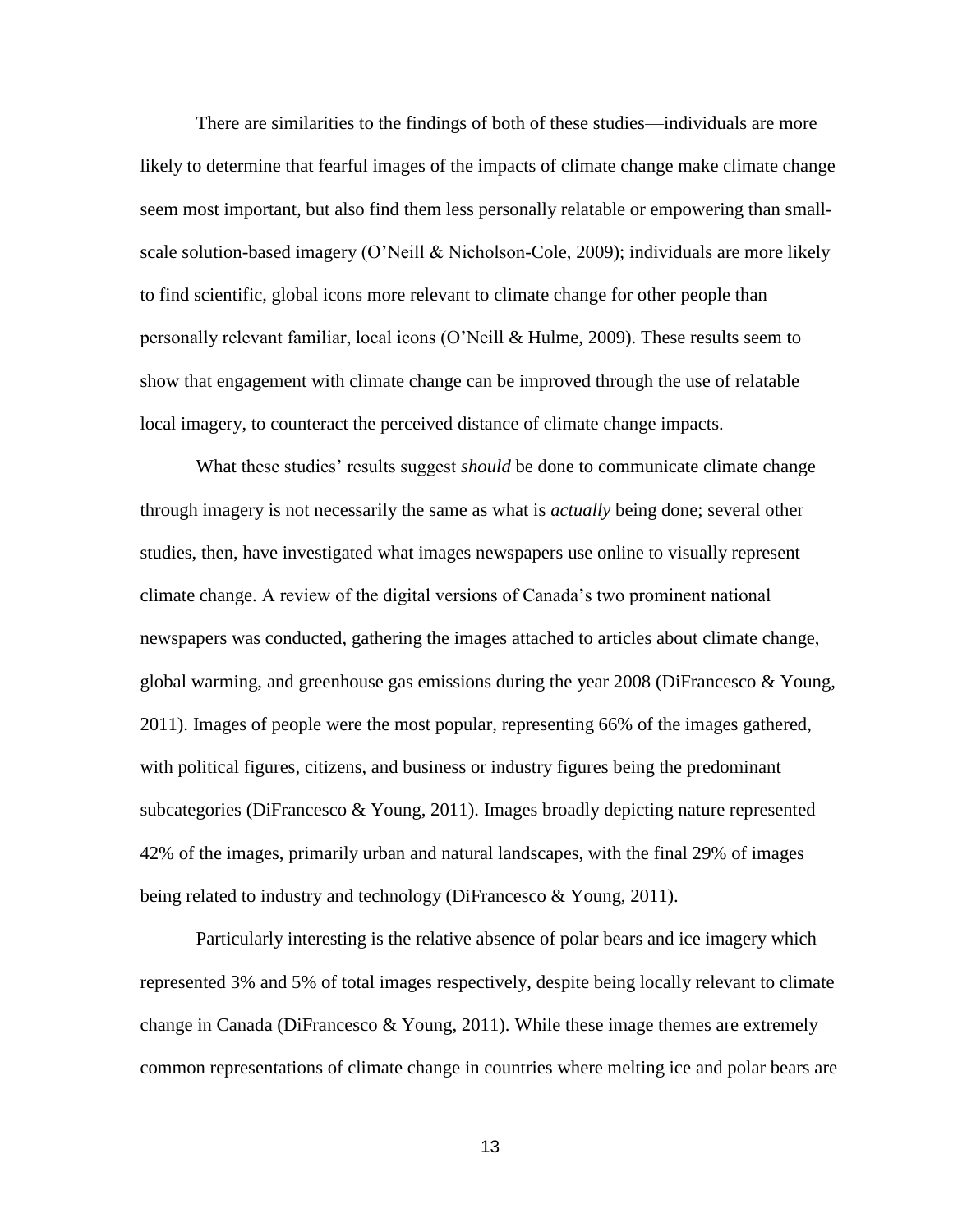not immediate problems (e.g. the UK in O'Neill & Nicholson-Cole, 2009; the US in Leiserowitz, 2006), their visual absence in Canadian news media seems to support the distancing of climate change from the opposite perspective: rather than relying on exotic or foreign imagery, the lack of threatened local imagery also seems to act to make climate change seem like a far-away problem, or at least not a priority within Canada, as suggested by the authors (DiFrancesco & Young, 2011).

A similar review of 13 popular newspapers from the United States, the United Kingdom, and Australia investigated the images that accompanied articles on climate change, global warming, and greenhouse gas emissions in the year 2010 (O'Neill, 2013). This revealed that 48% of these images from all three countries were of people, primarily political figures, scientists, and celebrities, respectively (O'Neill, 2013). Impacts of climate change was the second most common image theme, followed by protests, climate change causes, and climate change solutions (O'Neill, 2013).

Using 40 of these images representing these main themes, participants from the US, the UK, and Australia were asked to rank the images according to how important they made climate change seem and how able to do something about climate change they made the participant feel (O'Neill, Boykoff, Niemeyer, & Day, 2012). Across participants from all countries, images of climate change impacts, such as floods and ice sheets, were ranked as highly salient, making climate change seem the most important (O'Neill et al., 2012). Images of identifiable people, such as political leaders, were ranked very low in salience across participants from all countries (O'Neill et al., 2012). There were fewer direct similarities in image rankings for self-efficacy, but images depicting climate change solutions like alternative energy sources and certain lifestyle changes consistently were rated highly by all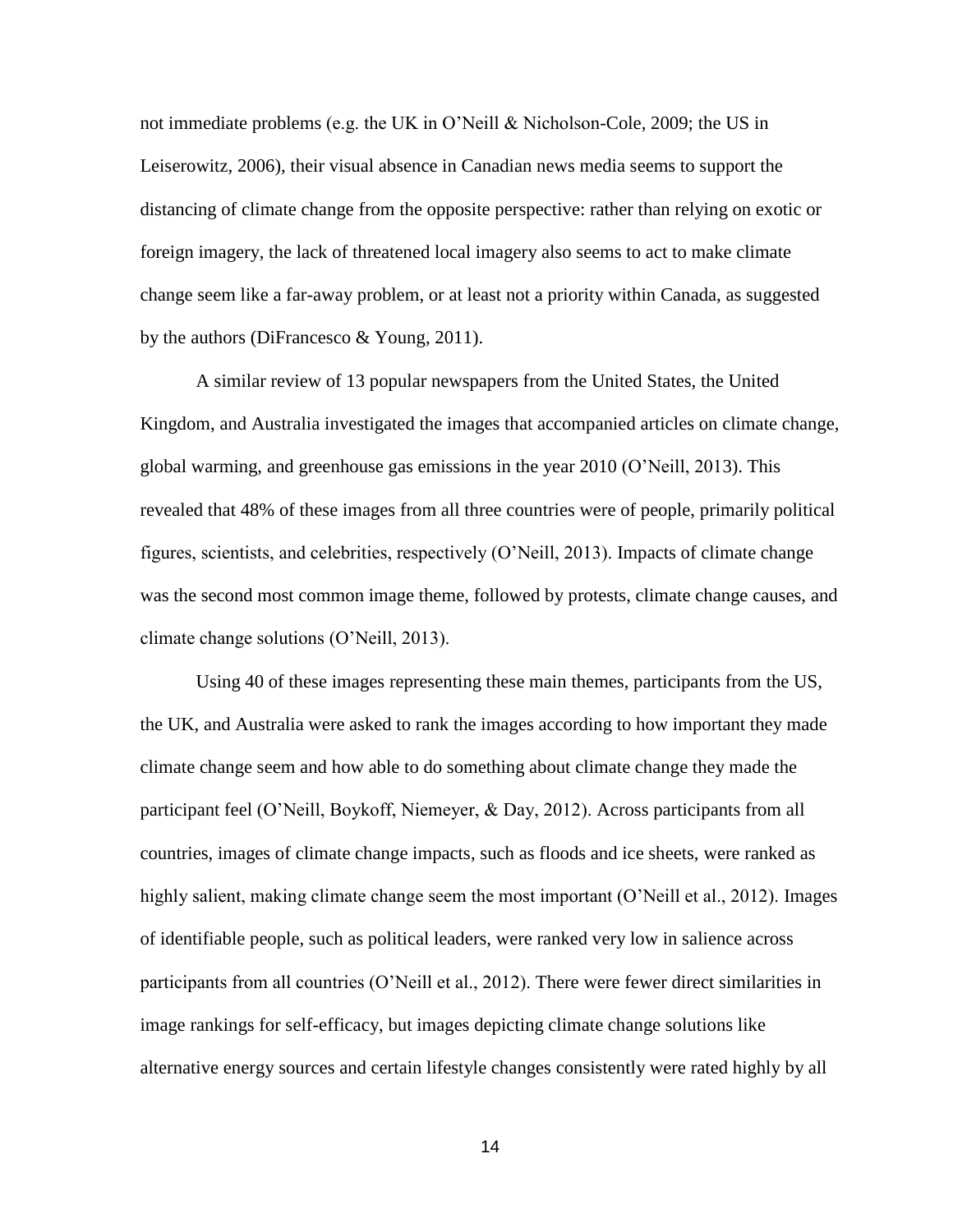participants, while the images of climate change impacts were ranked consistently very low by all participants (O'Neill et al., 2012). Again, as in O'Neill and Nicholson-Cole's (2009) first study, the apparent inverse relationship between imagery that promotes climate change's salience and individuals' self-efficacy seems to be maintained, even throughout participants of two different additional countries.

Interestingly, while this study recorded participants' attitudes toward climate change and achieved a varied sample as desired (O'Neill et al., 2012), any differences in perceived image saliency or self-efficacy by individual climate change beliefs were either not reported or not recorded. The researchers' intention to have samples that varied in attitude toward climate change implies an expected difference in image rating, yet this was not explored. As in previous studies, there were also no measures of the images' arousal or valence, or their emotional qualities in general.

All of these results, while important for the field, are impossible to replicate as none of these studies make available the images used, despite some being collected from permanent sources and presented to participants physically. There is also a lack of information on the relationship between the imagery individuals find salient and engaging regarding climate change and their environmental attitudes (whether broadly or specifically toward climate change), when they are recorded (e.g. Leiserowitz, 2006; O'Neill et al., 2012; O'Neill & Hulme, 2009). In O'Neill and Nicholson-Cole's (2009) study, only the interview results that related to fearful imagery were reported on, implying that those participants all held attitudes of concern toward climate change and the environment and that the results may be mainly only applicable to those who are also concerned about the environment and climate change.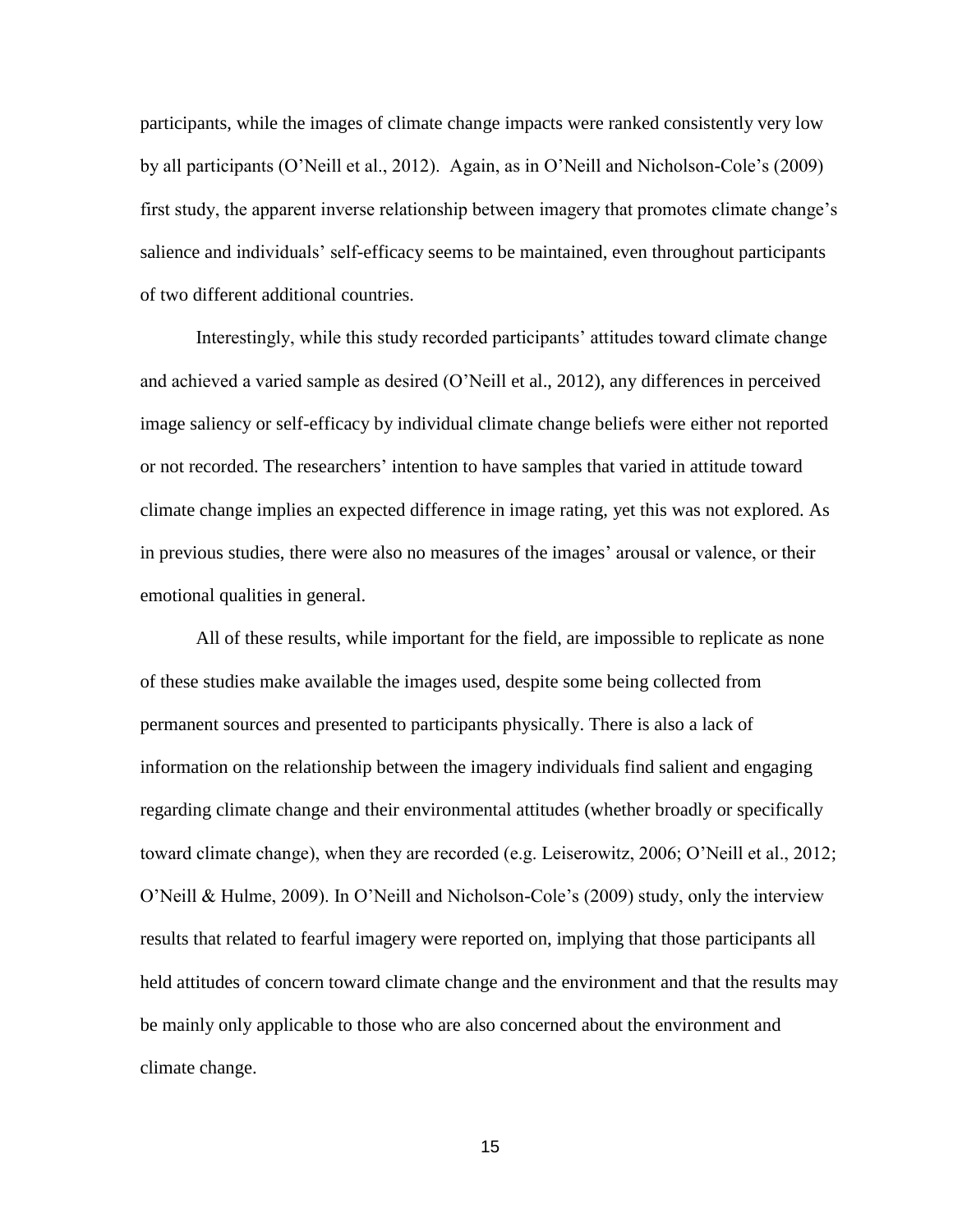There is no basis for comparison on individuals' affective attitudes on images of climate change across studies, either, as emotion is not directly, objectively measured in many of these studies—instead, images' affect is determined based on participants' reactions to and descriptions of the images; for example, climate change impact imagery can be determined to be negative based on participant interviews describing it as "very scary" (O'Neill & Nicholson-Cole, 2009) and "horrific" (O'Neill et al., 2012), rather than being asked directly if it was negative (e.g. Leiserowitz, 2006). Similarly, without the use of a quantifiable scale, images' affect cannot be ranked based on subjective descriptions—it is unclear whether a "horrific" image has greater negative affect than a "very scary" image, while an image rated as  $-5$  in affect is certainly more negative than an image rated as  $-1$  (e.g. Leiserowitz, 2006). Because of these factors, only loose comparisons and trends can be drawn between similar experiments using climate imagery because there is no continuity or standardization of these images, nor are the images being measured or rated using the same, objective variables across studies.

#### **Dimensional Approach to Emotions**

In this study, we are specifically interested in the emotional qualities of images of climate change because climate change does not exist in a vacuum and, like many political topics, both believers' and deniers' positions can have an emotional basis. As Mckie & Galloway point out, individuals on both sides of climate change "often hinge their arguments around emotions," (2007). Previously reviewed studies have determined that the images that individuals find to be most salient to climate change also seem to be intensely emotional (Leiserowitz, 2006; Nicholson-Cole, 2005; O'Neill & Nicholson-Cole, 2009), with some being described with language like "shocking" and "devastating" (O'Neill & Nicholson-Cole, 2009). Here, we aim to directly determine the affective characteristics of climate-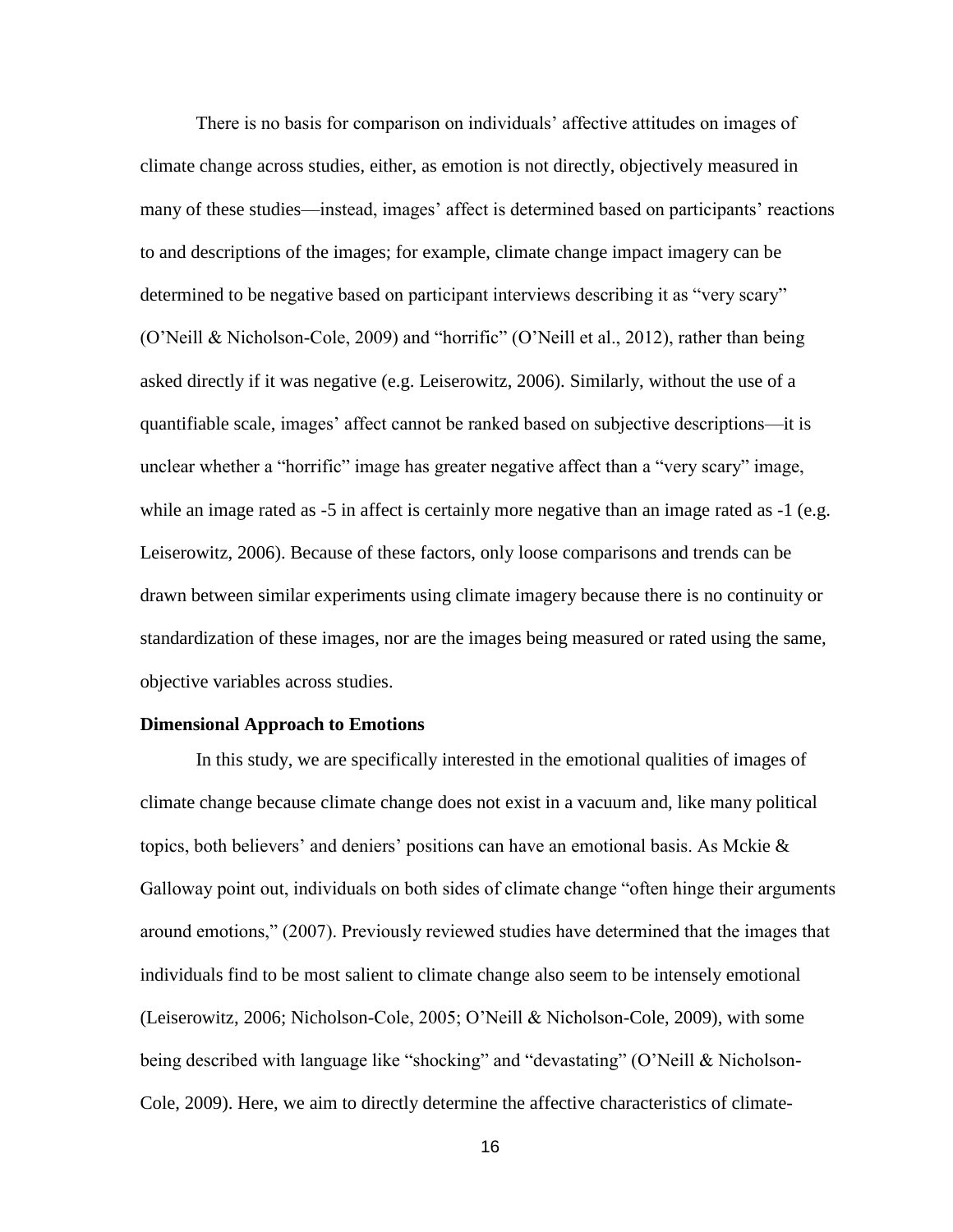change relevant images as objectively as possible in order to have an image set that is diverse emotionally for future use in research.

To study the affective qualities of the images used in this experiment, we have chosen to use a dimensional approach. Similar to the IAPS (Lang, Bradley, & Cuthbert, 1997), the two dimensions of emotion on which our pictures are being measured are arousal and valence, or how calming/exciting and negative/positive the images seem. (The relevance of the images to climate change is, of course, also being measured, but this is not an inherently emotional quality of an image.) It was determined by Russell that these two dimensions were best used and most efficient in representing emotions, particularly with a circumplex model with emotions arranged in a gradient rather than discretely, as the properties of valence and arousal are combined in different ways (1980).

This model of measuring emotional qualities of visual stimuli is efficient, and it is easier to quantify ratings on the more objective axes of arousal and valence than to use more subjective (though common) emotion-words such as "happy" or "sad." (An image described as "shocking and devastating" becomes "high arousal, low valence.") Because of this, and the supportive use in other similar image-rating tasks, we have chosen to use these dimensions for this study.

#### **Experimental Image Databases**

There are multiple existing stimulus sets and databases for different types of visual stimuli, e.g. the Bank of Standardized Stimuli (Brodeur, Dionne-Dostie, Montreuil, & Lepage, 2010) and the Face Place (as used in Righi, Peissig, & Tarr, 2012). However, there is no stimulus set with images that have already been rated for their relevance to climate change, nor is there a single database with a suitable amount of images with subject matter that could be appropriately rated and used for climate change research. For example, the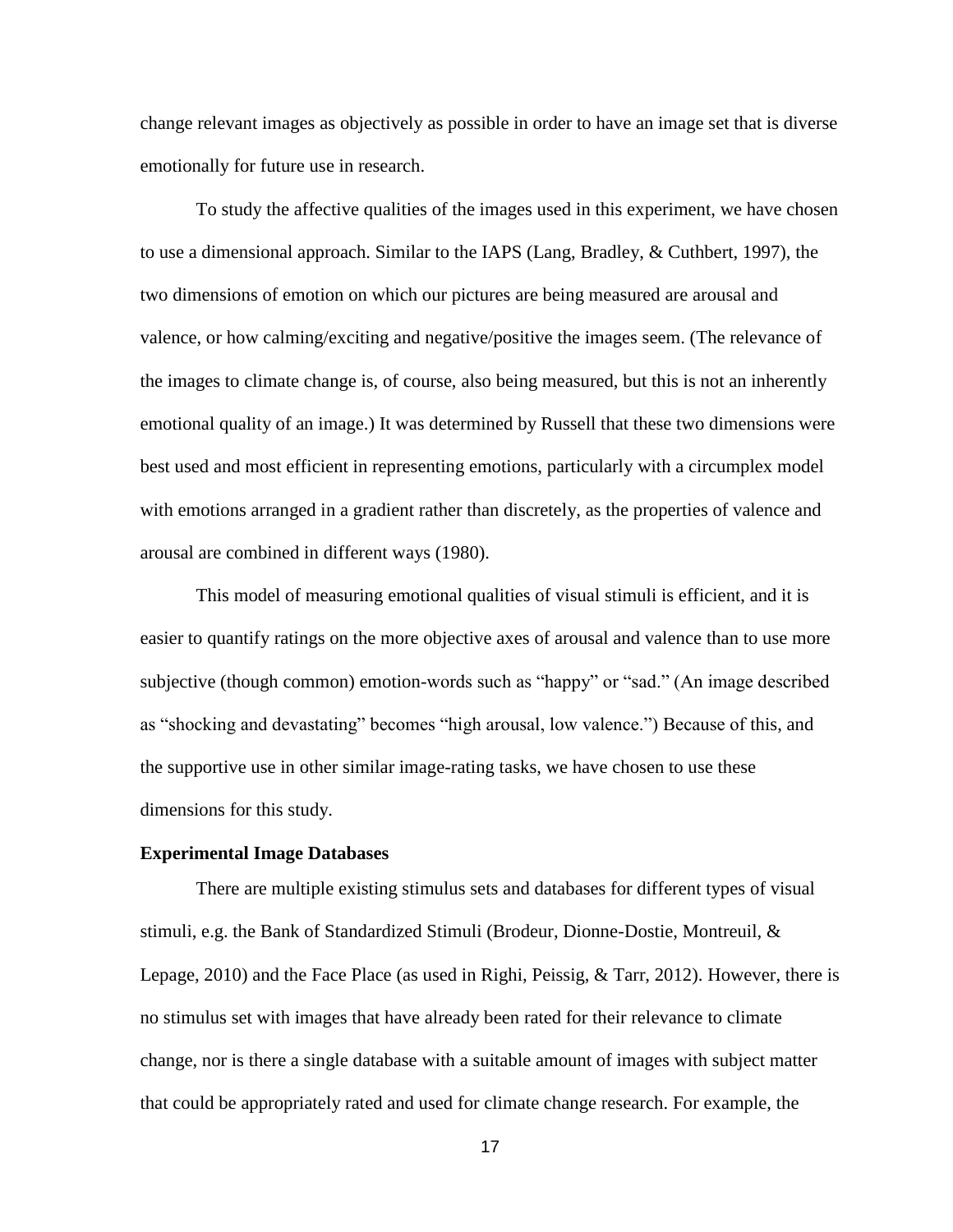University of Pennsylvania's Natural Image Database contains only photographs taken in Botswana (Tkačik, Garrigan, Ratliff, Milčinski, Klein, Seyfarth, Sterling, Brainard, & Balasubramanian, 2011), and the University of Texas's Natural Image Database contains only photographs taken in Texas (nature scene collection; Geisler & Perry, 2011), both of which lack any ice or Arctic themes that are popular in representing climate change.

One of the most frequently used image databases for emotional images is the International Affective Picture System (IAPS), originally containing 700 photographs, which were rated for their arousal, valence, and dominance (Lang, Bradley, & Cuthbert, 1997). The images are of a broad range of semantic categories, from animals and people to landscapes and common objects (Lang, Bradley, & Cuthbert, 2008). The ratings for these images were initially carried out by undergraduate students (Lang, Bradley, & Cuthbert, 2008) and have been determined to have high internal consistency and reliability both within- and betweensubjects (Lang, Bradley, & Cuthbert, 1997).

The present study used a method similar to the IAPS: we have gathered a large amount of pictures of varying subject matter to be rated for their arousal, valence, and relevance to climate change (rather than dominance), and these initial ratings were carried out primarily by undergraduate students; similarly, our goal is to make this database of images and their ratings freely available for other researchers to use. In future research we also hope to achieve the high levels of internal consistency and reliability like the IAPS.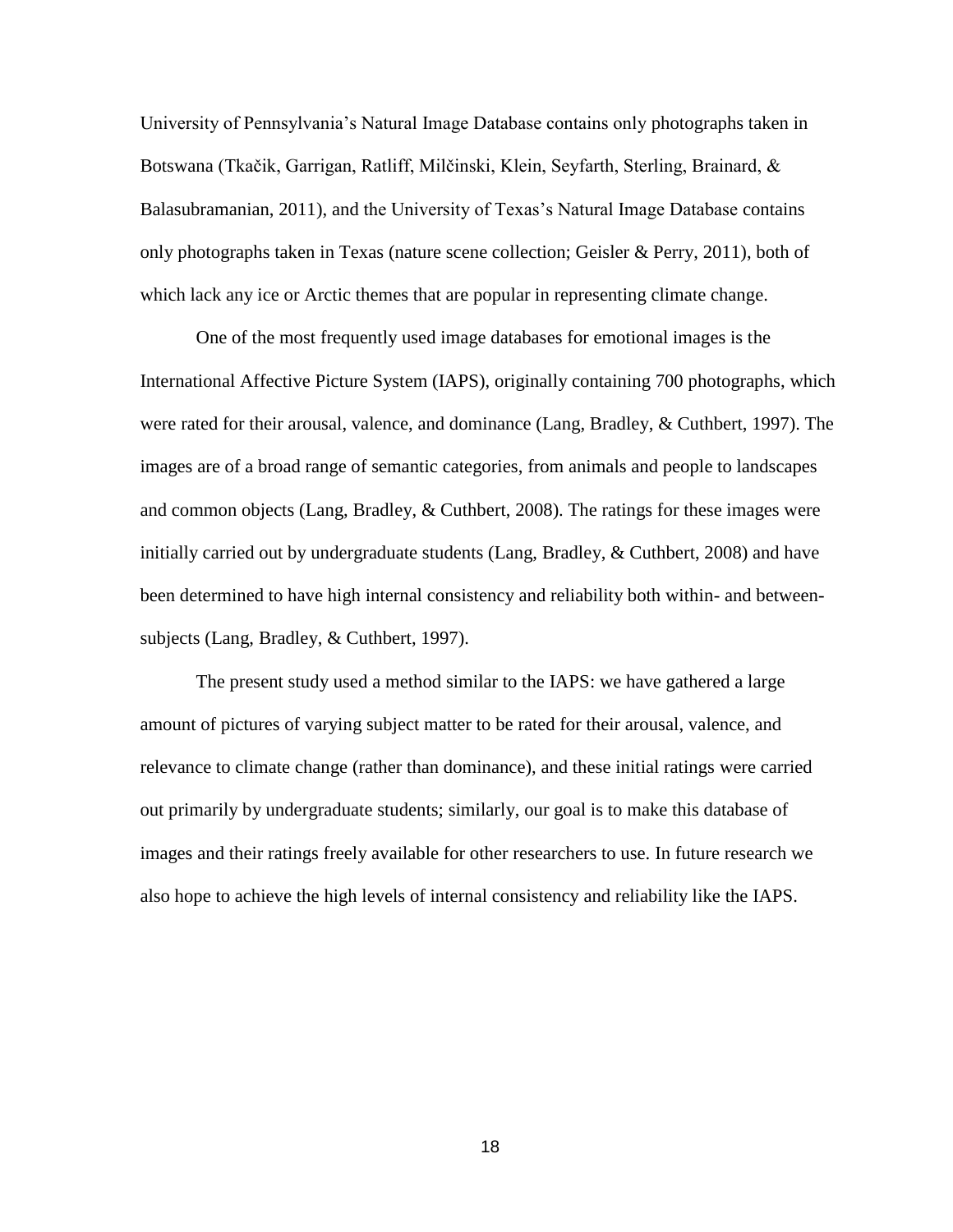#### **HYPOTHESES**

This study aims to create an accessible database of images for use in climate research, with image ratings performed by a sample of non-experts in order to be more suited for use with non-expert audiences. Images are rated on three variables—relevance to climate change, arousal, and valence—and we predict:

- (1) images rated highly relevant to climate change will also be most likely to be rated as being high-arousal and low-valence, given how images depicting dramatic, negative themes have consistently been found to be most salient to people regarding climate change (Leiserowitz, 2006; O'Neill, et al., 2012; O'Neill & Nicholson-Cole, 2009) and
- (2) there will be a positive relationship between attitudes toward the environment and image ratings, given the NEP Scale's predictive validity in correlating positively with respondents' other environmental views (Dunlap et al., 2000).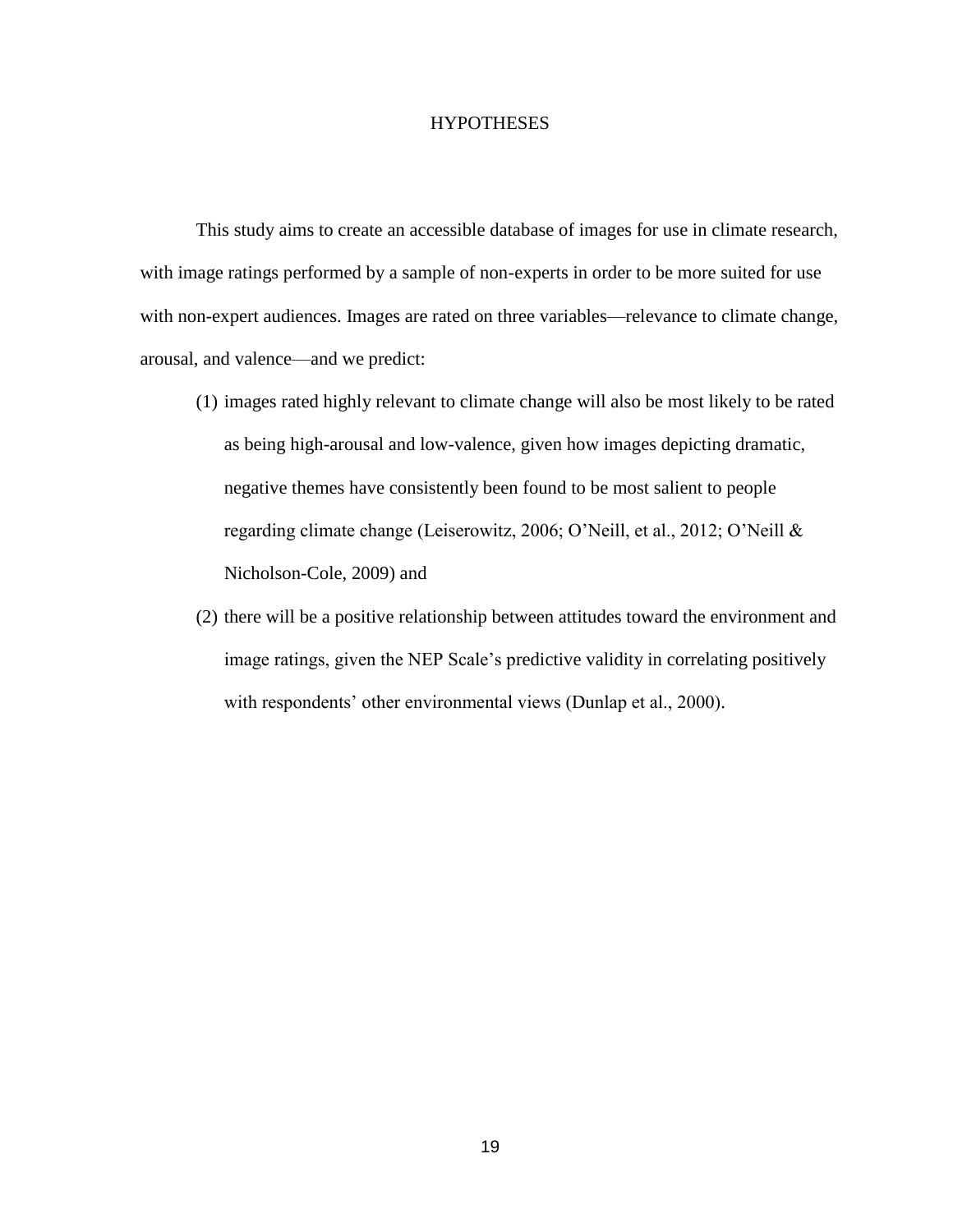#### **METHOD**

#### **Participants**

Participants for this experiment consisted of 67 males (*n* = 30) and females (*n* = 37) between the ages of 18 and 38 years old ( $M = 20.373$ ,  $SD = 3.789$ ), with normal or correctedto-normal vision. They were recruited primarily through undergraduate psychology classes on Northern Michigan University's campus, receiving course credit for their participation. Informed consent was obtained from participants before beginning the experiment, and the research protocol was approved by the Institutional Review Board of Northern Michigan University.

#### **Procedure**

#### *Image-rating stimuli*

A total of 320 images, were gathered from a Google search using the following terms involving climate change: "climate change," "climate change causes," "climate change solutions," "climate change negative," and "climate change positive." These results were limited to high resolution images not containing clipart that were labeled for reuse *Image-rating task*

The image-rating task was designed using E-Prime2 software (Psychology Software Tools, Pittsburg, PA). The image-rating task began with participants seated 59cm from the computer screen. They were told that they were going to be shown pictures and asked to rate them on a scale of 1 to 9 for each of the variables given on the screen. Images were pictured above a question and rating scale for each variable. For each image, participants were asked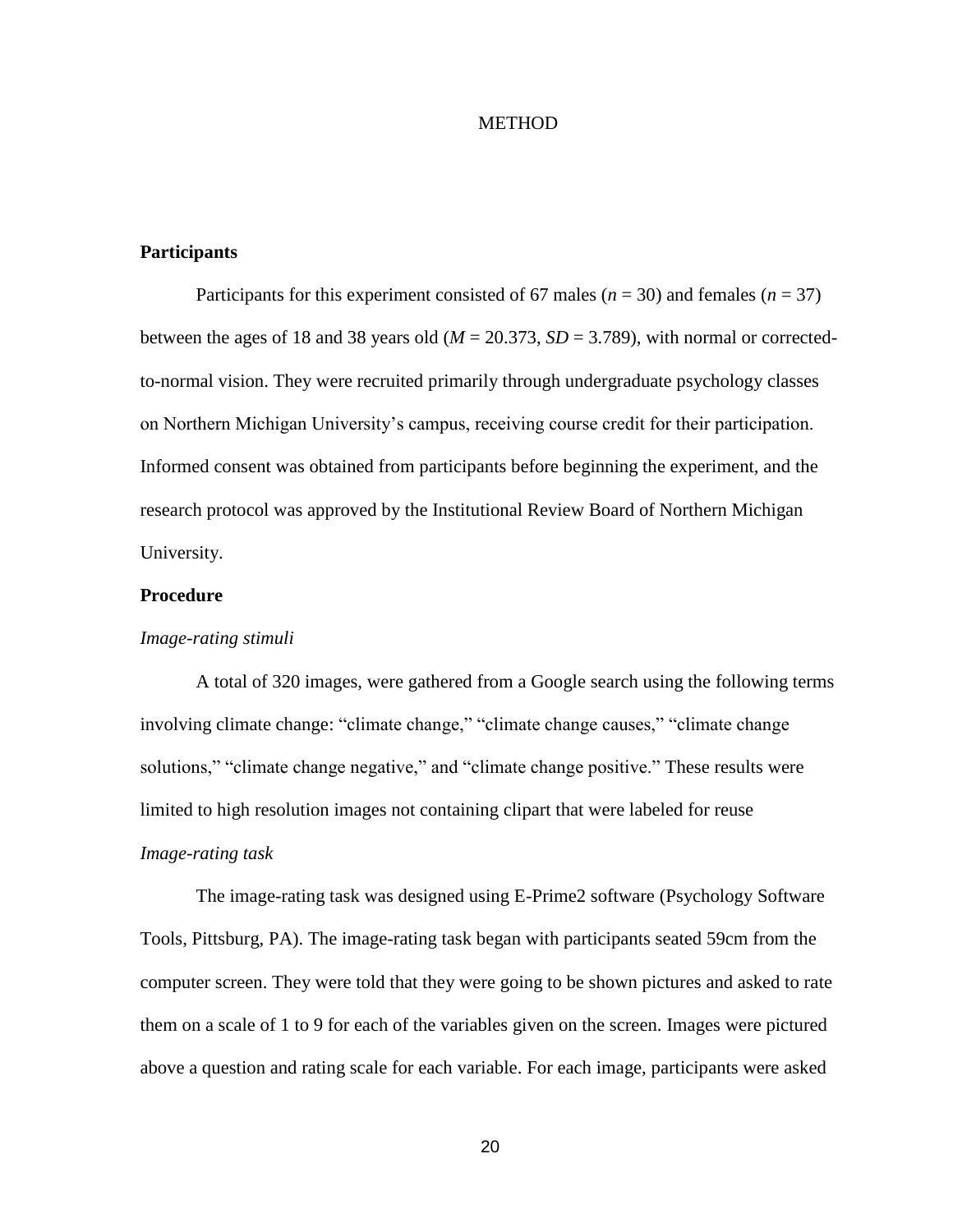how relevant or irrelevant it was to climate change (relevance), how calming or exciting it made participants feel (arousal), and how negative or positive the image appeared (valence), in that order consistently. Each image was presented for each variable scale before the next image was shown in a unique, random order (Fig. 1). Participants used the computer's keyboard number pad to input their ratings. The task was not timed, and took participants approximately an hour to complete.



*Figure 1*. Image-rating task screens. Participants were asked to rate the stimulus on it's (a) relevance to climate change, (b) arousal, and (c) valence. Participants rated each stimulus on each variable before the next stimulus was presented.

#### *Questionnaire*

Immediately after finishing the image rating task, participants were asked to complete the New Ecological Paradigm Scale (Dunlap et al., 2000). This was done after the imagerating task in order to avoid any potential priming of participants to think about climate change. Their responses were given on a 5-point Likert scale from "strongly agree" to "strongly disagree." As previously reviewed, the items on this questionnaire are meant to gauge the participants' views on the environment as a whole, and human beings' impact on the Earth (for full scale, see Dunlap et al., 2000). The 15-item questionnaire with 5-point response scale is used for this study as recommended based on meta-analysis of 30 years of NEP Scale usage (Hawcroft & Milfont, 2010). This questionnaire has high internal validity,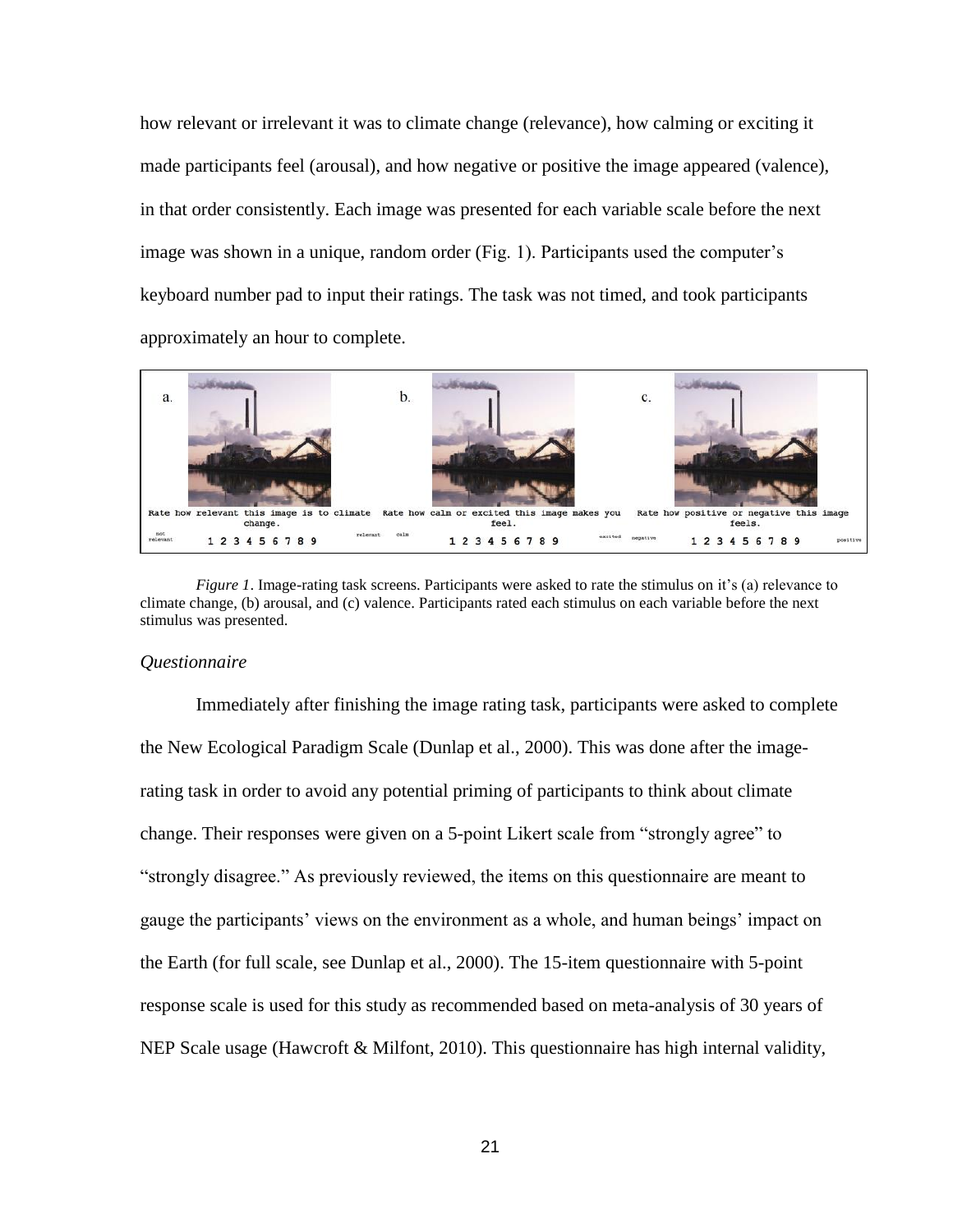$\alpha$  = 0.83, as determined through a representative sample of Washington state residents (Dunlap et al., 2000).

#### **Data Analysis**

#### *Image-rating task*

The mean rating of each variable (relevance, arousal, and valence) was collected for each of the 320 images. Pearson's Correlations were performed for to test for positive relationships between (1) relevance and arousal, (2) relevance and valence, and (3) arousal and valence. The significance level was set to  $p < 0.05$ , two-tailed.

#### *Questionnaire*

Participants' responses from 1-5 on the NEP Scale were made into composite scores, with reverse scoring for even numbered items as detailed by Dunlap et al. (2000). The highest possible composite score is 75, indicating greater interest in and concern for the environment, particularly its ability to be disrupted by human beings (Dunlap et al., 2000). The lowest possible composite score is 15, indicating feelings of human beings' dominance over nature and less concern for the environment (Dunlap et al., 2000).

#### *Image-rating task + questionnaire*

The relationship between participants' image ratings and NEP Scale questionnaire responses is also of interest. In order to accurately determine the potential relationship between participants' ratings of climate image relevance and their attitudes toward the environment, each participant's average ratings for relevance, arousal, and valence of the images determined to be *most* and *least* relevant  $(n_{total} = 64)$  were correlated with their response for each NEP Scale item using Pearson's Correlations. The significance level was set to  $p < 0.05$ , two-tailed.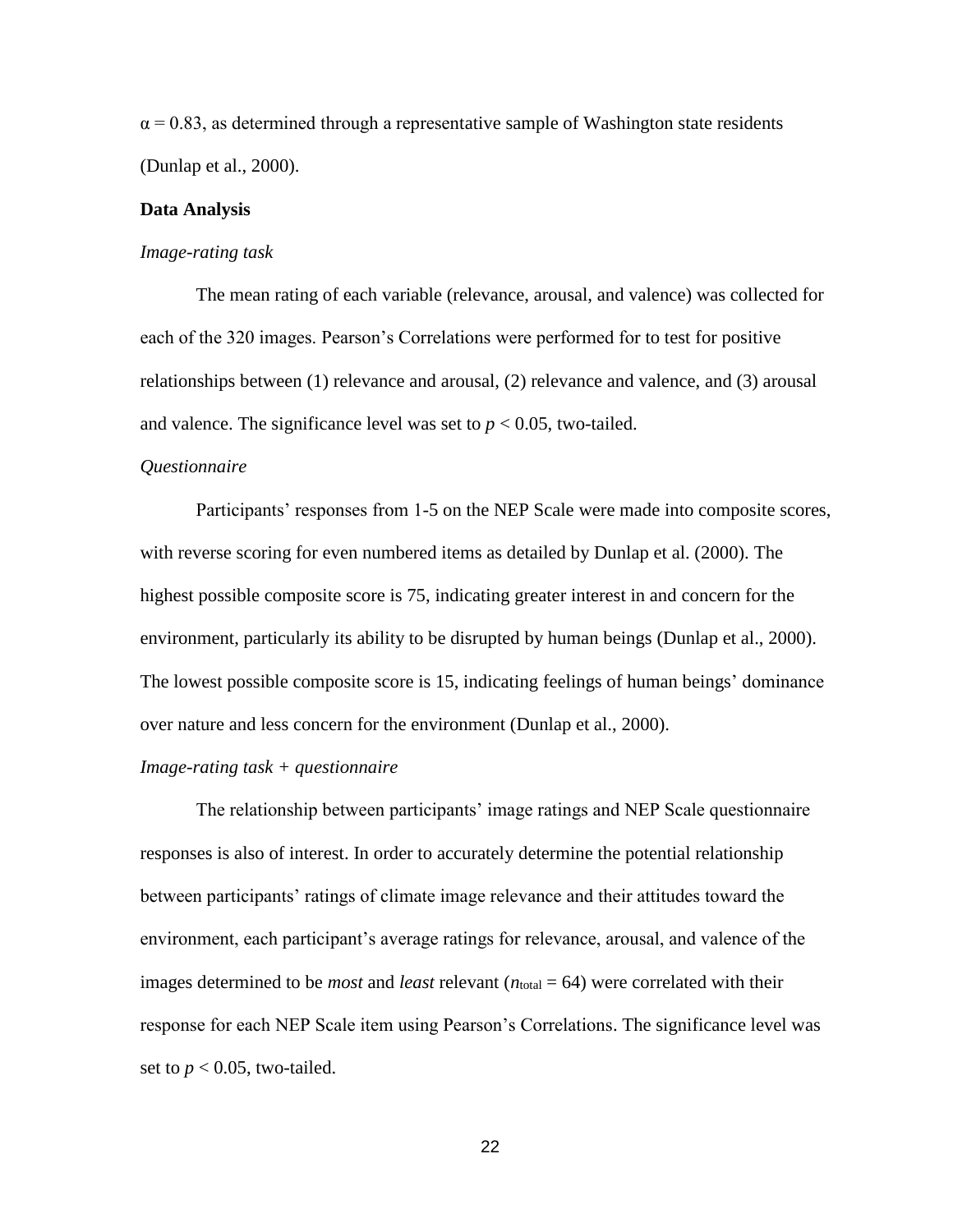#### RESULTS

#### *Image-rating task*

The average relevance ratings of the images ( $M = 5.909$ ,  $SD = 1.033$ ) were positively correlated with the average arousal ratings of the images ( $M = 4.651$ ,  $SD = 0.531$ ),  $r(318) =$ 0.621,  $p < 0.001$ . The correlation was strong, showing that the images determined to be most relevant to climate change were also rated by participants as being highly arousing, or exciting to look at (Fig. 2).



*Figure 2.* There was a strong, positive correlation between images rated high in relevance to climate change and images rated high in arousal.

The average relevance ratings were also negatively correlated with the average valence ratings of the images ( $M = 4.793$ ,  $SD = 1.382$ ),  $r(318) = -0.432$ ,  $p < 0.001$ . The correlation is moderately strong, and shows that the images most relevant to climate change were also rated as having low valence, or as being very negative (Fig. 3).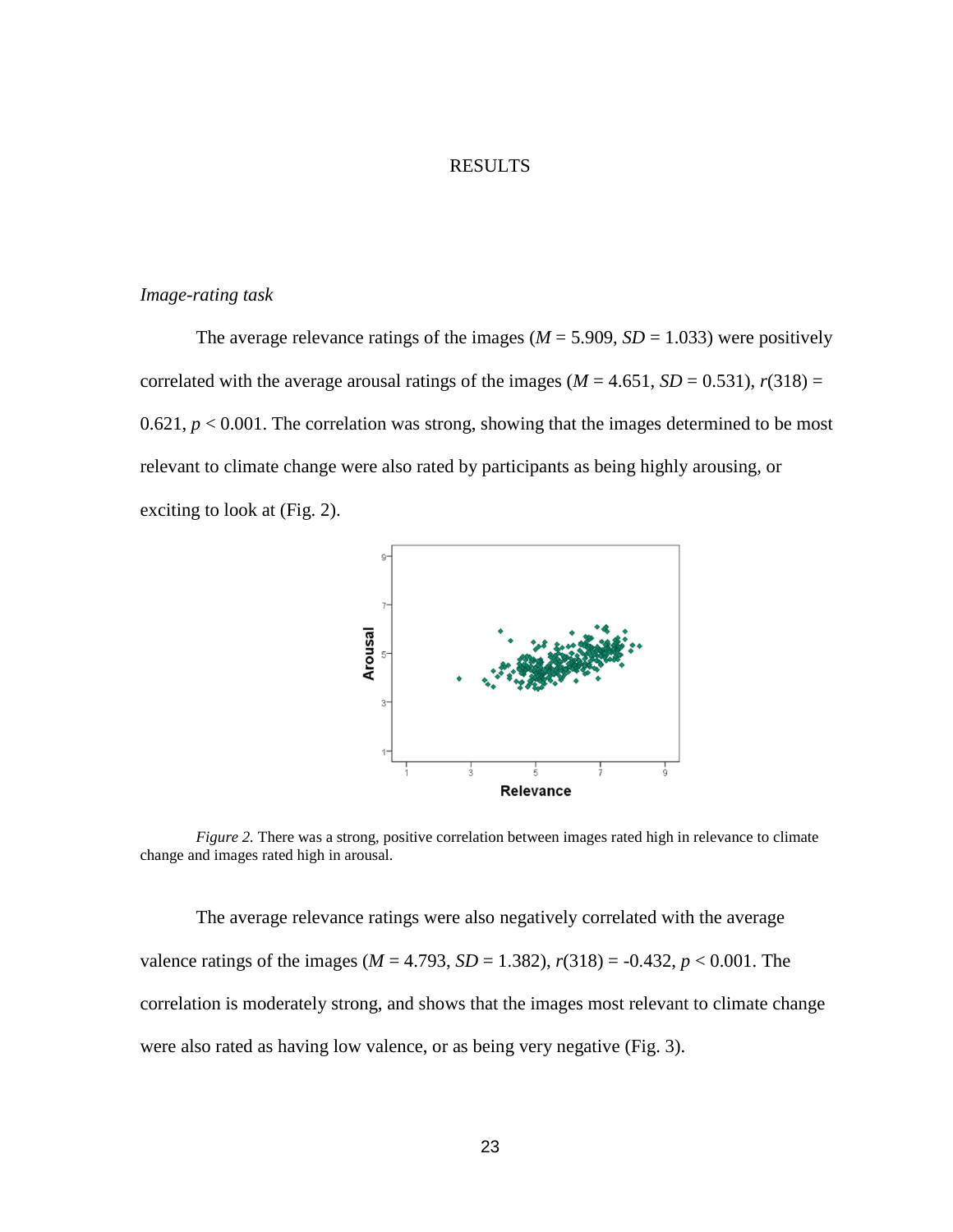

*Figure 3*. There was a moderately strong, negative correlation between images that were rated high in relevance to climate change and images that were rated low in valence.

There was also a moderate, negative correlation between the average arousal ratings and the average valence ratings of the images,  $r(318) = -0.394$ ,  $p < 0.001$ , showing that the images that were rated as most exciting were also some of the most negative (Fig. 4). This is not surprising given the results of similar image ratings done in the IAPS, which initially reported having very few images which were rated as unpleasant yet also un-arousing (Lang, Bradley, & Cuthbert, 1997).



*Figure 4.* There was a moderate, negative correlation between images that were rated low in valence and images that were rated high in arousal.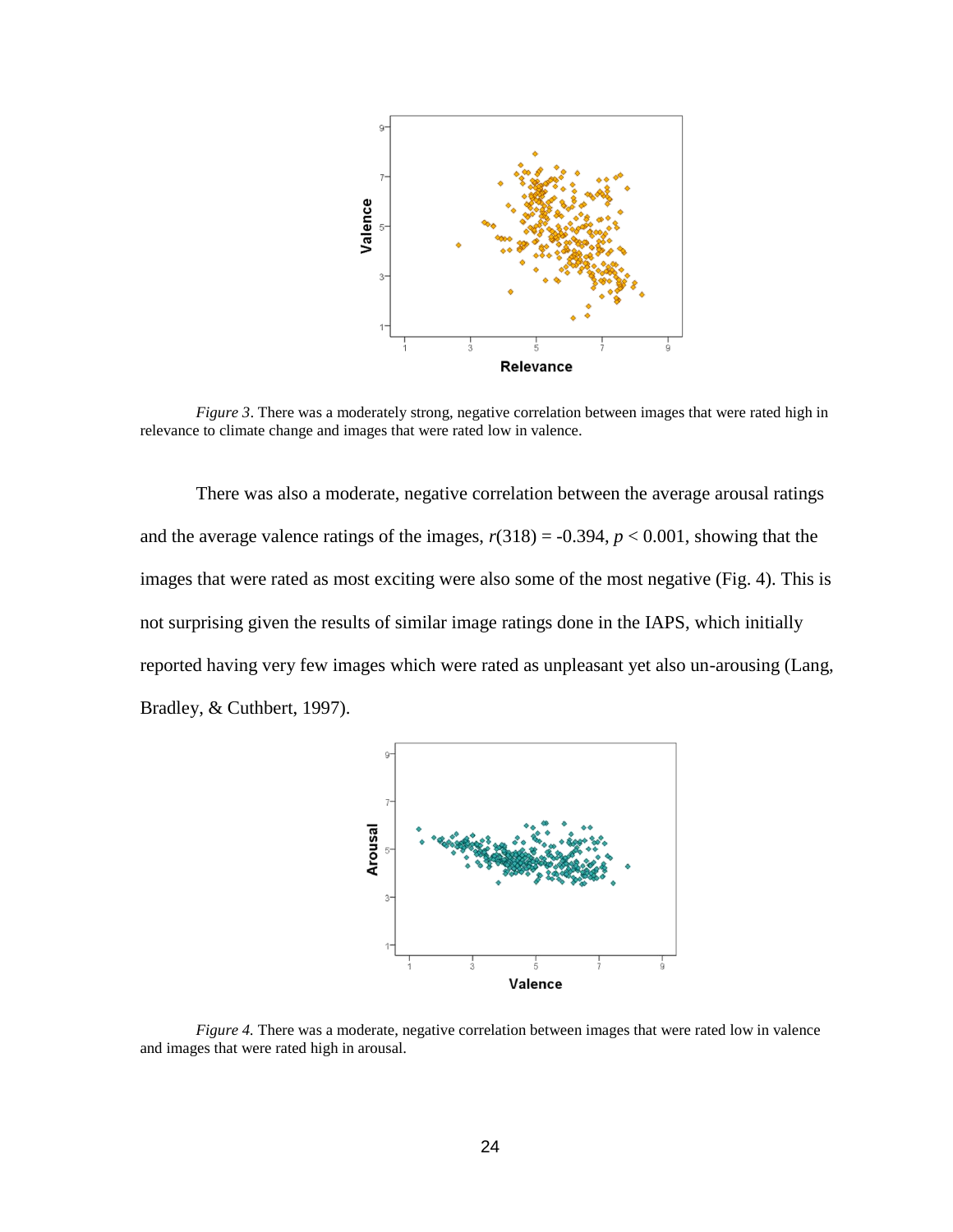We also selected the 10% *most relevant* images ( $n = 32$ ;  $M = 7.537$ ,  $SD = 1.304$ ) and the 10% *least relevant* images ( $n = 32$ ;  $M = 4.121$ ,  $SD = 1.678$ ) to be used in further correlation analyses. Common themes depicted in the *most relevant* images were polar bears, ice floes, industrial smog, and outcomes of natural disasters (Fig. 5), while common themes depicted in the *least relevant* images were landscapes, buildings, and people (Fig. 6).



*Figure 5*. The 32 images rated highest in relevance to climate change, read from top left to bottom right.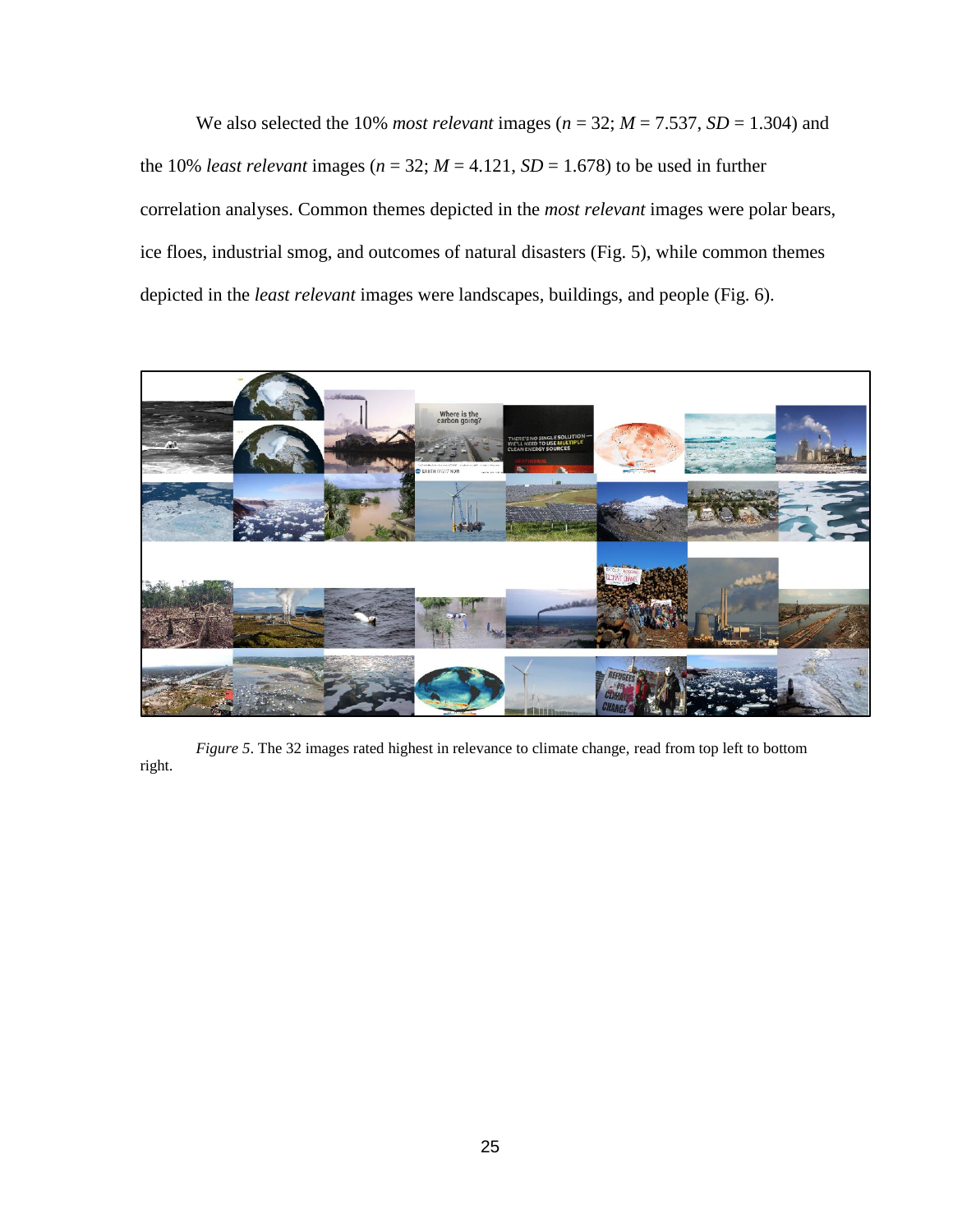

*Figure 6*. The 32 images rated lowest in relevance to climate change, read from bottom right to top left.

#### *Questionnaire*

Of the 67 total participants, 62 completed the NEP Scale questionnaire following the image rating task. The highest score recorded in this experiment was 74 and the lowest was 32, out of a maximum 75 and minimum 15, with sufficient variance in responses,  $(M =$ 53.177,  $SD = 8.434$ ).

#### *Image ratings + Questionnaire responses*

There were two significant relationships found between image ratings and questionnaire responses. There was a strong positive correlation between the average relevance ratings of the *most relevant* images and participants' NEP Scale scores, *r*(60) = 0.419,  $p = 0.001$ . This shows that participants with higher scores on the NEP Scale—and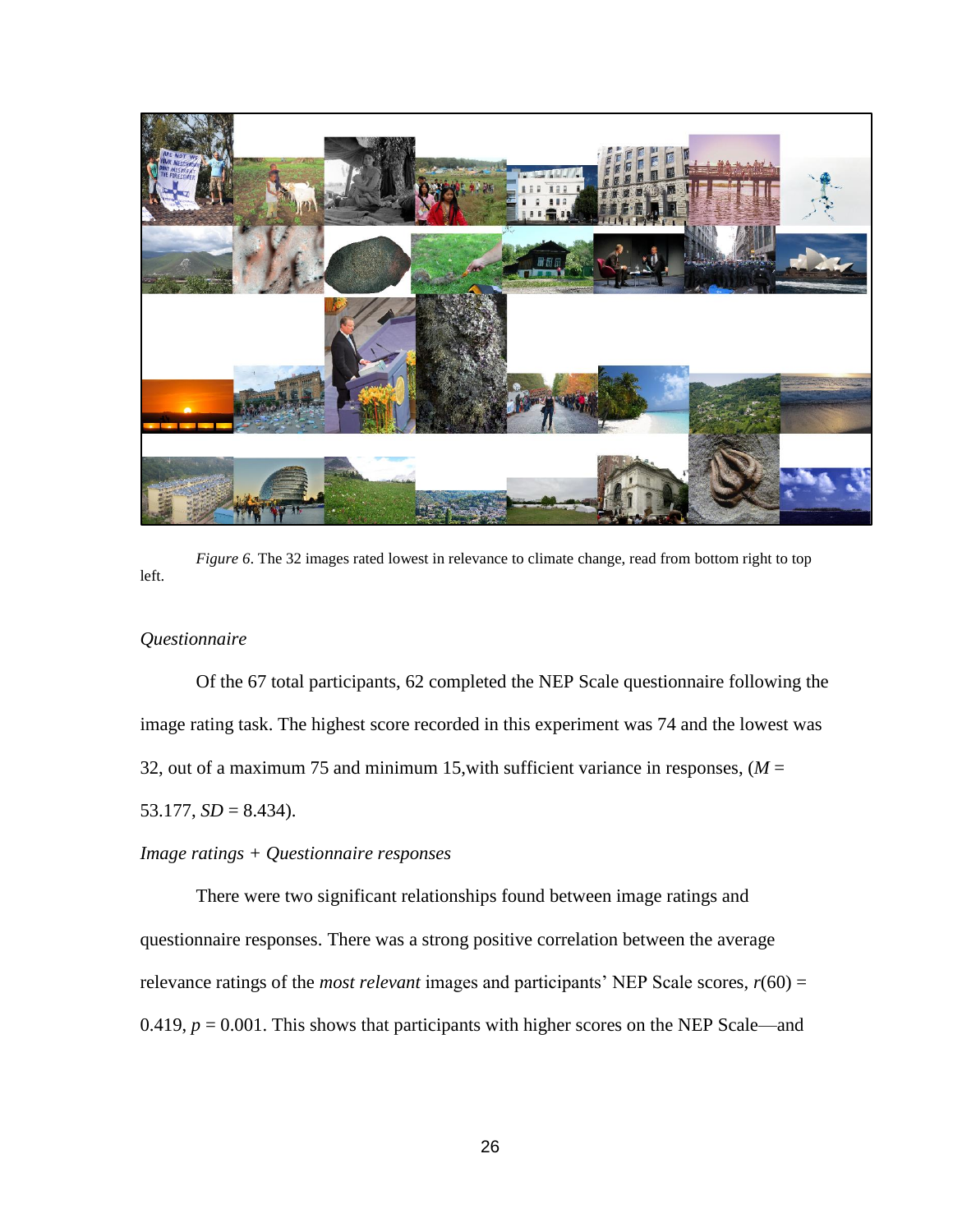who likely have pro-ecological views—were more likely to give the *most relevant* images their high relevance ratings (Fig. 7).



*Figure 7*. There was a strong, positive relationship between the average relevance ratings of the images determined to be *most relevant* to climate change and participants' score on the NEP Scale.

There was also a moderate positive correlation between the average relevance ratings of the *least relevant* images and participants' NEP Scale scores,  $r(60) = 0.31$ ,  $p = 0.003$ . This shows that participants with higher scores on the NEP Scale were, again, more likely to give the *least relevant* images their low relevance ratings (Fig. 8).



*Figure 8*. There was a moderate, positive relationship between the average relevance ratings of the images determined to be *least relevant* to climate change and participants' score on the NEP Scale.

There were no significant correlations between NEP Scale scores and the arousal scores,  $r(60) = 0.001$ ,  $p = 0.994$ , and valence scores,  $r(60) = -0.174$ ,  $p = 0.175$ , for the *most*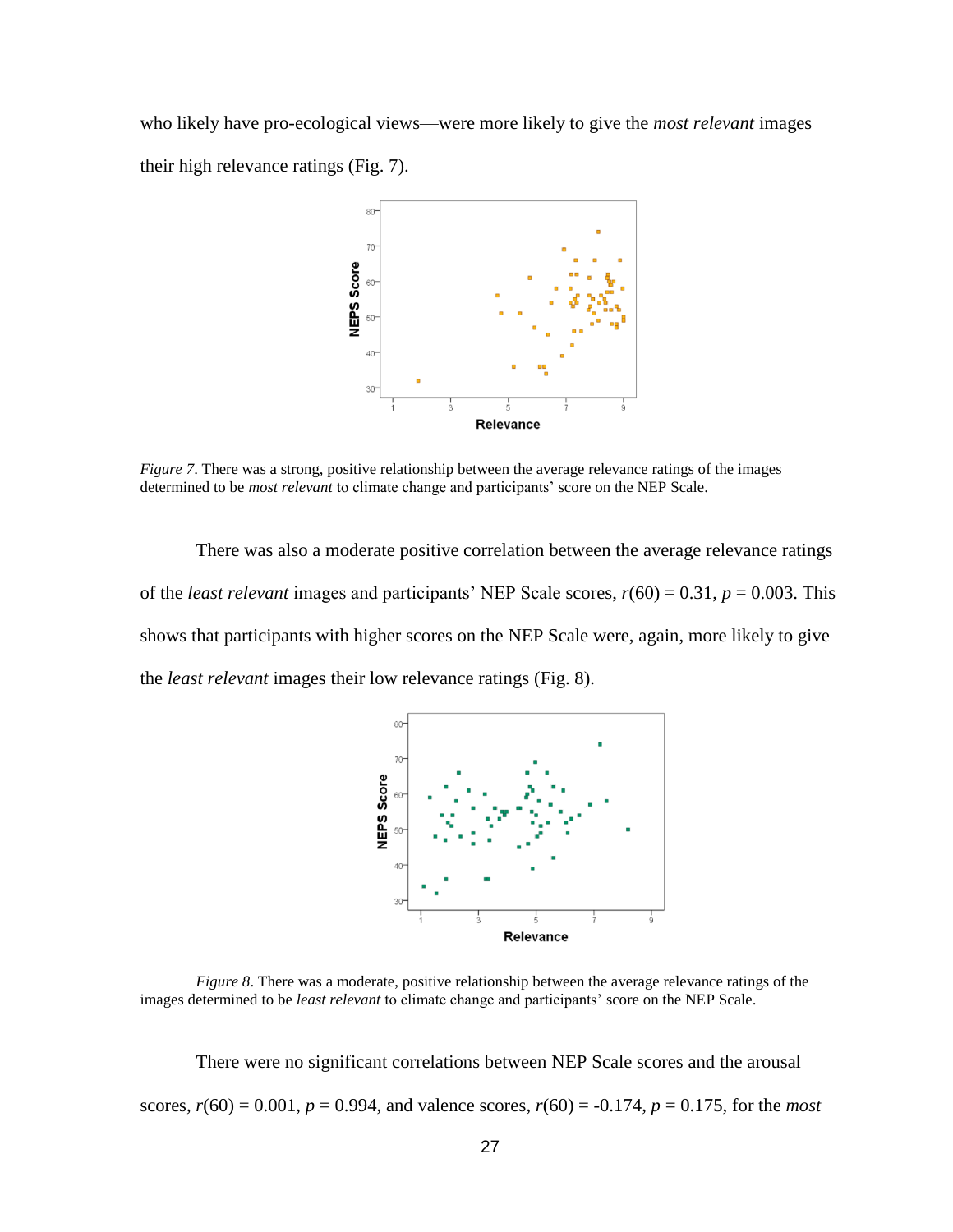relevant images. Nor were there any significant correlations between NEP Scale scores and the arousal scores,  $r(60) = -0.041$ ,  $p = 0.751$ , and valence scores,  $r(60) = 0.005$ ,  $p = 0.969$ , of the *least* relevant images, however, suggesting that participants' ecological views may not have been related to their opinions on the emotional qualities of the images, only their opinions on the images' relevance to climate change.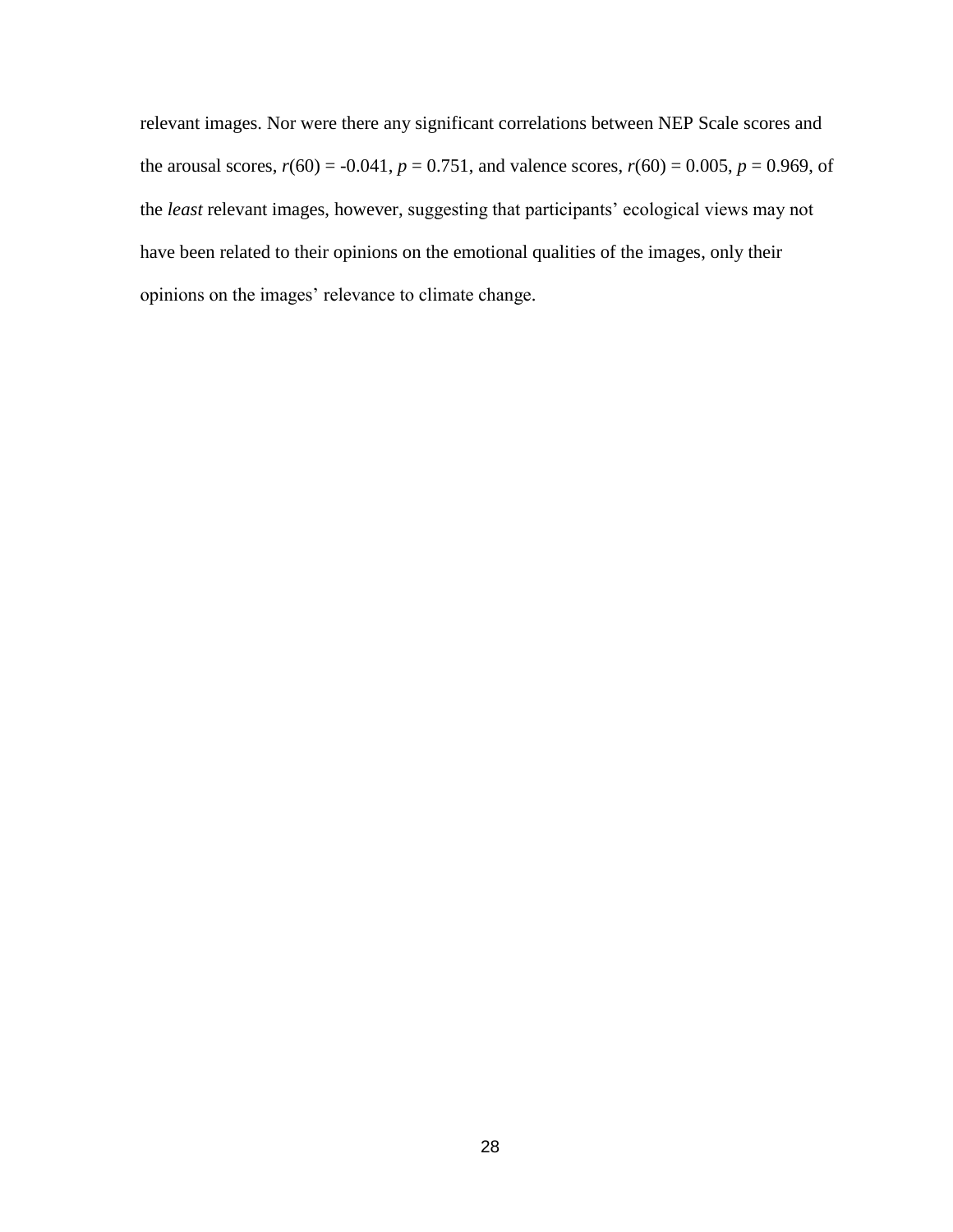#### **DISCUSSION**

From the image rating task, relevance to climate change and arousal were significantly positively correlated, as were relevance and valence. Arousal and valence were significantly negatively correlated. Therefore, images that were rated as highly relevant to climate change also tended to be rated as highly arousing and low in valence, while images that were rated high in arousal tended to be rated as low in valence in general. The 64 images that were rated *most* and *least* relevant were then selected for further correlation analysis.

We found from the questionnaires that participants had varying levels of concern and interest in the environment according to their scores on the NEP Scale, with high scores indicating greater concern for the environment and low scores indicating less concern. NEP scores were found to be significantly positively correlated with the relevance scores of the 32 *most* relevant images and the 32 *least* relevant images, but not with arousal scores or valence scores. Higher NEP scores were associated with higher relevance scores, among both the images rated *most* relevant to climate change and those rated *least* relevant to climate change.

#### **Hypothesis 1**

Our first hypothesis, that images rated highly relevant to climate change will also be most likely to be rated as being high-arousal and low-valence, was supported by our findings. The strong positive relationships between relevance and arousal show that generally, the images determined to be most relevant to climate change were also determined to be the most arousing, or exciting. The negative relationship between relevance and valence showed that the images most relevant to climate change also tended to be the most negative images,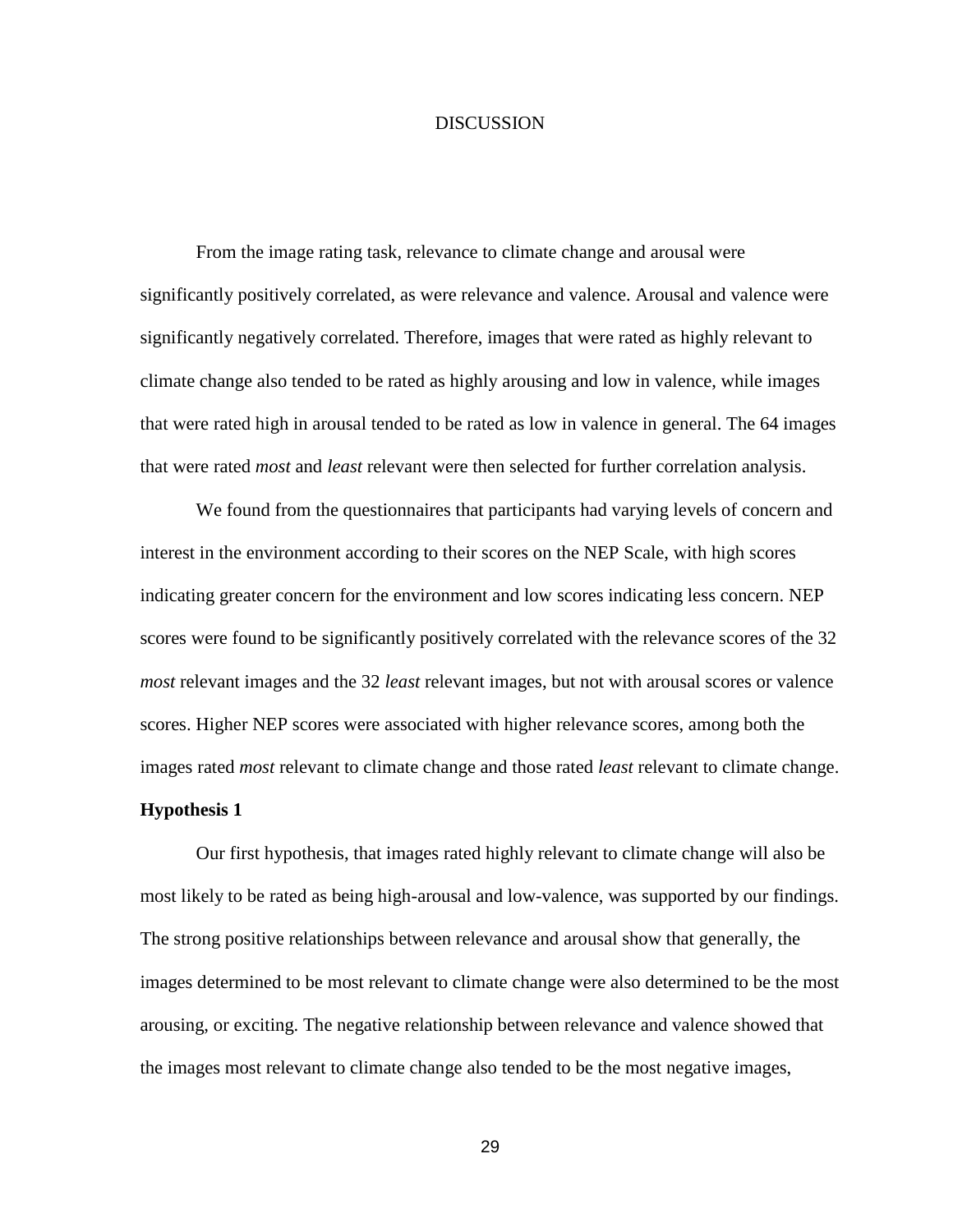emotionally. Exciting, emotionally negative images being rated as the most relevant to climate change in our study is also in line with previous research which has indicated that non-expert individuals tend to find alarming and upsetting imagery most salient when thinking about climate change and global warming (Leiserowitz, 2006; O'Neill, et al., 2012; O'Neill & Nicholson-Cole, 2009).

#### *Image themes*

The primary themes of subject matter in the images found to be *most* relevant to climate change in this study included ice, outcomes of natural disasters, and industrial buildings or smog (see Fig. 5). According to previous research, these three themes were among those that first came to mind to individuals thinking about climate change and global warming (Leiserowitz, 2006; O'Neill & Nicholson-Cole, 2009), and were also determined by individuals to make climate change seem most important (O'Neill et al., 2012; O'Neill  $\&$ Nicholson-Cole, 2009). Images depicting the outcomes of natural disasters, such as flooding, exemplify what is meant by high-arousal/low-valence imagery in this study: they are dramatic and distinctly negative in affect. Similar images have also been found to be fearinducing (O'Neill & Nicholson-Cole, 2009).

As in other studies (e.g. Leiserowitz, 2006), many of these most relevant images depict themes that are remote from our participants—particularly large ice floes, polar bears, and flooding—seeming to show that our participants are among the many that fall into thinking of climate change as spatially distant (McDonald, Chai, & Newell, 2015), although this was also likely due to the lack of specifically local images included in our study. The image themes represented in our most relevant images have also been fairly well-represented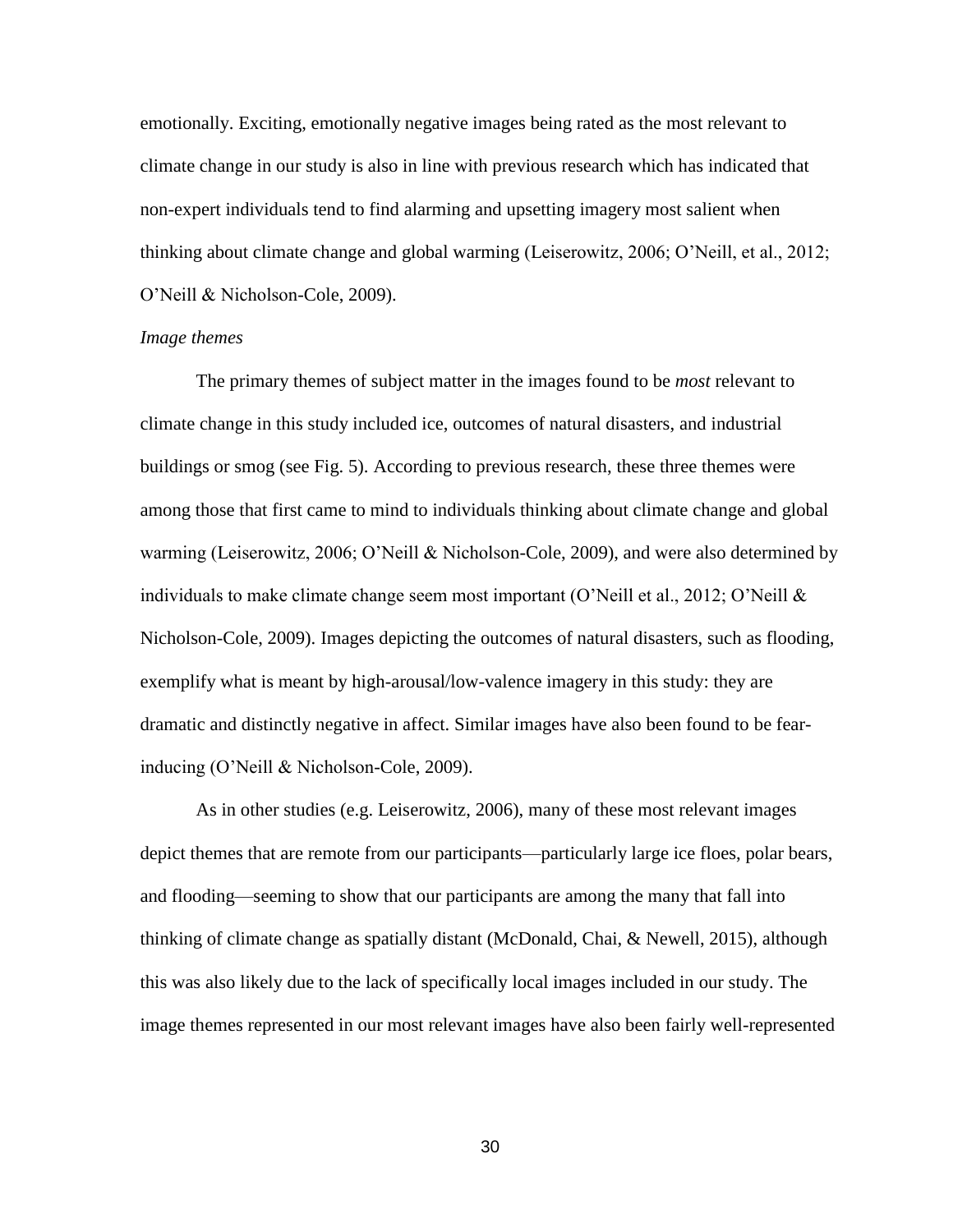in images accompanying articles on climate change, but were not the most common image theme, according to past studies (DiFrancesco & Young, 2011; O'Neill, 2013).

The image rated most relevant to climate change overall depicted polar bears on small ice floes in the water, though only three of the 32 *most* relevant images depicted polar bears. Polar bears are a popular visual symbol for climate change (Manzo, 2010), and in one study the iconic image of climate change that participants were most drawn to and understand overall was a polar bear (O'Neill & Hulme, 2009). Manzo (2010) suggests that the polar bear persists as a climate icon due to its emotional qualities as a creature vulnerable to climate change's impacts, which is a possible explanation for its rank here as the image most relevant to climate change despite being locally irrelevant to our participants. Indeed, the three polar bear images in this "most relevant" category were determined by our participants to be rather negative ( $M = 2.85$ ,  $SD = 0.62$ ).

Only three of the 32 images most relevant to climate change depicted potential solutions to climate change: windmills and solar panels. In the same vein, these types of images have not been ranked highly by individuals in past research on salience to climate change (Leiserowitz, 2006; O'Neill et al., 2012; O'Neill & Nicholson-Cole, 2009). Similarly, they are not popularly depicted in news media, making up less than 7% of images accompanying articles on climate change in the US, UK, and Australia (O'Neill, 2013) and 5% in Canada (DiFrancesco & Young, 2011). It is possible that these types of images are not as exciting to look at as images of destruction, and cannot overcome the high-arousal/lowvalence trend that makes up the rest of the *most* relevant images. However, images of energy solutions *have* been ranked highly in terms of self-efficacy—these types of images are more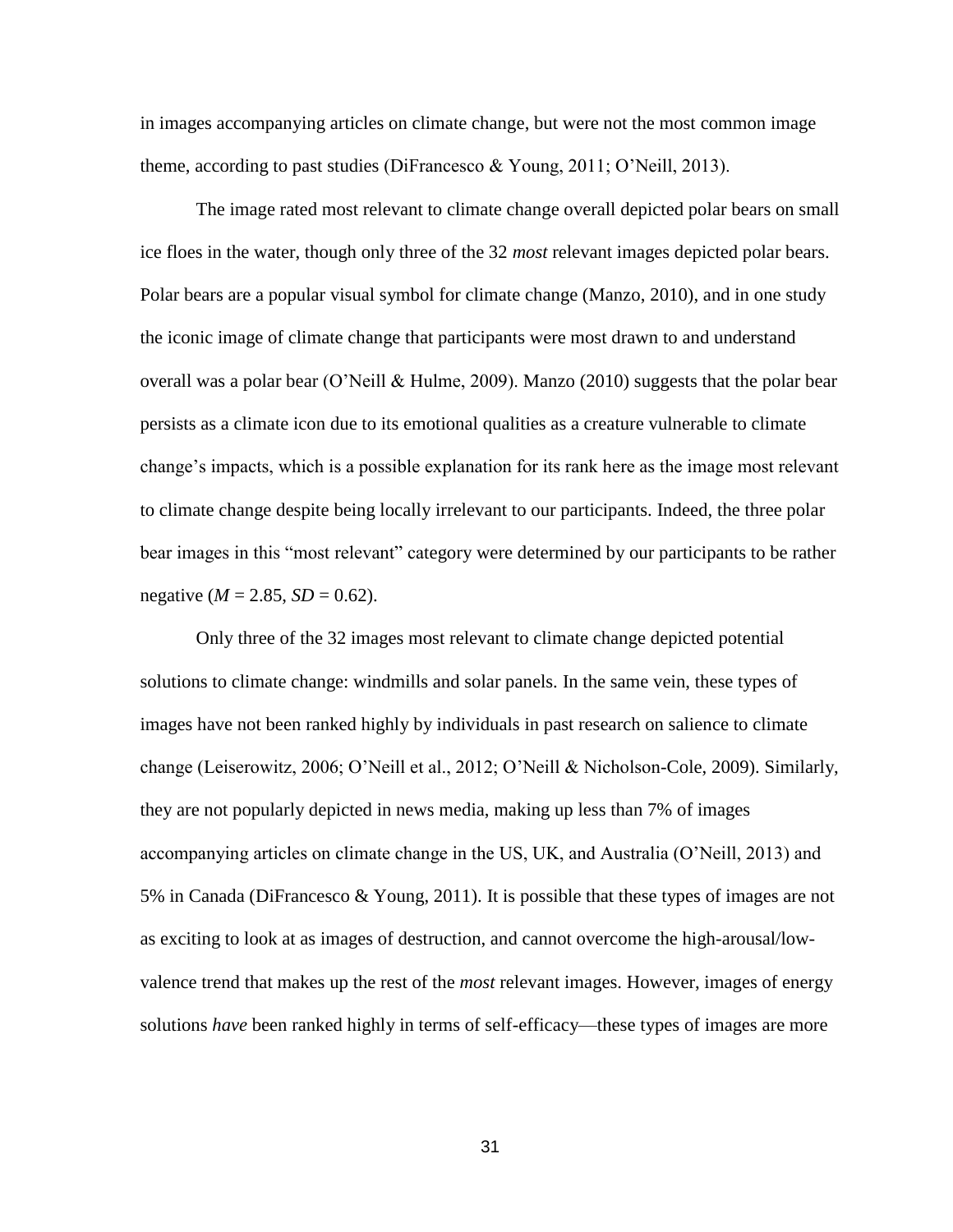likely to make individuals feel that they can make a difference with climate change (O'Neill et al., 2012; O'Neill & Nicholson-Cole, 2009).

The primary themes of subject matter in the images found to be *least* relevant to climate change in this study included landscapes or nature, people, and buildings (see Fig. 6). Past research has found that images with similar themes, such as buildings and landscapes, have been ranked as making climate change seem least important (O'Neill & Nicholson-Cole, 2009), as have images of people, particularly if they are identifiable (O'Neill et al., 2012). This may explain, then, why a photo of American politician Al Gore was determined by our participants to fall into this category of images that are least relevant to climate change, despite having won the 2007 Nobel Peace Prize jointly with the IPCC for his work to spread awareness about climate change's anthropogenic nature (Gibbs & Lyall, 2007). Images of politicians—including Gore specifically—have been ranked very low in both salience and self-efficacy, apparently least likely to make climate change seem important or to make participants feel they could contribute to a solution (O'Neill et al., 2012). This seemed to stem from feelings of distrust and hypocrisy regarding politicians (O'Neill et al., 2012). This may be true in our study as well, though it seems equally likely that due to the ages of our participants ( $M = 20.373$ ,  $SD = 3.789$ ), the image of Gore was rated as one of the least relevant to climate change out of simple unfamiliarity. The same is likely true of Danish Prime Minister Lars Løkke, whose photograph also appears in this study as one of the least relevant images, given our sample of American undergraduate students.

The subject matter present in the images that were rated *most* and *least* relevant in this study shows that the high-arousal/low-valence, dramatic and negative, imagery that was correctly predicted to be most relevant to climate change was mainly represented by scenes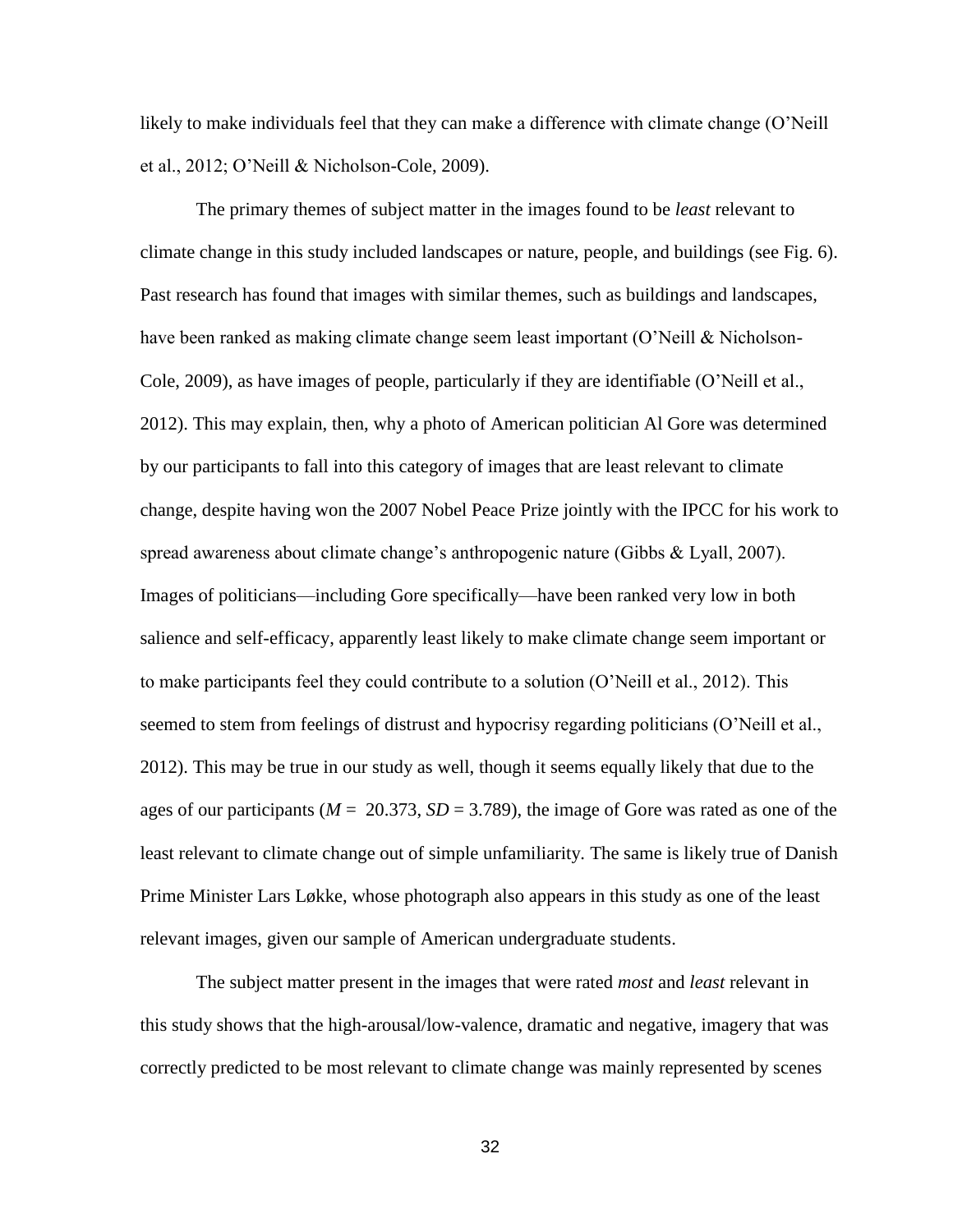of natural disaster outcomes. Images of ice floes and industrial buildings with smog were also common themes in this category, although an image of polar bears on ice was rated as the image most relevant to climate change overall. The images rated *most* relevant to climate change consisted primarily of causes and consequences of climate change, with potential solutions to climate change represented very little, which replicates previous findings and suggests that the high-arousal/low-valence combination of emotional characteristics is particularly necessary for images to be seen as relevant to climate change—a combination of qualities not often achieved by images of alternative energy sources compared to those of flood damage. Meanwhile, many of the images in the *least* relevant to climate change category seem self-explanatory, such as a photo of a squirrel or a sunset. On the other hand, images of people are frequently found not to be salient to climate change, as represented in our findings, despite being the most common category of picture attached to news media on climate change (DiFrancesco & Young, 2011; O'Neill, 2013).

#### **Hypothesis 2**

Our second hypothesis, that there will be a relationship between attitudes toward the environment and image ratings, was partially supported by our findings. There were significant positive correlations between the NEP score (representing participants' attitude toward and concern about the environment) and their relevance ratings toward both the *most* and *least* relevant images, so it appears that environmental views moderated participants' ratings of the images' relevance to climate change. Individuals with more environmental interest appeared more likely to give high relevance ratings to the images that were subsequently determined to be *most* relevant to climate change, as well as appearing to be more likely to give higher relevance ratings to the images that were subsequently determined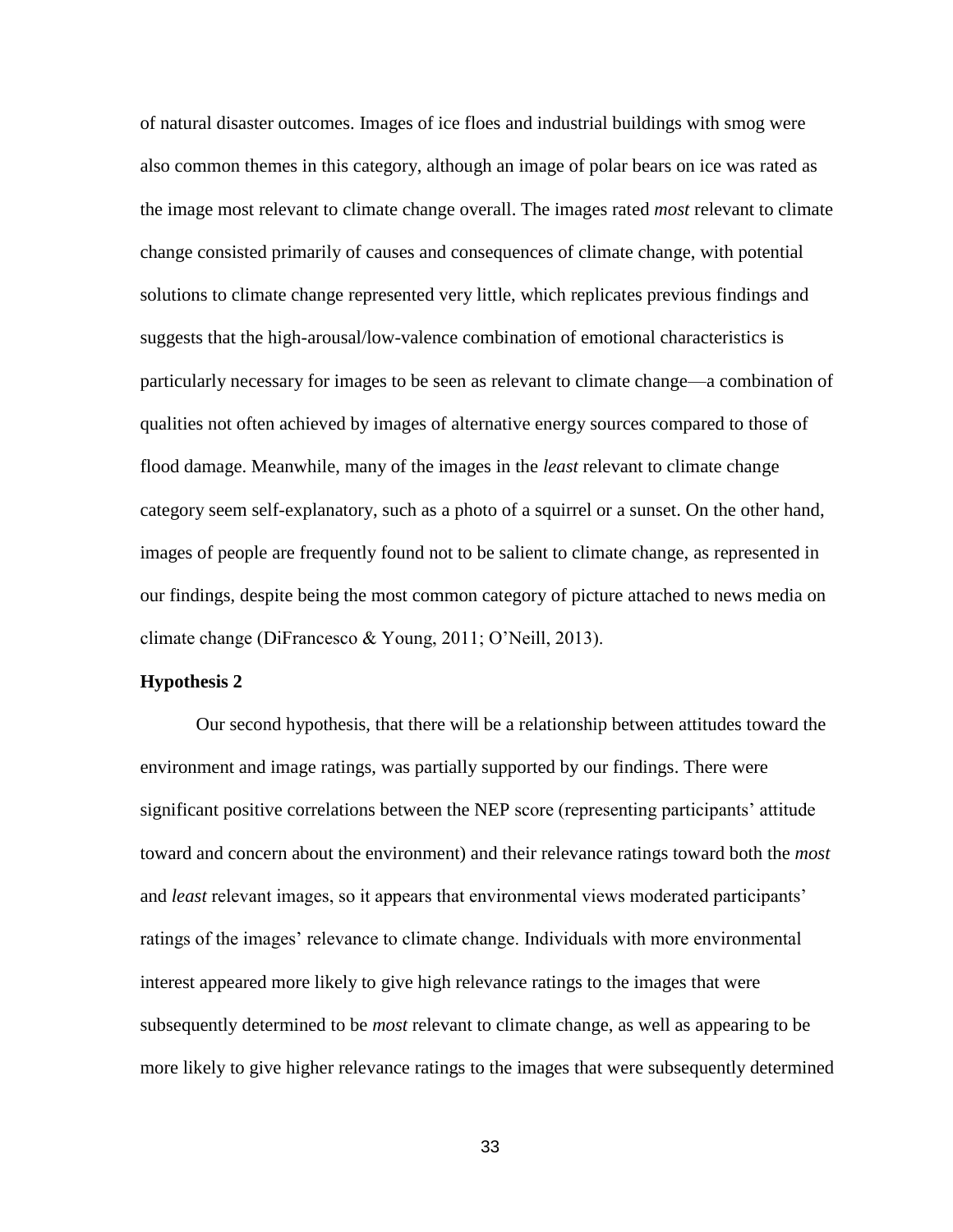to be *least* relevant to climate change. This seems to show that individuals who were highly concerned about the environment tended to find the images overall more relevant to climate change than participants who were not as concerned about the environment.

On the other hand, as there were no significant relationships between NEP scores and arousal or valence scores of the images both *most* and *least* relevant to climate change, it appears that we are not correct in predicting that individuals' environmental views are related to their ratings of images' affective characteristics. Meaning, exciting and negative images seemed exciting and negative to participants regardless of how they felt about the environment.

These findings, while not fully supporting our hypothesis, address the lack of consideration for environmental attitudes in previous research done on climate change imagery. For example, some of these previously reviewed studies have recorded participants' attitudes toward climate change, but not reported on investigating any relationships between these attitudes and how participants rated images as salient or self-efficacious regarding climate change (O'Neill et al., 2009; O'Neill & Hulme, 2009). In both cases, a sample with varied climate attitudes was desired and achieved, yet appears not to have been applied to the image ratings, only to how those attitudes may have changed based on engagement with educational workshops using climate icons (O'Neill & Hulme, 2009). So, our findings that individuals' environmental attitudes, measured by the NEP Scale, were related to their ratings of the images as being relevant to climate change partially supports our prediction for this study, and also attempts to fill a gap in literature on climate imagery.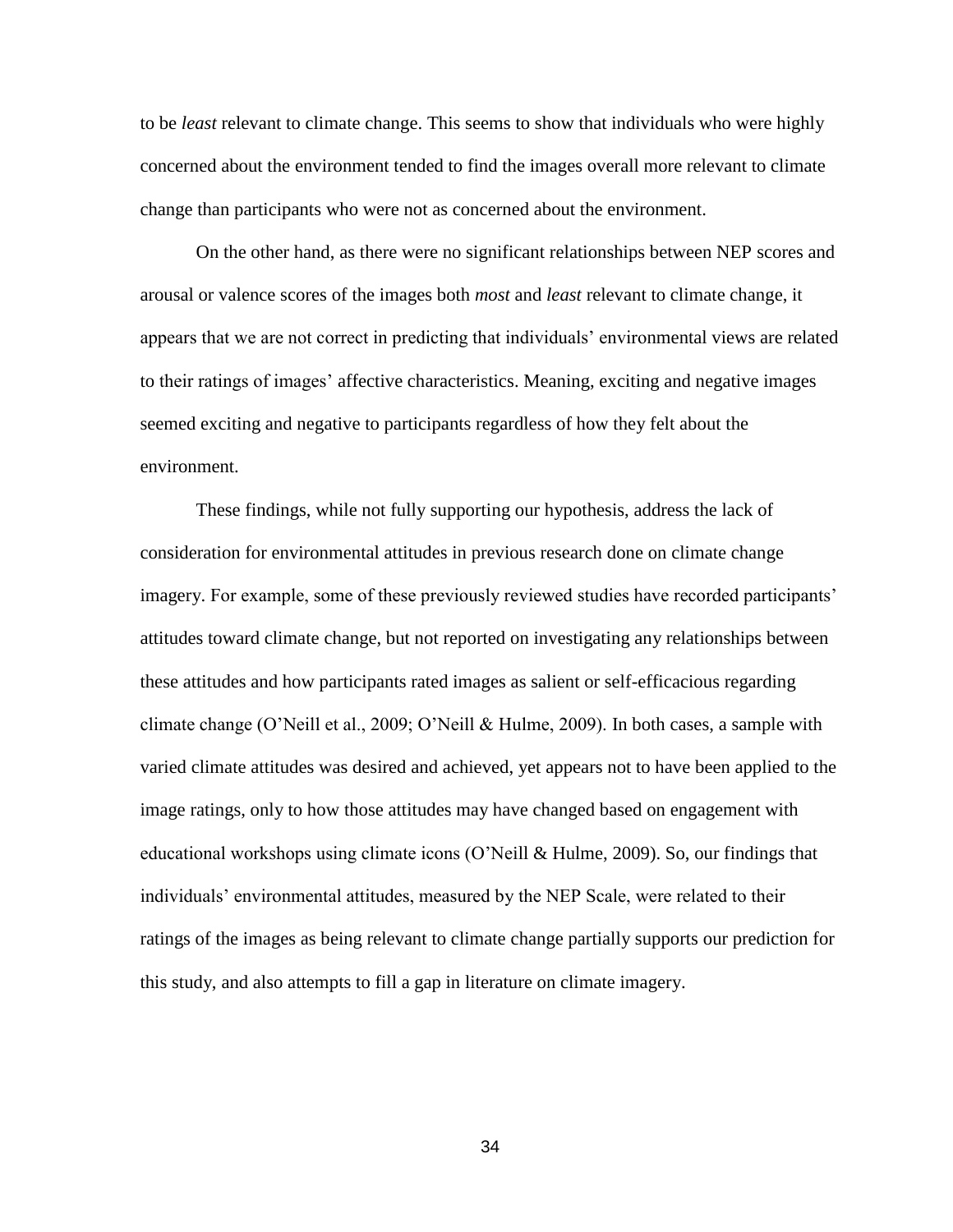#### **Limitations and Strengths**

Of course, there were limitations to our study that may have attributed to some of our findings, or lack thereof. Our sample size of 67 was relatively small, and given that the majority of our participants were psychology undergraduate students, the average age was approximately 20 years old (though the sex of our population was relatively balanced). Given that scores on the New Ecological Paradigm Scale have been positively correlated with both age and education (if only slightly; Dunlap et al., 2000; Hawcroft & Milfont, 2010), this convenience sample from our university may have had an effect on the image rating results. Perhaps with a larger sample size drawn from non-university populations, there would be an even greater variance in environmental interest, which may in turn lead to the images' emotional qualities also correlating with NEP Scale scores. Although, according to a metaanalysis of NEP Scale use, student samples have been found not to differ significantly in scores compared to representative samples (Hawcroft & Milfont, 2010), so simply recruiting participants from other university departments could also potentially increase variance in environmental interest. Similarly, not all participants completed the questionnaire, which, with a larger sample, would have less chance of affecting the results, and could have potentially influenced our results here.

There are also some limitations regarding the images that we used for this study. Specifically, results from the image-rating task has shown that very few images have been rated as both low-arousal and low-valence. As we intend to use these images and their ratings to create a database, we would prefer to have an equal spread of images with all combinations of affective characteristics, so that future users can choose images with qualities that meet their needs. However, this was also a problem encountered by IAPS in its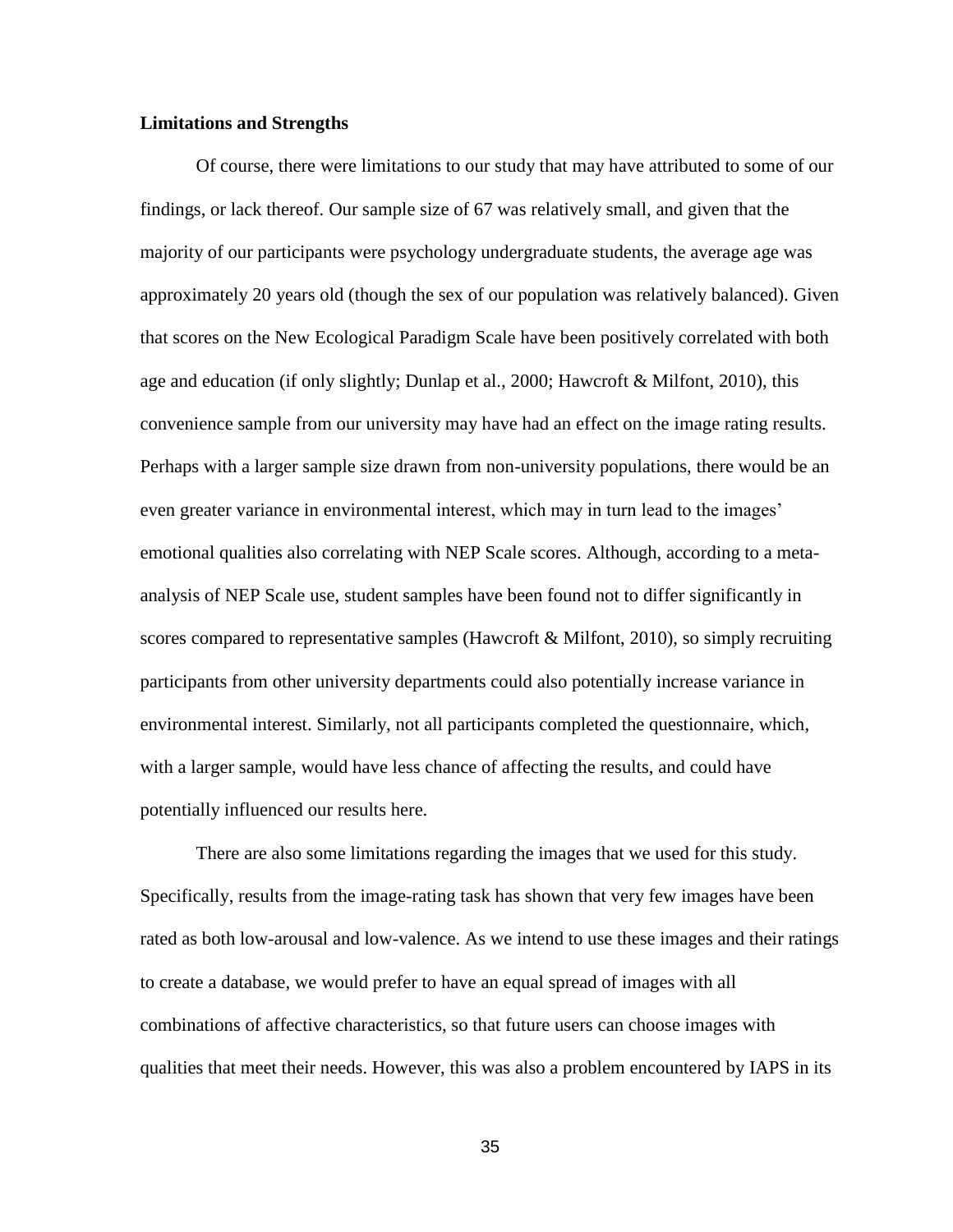early stages (Lang, Bradley, & Cuthbert, 1997), so this could also potentially be rectified by expanding our sample size, both of participants and of images.

The images used in this study also did not include any local imagery, which has been found to engage people more fully with climate change than "global" imagery and better communicate possible local risks of climate change (O'Neill & Hulme, 2009), because our images were obtained from Google image searches that did not contain local keywords (e.g. "Climate change + causes," but not "climate change + Michigan"). While we were not intending to measure engagement in this study, it would be interesting to determine how local imagery compares with global imagery in terms of relevance to climate change and affective characteristics, in addition to how environmental attitudes may or may not moderate these ratings. In Marquette where this study was conducted, potential impacts of climate change may be both more visible—such as record-breaking high February temperatures in 2017 (Lam, 2017)—and less visible—such as the ability to still see ice on the lake well into spring, despite a trend of declining ice cover due to rising temperatures (Austin & Colman, 2007). The role of personal experience in shaping attitudes about climate change (e.g. Stern & Weber, 2011) could potentially have unique effects on the ratings of local images relevance to climate change, then.

There were also many strengths to this study, most notably our appeal to climate change non-experts, both as participants and as an audience for climate change communication. Scholars recommend that this communication be shaped according to the audience (Leiserowitz, 2006), appealing to what they find meaningful (Nerlich, Koteyko,  $\&$ Brown, 2010). Given that climate change communication, and scientific communication in general, often uses visual imagery to illustrate these messages (Nicholson-Cole, 2005;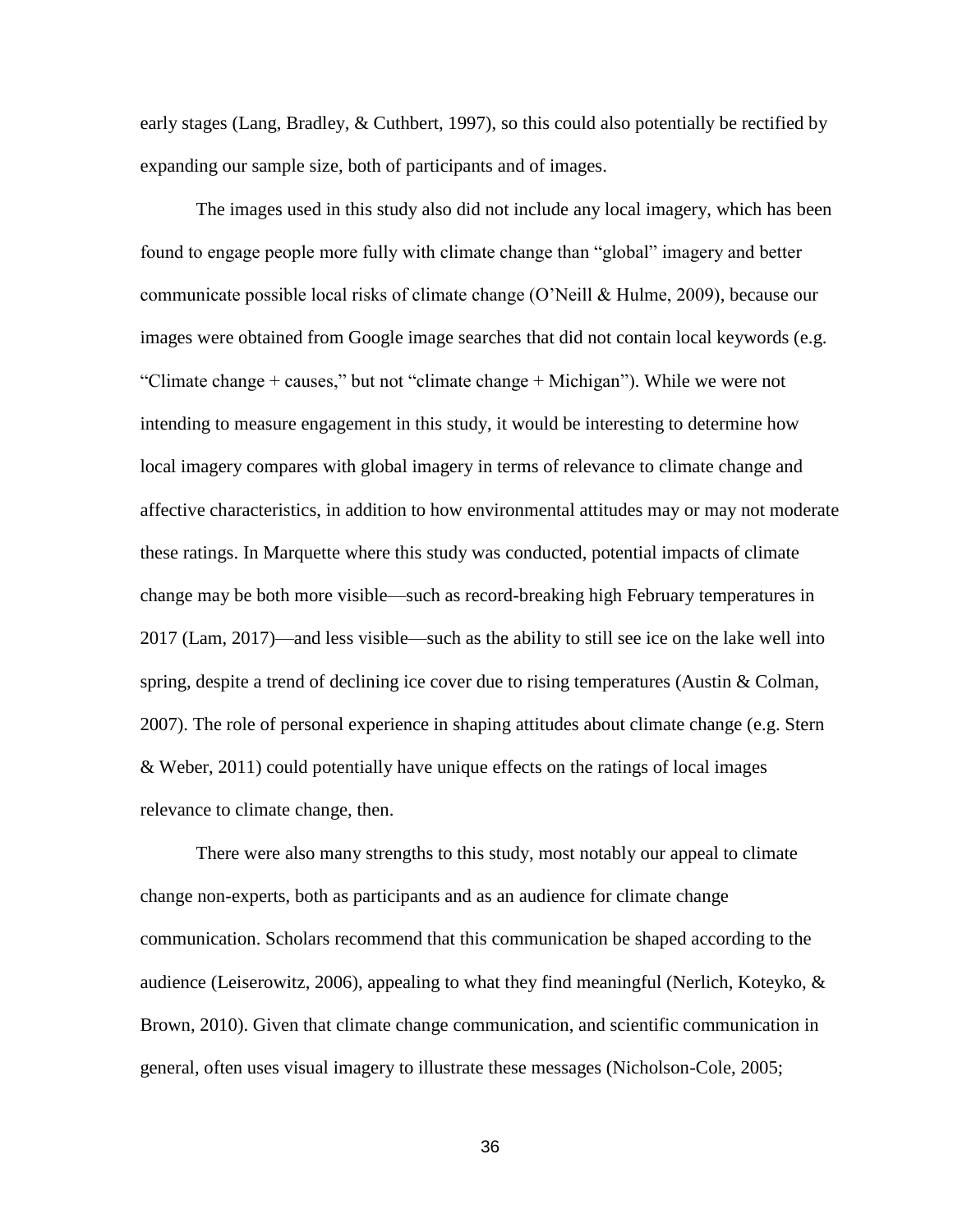Trumbo, 1999), we chose to explore what visual imagery is meaningful to our non-expert participants. It is also recommended that climate communication should involve non-experts' understanding, emotions, and behavior (Ockwell, Whitmarsh, & O'Neill, 2009), which we have done by having participants rate the images' relevance to climate change (understanding) and arousal and valence (emotions), and then surveying their environmental attitudes (behavior). In this way our images and their ratings should be particularly suited for future use with other non-expert audiences.

Our study also adds further evidence to support an apparent gap between what imagery non-expert individuals feel is relevant to and best represents the importance of climate change, and what imagery is used by news media to illustrate articles about climate change. For example, print and digital newspapers in the Canada, US, the UK, and Australia all primarily use images of people, particularly politicians, to accompany these articles (DiFrancesco & Young, 2011; O'Neill, 2013), despite our study finding these types of images most commonly rated *least* relevant to climate change, and another finding them to make climate change seem the least important across participants in three countries (O'Neill et al., 2012). As this type of media seems to be most non-experts' primary source of information on climate change (Nicholson-Cole, 2005; Sundblad, Biel, & Gärling, 2009; Wilson, 2000), this gap is concerning. Clearly news media's climate communications are not attending to what their audiences find important in ways recommended by scholars in the field, and our results seem to add support to this.

As scientific language and colloquial language often use the same words with different meanings, the language used in climate change communication can create confusion rather than convey the facts, depending on the audience (Nerlich, Koteyko, & Brown, 2010).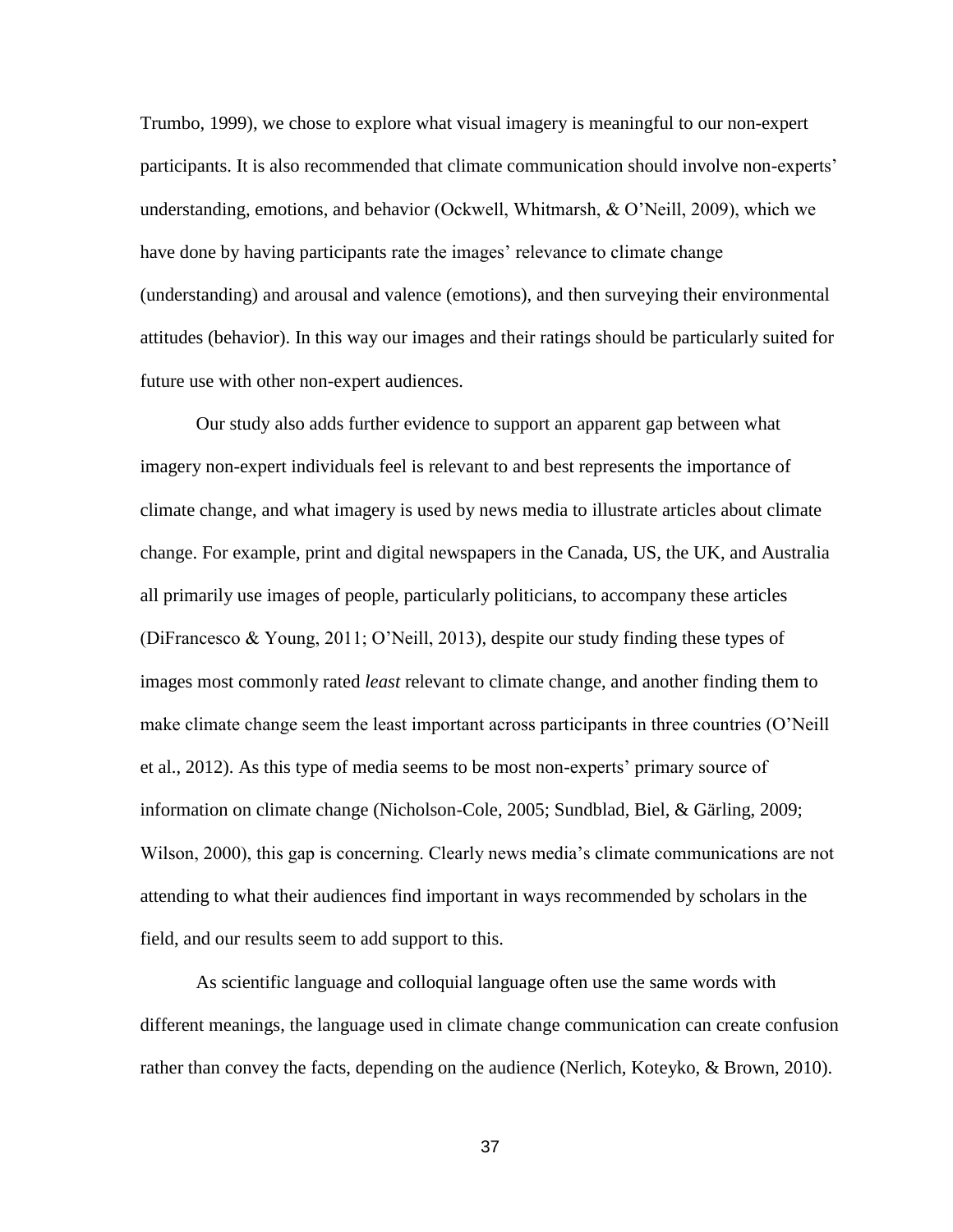Because of this, we utilized commonly-used language in our rating systems (calming or exciting, negative or positive) that still properly expressed our objective variables (arousal, valence), lessening the opportunities for misinterpretation by non-expert participants. Additionally, in our project to create this database, we hope to avoid the problem of language confusion entirely by focusing on climate-related imagery.

The objectiveness of these variables is another strength of our study; by using quantitative ratings of relevance to climate change, arousal, and valence, these images can be definitively measured against each other according to each variable. Past studies have only ranked images based on relevance (though not with numerical value; O'Neill et al., 2009; O'Neill & Hulme, 2009; O'Neill & Nicholson-Cole, 2009), with only subjective descriptions of the images' emotional qualities. Additionally, these ratings were performed on each image by each participant, as opposed to each participant rating only their own personally-relevant climate imagery on its affect (Leiserowitz, 2006). Because of this, our images' ratings come from a larger sample, and are thus more objective.

As there is no current database of image stimuli related to climate change, previous research has had to instead use mental imagery elicited from participants (Leiserowitz, 2006; O'Neill & Nicholson-Cole, 2009) or images gathered from expert scientific sources (O'Neill & Hulme, 2009) and newspapers (O'Neill et al., 2009), none of which have been made available online or are pictured in publications. Because of this, we plan for these images to be accessible to others, both to see exactly what images were rated as most or least relevant to climate change, and so that they can be used as stimuli in other research. Our rating system ensures that any future studies using these images will have the ability for direct comparison,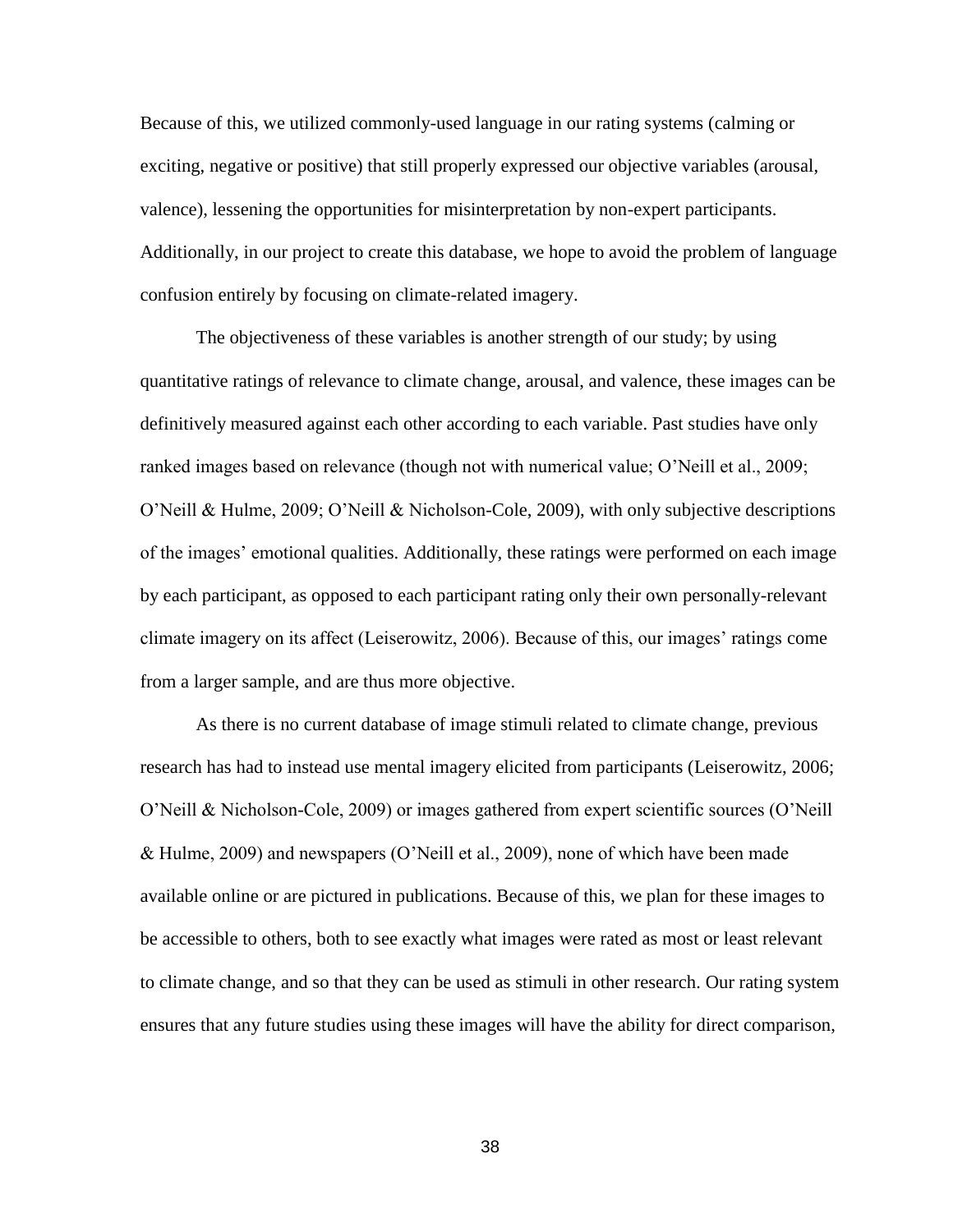and eliminates any confounds in comparing the results of two studies due to different stimulus sets used.

#### **Future Directions**

Hosting the database of all 320 images used in this study along with their average ratings (including standard deviations) on relevance to climate change, arousal, and valence is our next immediate goal for this project. Making these images and their ratings accessible to others doing research on this topic, both on our campus and on others, is part of that goal, much like other similar datasets such as the IAPS (Lang, Bradley, & Cuthbert, 1997).We also intend to make both the image-rating task and the questionnaire able to be completed online, in order to widen our pool of participants, and hopefully attend to our limitations of sample size and potential variance in environmental views. In our lab, these images are being used as experimental and control stimuli for further research on individuals' environmental views and visual attention to climate-related imagery.

#### **Conclusion**

Our goal for this study was to gather objective, quantitative data on how individuals viewed the affective characteristics of climate-related imagery, and we achieved this goal while also supporting the findings of previous, similar studies on this subject that there are common subjects and emotional aspects that are most salient to people when visualizing climate change. We also found that individuals' interest in the environment has effects on the way they rate images as being relevant or irrelevant to climate change. Non-expert opinions were prioritized in this study, and it was carried out in such a way that it should generalize to non-expert audiences viewing these images in future studies and climate change communications.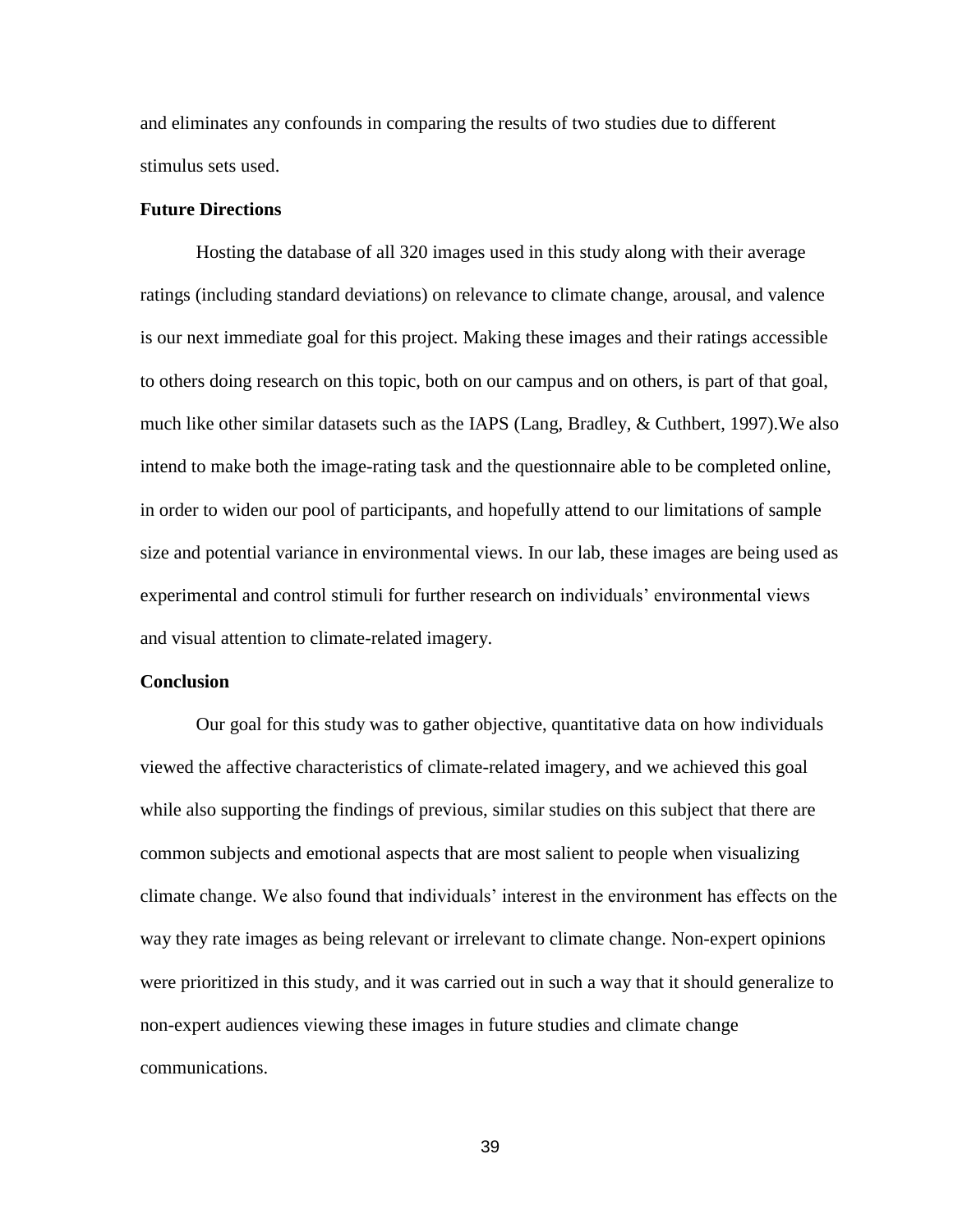#### REFERENCES

- Austin, J. A., & Colman, S. M. (2007). Lake Superior summer water temperatures are increasing more rapidly than regional air temperatures: A positive ice-albedo feedback. *Geophysical Research Letters*, *34*(6).
- Brace, P., Butler, K. N., Arceneaux, K., & Johnson, M. (2002). Measuring public opinion in the American states: An expanded range of aggregated measures, 1974- 1998. *American Journal of Political Science*, *46*, 173-89.
- Brodeur, M. B., Dionne-Dostie, E., Montreuil, T., & Lepage, M. (2010). The Bank of Standardized Stimuli (BOSS), a new set of 480 normative photos of objects to be used as visual stimuli in cognitive research. *PloS one*, *5*(5), e10773. DOI: 10.1371/journal.pone.0010773
- Burkett, V.R., A.G. Suarez, M. Bindi, C. Conde, R. Mukerji, M.J. Prather, A.L. St. Clair, and G.W. Yohe, 2014: Point of departure. In: *Climate Change 2014: Impacts, Adaptation, and Vulnerability. Part A: Global and Sectoral Aspects. Contribution of Working Group II to the Fifth Assessment Report of the Intergovernmental Panel on Climate Change* [Field, C.B., V.R. Barros, D.J. Dokken, K.J. Mach, M.D. Mastrandrea, T.E. Bilir, M. Chatterjee, K.L. Ebi, Y.O. Estrada, R.C. Genova, B. Girma, E.S. Kissel, A.N. Levy, S. MacCracken, P.R. Mastrandrea, and L.L.White (eds.)]. Cambridge University Press, Cambridge, United Kingdom and New York, NY, USA, pp. 169-194.
- Chong, D. (2014). Explaining Public Conflict and Consensus on the Climate. *Changing Climate Politics: US Policies and Civic Action*, 110.
- Clark, C. F., Kotchen, M. J., & Moore, M. R. (2003). Internal and external influences on pro-environmental behavior: Participation in a green electricity program. *Journal of environmental psychology*, *23*(3), 237-246.
- C.N.464.2017.TREATIES-XXVII.7.d, Paris Agreement, Communication, United States of America, United Nations, New York, as available on <https://treaties.un.org/Pages/CNs.aspx> (accessed on January 24, 2018.)
- Dietz, T., Dan, A., & Shwom, R. (2007). Support for climate change policy: Social psychological and social structural influences. *Rural sociology*, *72*(2), 185-214.
- DiFrancesco, D., & Young, N. (2011). Seeing climate change: The visual construction of global warming in Canadian national print media. *cultural geographies*, *18*(4), 517-536.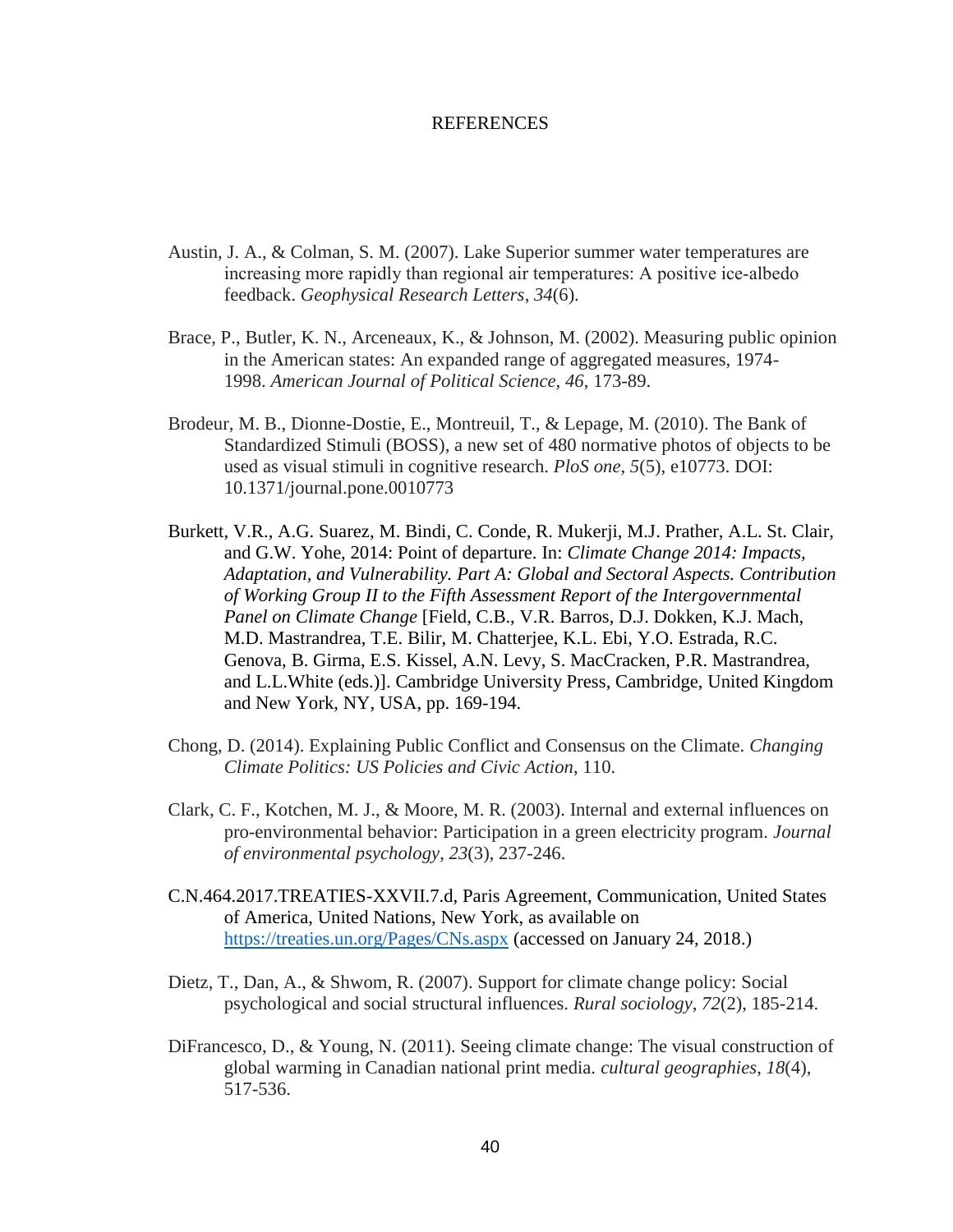- Dunlap, R. E. (2008). The new environmental paradigm scale: From marginality to worldwide use. *The journal of environmental education*, *40*(1), 3-18.
- Dunlap, R. E., Van Liere, K. D., Mertig, A. G., & Jones, R. E. (2000). New trends in measuring environmental attitudes: measuring endorsement of the new ecological paradigm: a revised NEP scale. *Journal of social issues*, *56*(3), 425-442.
- Gamson, W. A., Croteau, D., Hoynes, W., & Sasson, T. (1992). Media images and the social construction of reality. *Annual review of sociology*, *18*(1), 373-393.
- Geisler, W. S., & Perry, J. S. (2011). Statistics for optimal point prediction in natural images. *Journal of Vision*, *11*(12), 14-14.
- Gibbs, W., & Lyall, S. (2007). Gore shares peace prize for climate change work. *New York Times*, *13*, 2007.
- Hawcroft, L. J., & Milfont, T. L. (2010). The use (and abuse) of the new environmental paradigm scale over the last 30 years: A meta-analysis. *Journal of Environmental psychology*, *30*(2), 143-158.
- Johnson, M., Brace, P., & Arceneaux, K. (2005). Public opinion and dynamic representation in the American states: The case of environmental attitudes. *Social science quarterly*, *86*(1), 87-108.
- Kim, Y., & Choi, S. M. (2005). Antecedents of green purchase behavior: An examination of collectivism, environmental concern, and PCE. *ACR North American Advances*.
- Kortenkamp, K. V., & Moore, C. F. (2006). Time, uncertainty, and individual differences in decisions to cooperate in resource dilemmas. *Personality and Social Psychology Bulletin*, *32*(5), 603-615.
- Lam, L. (2017, February 25). *February monthly record highs shattered in the East and Midwest*. Retrieved from [https://weather.com/forecast/national/news/warm](https://weather.com/forecast/national/news/warm-temperatures-spring-fever-mid-february-presidents-day)[temperatures-spring-fever-mid-february-presidents-day](https://weather.com/forecast/national/news/warm-temperatures-spring-fever-mid-february-presidents-day)
- Lang, P. J., Bradley, M. M., & Cuthbert, B. N. (1997). International affective picture system (IAPS): Technical manual and affective ratings. *NIMH Center for the Study of Emotion and Attention*, 39-58.
- Lang, P.J., Bradley, M.M., & Cuthbert, B.N. (2008). International affective picture system (IAPS): Affective ratings of pictures and instruction manual. *Technical Report,* A-8.
- Leiserowitz, A. (2006). Climate change risk perception and policy preferences: The role of affect, imagery, and values. *Climatic change*, *77*(1-2), 45-72.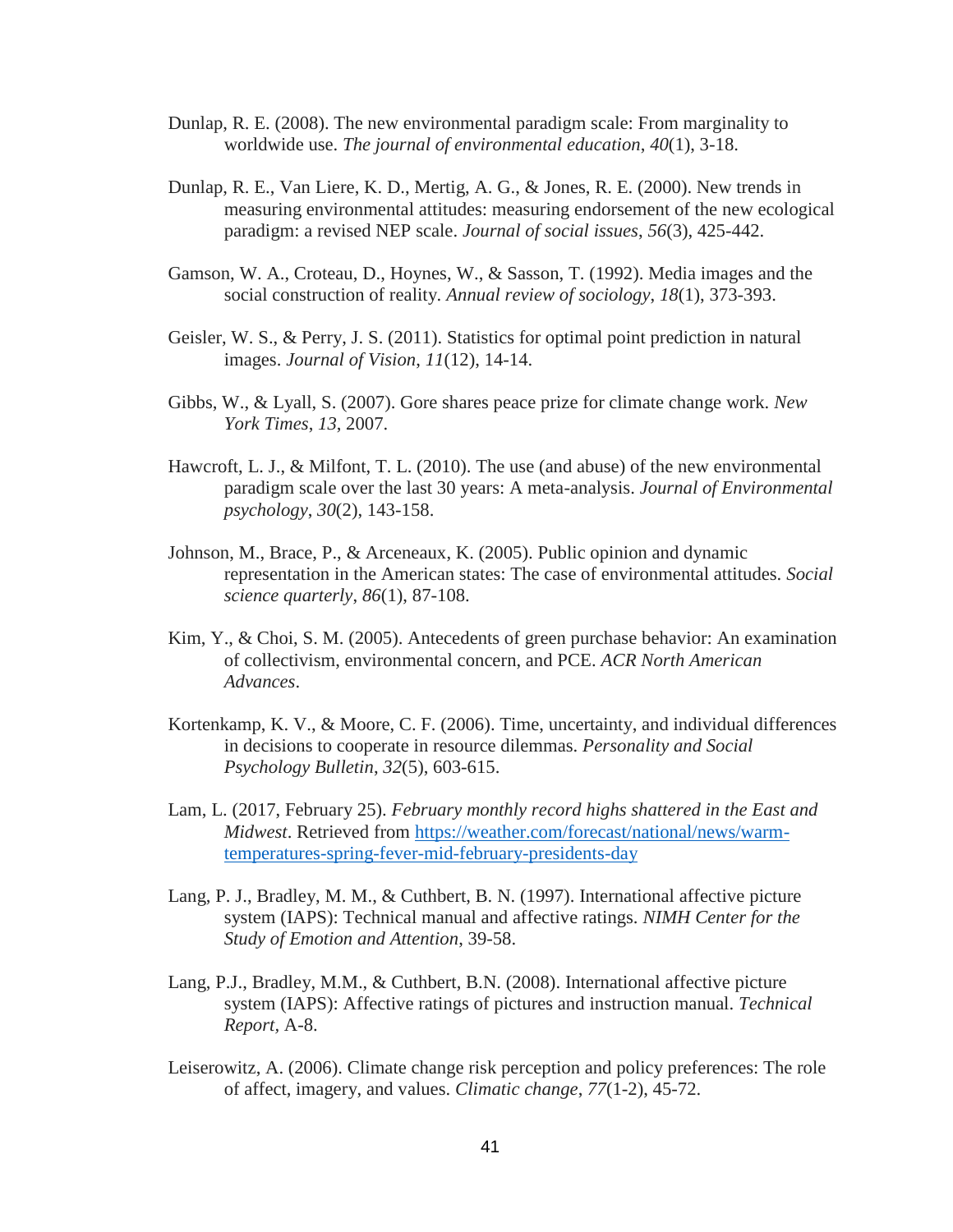- Leiserowitz, A., Maibach, E., Roser-Renouf, C., Rosenthal, S., Cutler, M., & Kotcher, J. (2017). *Climate change in the American mind: October 2017*. Yale University and George Mason University. New Haven, CT: Yale Program on Climate Change Communication
- Lorenzoni, I., Nicholson-Cole, S., & Whitmarsh, L. (2007). Barriers perceived to engaging with climate change among the UK public and their policy implications. *Global environmental change*, *17*(3-4), 445-459.
- Manzo, K. (2010). Beyond polar bears? Re‐envisioning climate change. *Meteorological Applications*, *17*(2), 196-208.
- McDonald, R. I., Chai, H. Y., & Newell, B. R. (2015). Personal experience and the 'psychological distance'of climate change: An integrative review. *Journal of Environmental Psychology, 44*, 109-118.
- Mckie, D., & Galloway, C. (2007). Climate change after denial: Global reach, global responsibilities, and public relations. *Public Relations Review*, 33(4), 368-376.
- Morton, T. A., Rabinovich, A., Marshall, D., & Bretschneider, P. (2011). The future that may (or may not) come: How framing changes responses to uncertainty in climate change communications. *Global Environmental Change*, *21*(1), 103-109.
- Nerlich, B., Koteyko, N., & Brown, B. (2010). Theory and language of climate change communication. *Wiley Interdisciplinary Reviews: Climate Change*, 1(1), 97-110.
- Newport, F. (March 15, 2017). *Americans Tilt Toward Protecting Environment, Alternative Fuels*. Retrieved from [http://news.gallup.com/poll/206159/americans](http://news.gallup.com/poll/206159/americans-tilt-toward-protecting-environment-alternative-fuels.aspx)[tilt-toward-protecting-environment-alternative-fuels.aspx](http://news.gallup.com/poll/206159/americans-tilt-toward-protecting-environment-alternative-fuels.aspx)
- Nicholson-Cole, S. A. (2005). Representing climate change futures: a critique on the use of images for visual communication. *Computers, environment and urban systems*, 29(3), 255-273.
- Ockwell, D., Whitmarsh, L., & O'Neill, S. (2009). Reorienting climate change communication for effective mitigation: forcing people to be green or fostering grass-roots engagement?. *Science Communication*, *30*(3), 305-327.
- Olli, E., Grendstad, G., & Wollebaek, D. (2001). Correlates of environmental behaviors: Bringing back social context. *Environment and behavior*, *33*(2), 181-208.
- O'Neill, S. J. (2013). Image matters: Climate change imagery in US, UK and Australian newspapers. *Geoforum*, *49*, 10-19.
- O'Neill, S. J., Boykoff, M., Niemeyer, S., & Day, S. A. (2013). On the use of imagery for climate change engagement. *Global environmental change*, *23*(2), 413-421.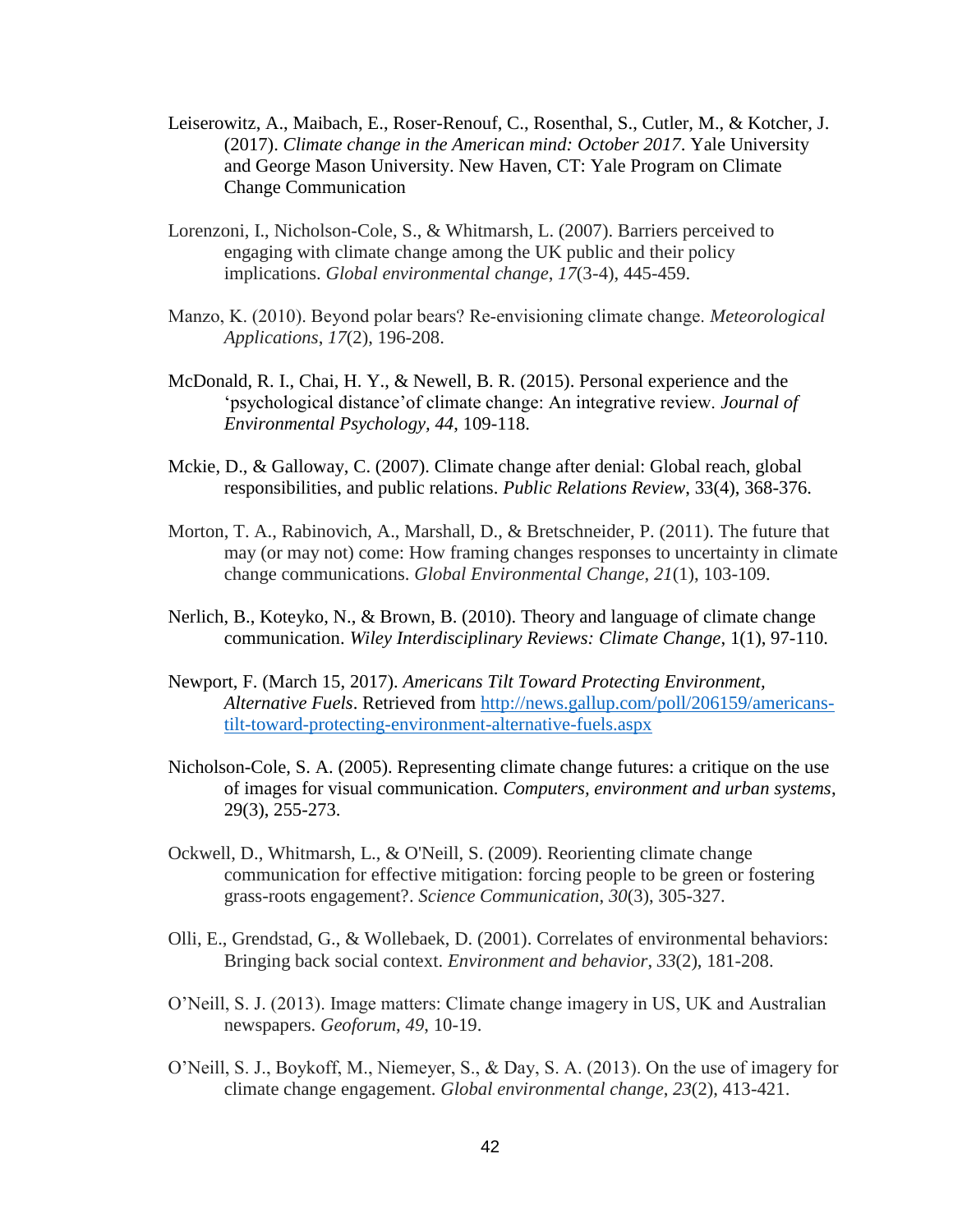- O'Neill, S. J., & Hulme, M. (2009). An iconic approach for representing climate change. *Global Environmental Change*, *19*(4), 402-410.
- O'Neill, S., & Nicholson-Cole, S. (2009). "Fear Won't Do It" Promoting Positive Engagement With Climate Change Through Visual and Iconic Representations. *Science Communication*, 30(3), 355-379.
- Righi, G., Peissig, J. J., & Tarr, M. J. (2012). Recognizing disguised faces. *Visual Cognition*, *20*(2), 143-169.
- Romero-Lankao, P., J.B. Smith, D.J. Davidson, N.S. Diffenbaugh, P.L. Kinney, P. Kirshen, P. Kovacs, and L. Villers Ruiz, 2014: North America. In: *Climate Change 2014: Impacts, Adaptation, and Vulnerability. Part B: Regional Aspects. Contribution of Working Group II to the Fifth Assessment Report of the Intergovernmental Panel on Climate Change* [Barros, V.R., C.B. Field, D.J. Dokken, M.D. Mastrandrea, K.J. Mach, T.E. Bilir, M. Chatterjee, K.L. Ebi, Y.O. Estrada, R.C. Genova, B. Girma, E.S. Kissel, A.N. Levy, S. MacCracken, P.R. Mastrandrea, and L.L.White (eds.)]. Cambridge University Press, Cambridge, United Kingdom and New York, NY, USA, pp. 1439-1498.
- Russell, J. A. (1980). A circumplex model of affect. *Journal of personality and social psychology*, *39*(6), 1161.
- Scannell, L., & Gifford, R. (2013). Personally relevant climate change: The role of place attachment and local versus global message framing in engagement. *Environment and Behavior*, *45*(1), 60-85.
- Smith, K.R., A.Woodward, D. Campbell-Lendrum, D.D. Chadee, Y. Honda, Q. Liu, J.M. Olwoch, B. Revich, and R. Sauerborn, 2014: Human health: impacts, adaptation, and co-benefits. In: *Climate Change 2014: Impacts, Adaptation, and Vulnerability. Part A: Global and Sectoral Aspects. Contribution of Working Group II to the Fifth Assessment Report of the Intergovernmental Panel on Climate Change* [Field, C.B., V.R. Barros, D.J. Dokken, K.J. Mach, M.D. Mastrandrea, T.E. Bilir, M. Chatterjee, K.L. Ebi, Y.O. Estrada, R.C. Genova, B. Girma, E.S. Kissel,A.N. Levy, S. MacCracken, P.R. Mastrandrea, and L.L.White (eds.)]. Cambridge University Press, Cambridge, United Kingdom and New York, NY, USA, pp. 709-754.
- Steel, B. S. (1996). Thinking globally and acting locally?: environmental attitudes, behavior and activism. *Journal of environmental management*, *47*(1), 27-36.
- Sundblad, E. L., Biel, A., & Gärling, T. (2009). Knowledge and confidence in knowledge about climate change among experts, journalists, politicians, and laypersons. *Environment and Behavior*, *41*(2), 281-302.